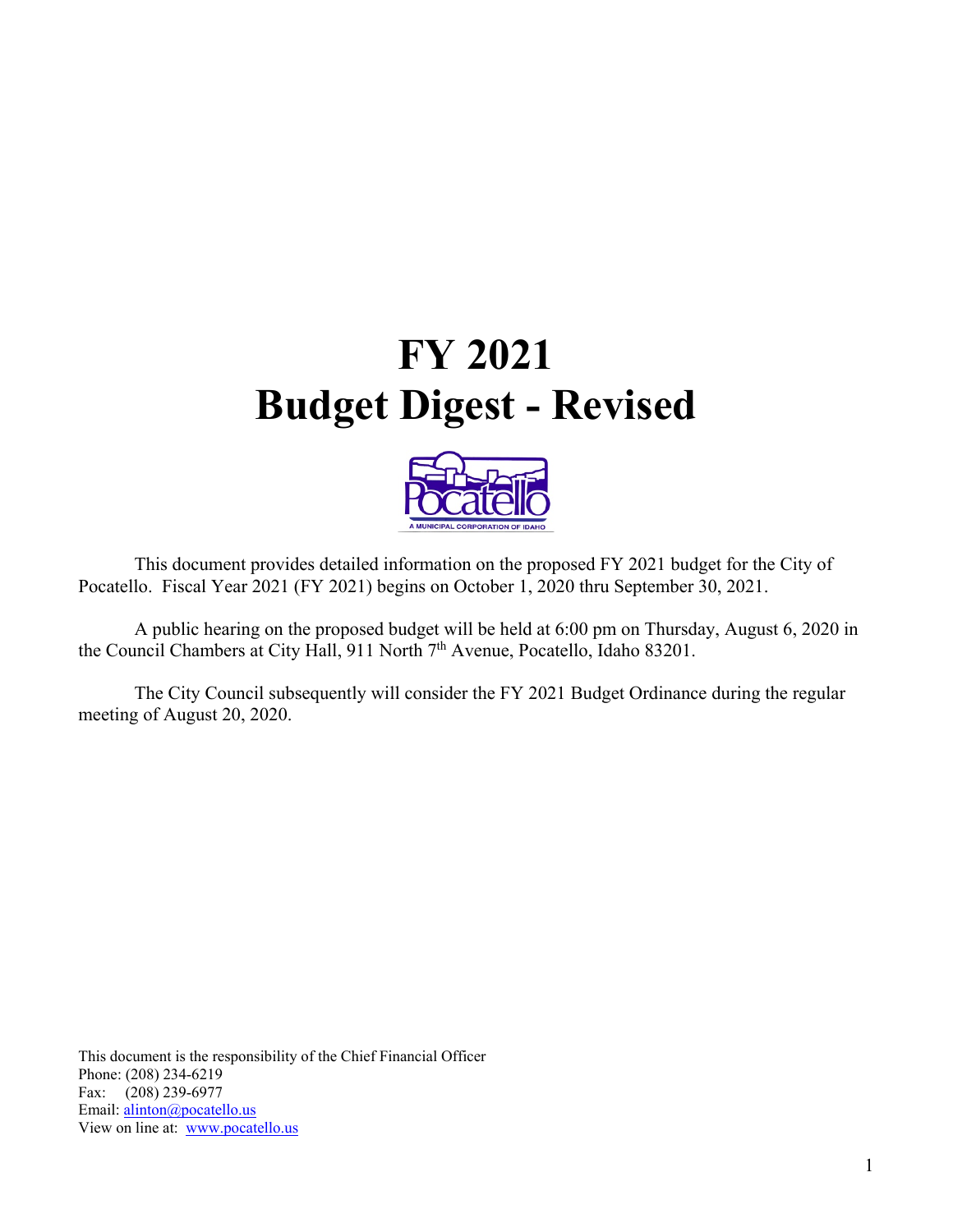### **Discussion & Analysis**

1**. Property Taxes**. The FY21 budget projects a 0.74% increase in the city levy rate. The homeowner's exemption remained \$100,000. At current estimates, the levy rate would be .010032518 (\$100,000 taxable value would pay \$1,003.25). Last year's levy was .010025140 (\$100,000 taxable value pays \$1,002.51). Recent city levy rates expressed for \$100,000 taxable value are:

| \$1,006.15 |
|------------|
| \$1,078.99 |
| \$1,076.99 |
| \$1,117.09 |
| \$1,135.87 |
| \$1,150.91 |
| \$1,002.51 |
| \$1,003.25 |
|            |

•Predicted 0.74% levy increase vs. FY20 • Final valuation numbers could result in a smaller increase to levy

•Valuation numbers are provided to the City by the first week of August

The actual tax paid by any given taxpayer depends upon their assessed valuation from the county assessor. Their budgets and consequent levy impacts are not included here.

|                                                                                                          | <b>FY19</b> | <b>FY20</b>   | <b>FY21</b> (estimated) |
|----------------------------------------------------------------------------------------------------------|-------------|---------------|-------------------------|
| \$100,000 Taxable Value                                                                                  | \$1,150.91  | \$1,002.25    | \$1,003.25              |
| \$200,000 residence (tax impact)                                                                         | \$1,150.91  | \$1,002.25    | \$1,003.25              |
| (Maximum value to take full advantage of current homeowner exemption)                                    |             |               |                         |
| Homeowner's Exemption                                                                                    | \$100,000   | 100,000<br>\$ | \$100,000               |
| (50% of taxable value is exempt, up to this limit, adjusted yearly according to an index of home values) |             |               |                         |

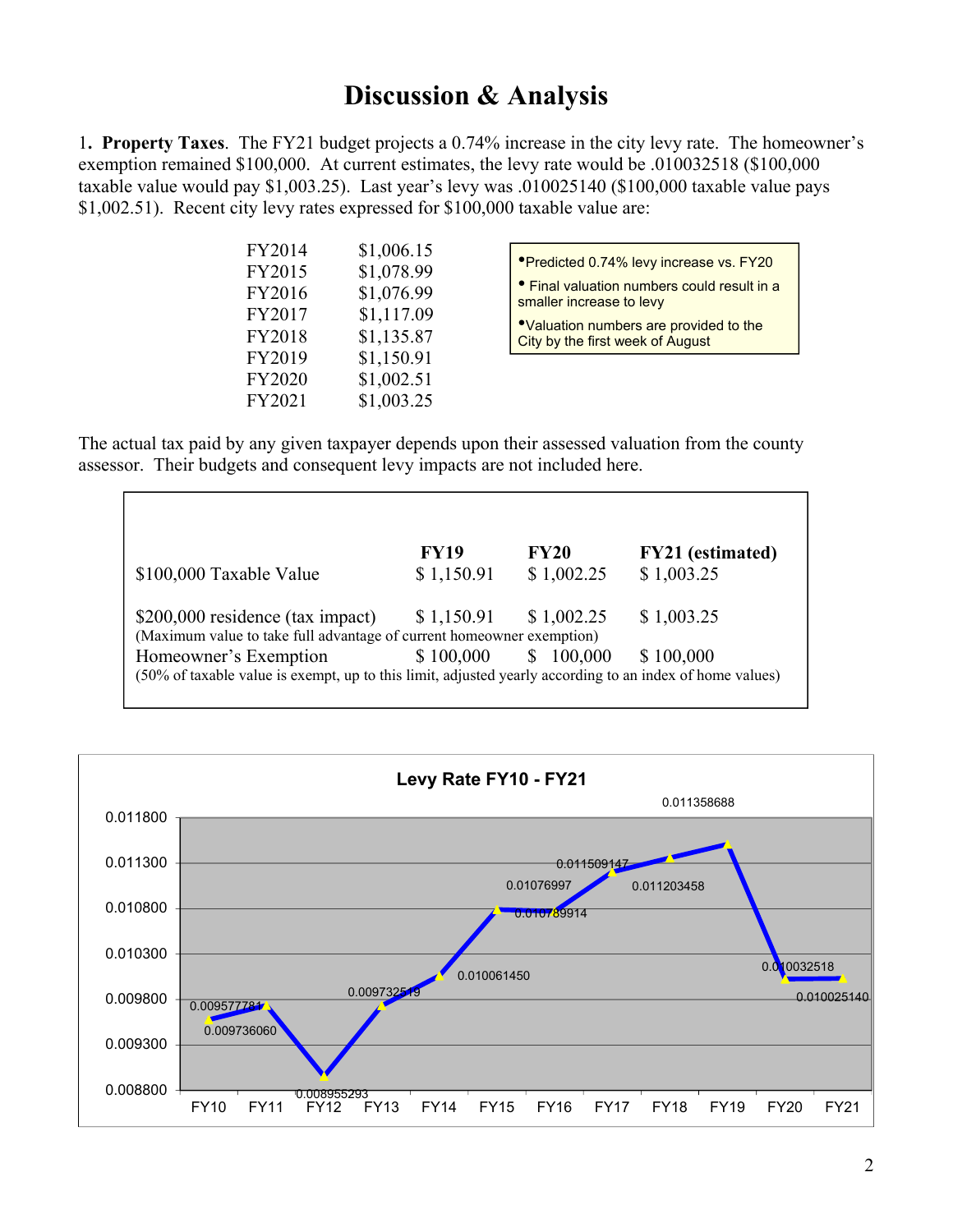**2. Non-property tax revenue**. The FY21 budget illustrates other non-property tax revenue sources that assist tax supported services. Sales tax revenue continues to be strong. Due to the COVID-19 pandemic, revenues are projected to decrease from FY20. The City has created a budget for their FY21 revenue conservatively as good financial stewards.

| ltem                    | 2015 actual    | 2016 actual     | 2017 actual     | 2018 actual     | 2019 actual     | Prior 12 mo<br>(FY19/FY20) | <b>FY20</b><br><b>Budget</b> | FY21 Budget  |
|-------------------------|----------------|-----------------|-----------------|-----------------|-----------------|----------------------------|------------------------------|--------------|
| Sales Tax               | \$4,233,210.29 | \$4,370,160.22  | \$4,493,587.84  | \$4,722,084.74  | \$4,893,293.37  | \$5,515,016.33             | \$4,894,796                  | \$4,787,816  |
| Highway User            | \$1,899,603.18 | \$2,491,762.33  | \$2,537,589.80  | \$2,557,444.36  | \$2,674,742.90  | \$2,671,245.50             | \$2,616,590                  | \$2,100,000  |
| Road & Bridge           | \$599,732.75   | \$1,054,306.01  | \$898,066.43    | \$859,298.22    | \$593,527.08    | \$277,587.98               | \$700,000                    | \$600,000    |
| <b>Building Permits</b> | \$631,230.25   | \$861,598.82    | \$815,815.34    | \$544,775.00    | \$906,092.40    | \$753,149.68               | \$800,000                    | \$750,000    |
| Nat. Gas Franchise      | \$353,410.63   | \$367,787.60    | \$364,576.38    | \$338,288.52    | \$318,122.84    | \$322,709.41               | \$325,000                    | \$300,000    |
| Liquor Tax              | \$570,235.00   | \$604,618.00    | \$641,665.00    | \$670,259.00    | \$660,281.00    | \$665,647.00               | \$625,000                    | \$625,000    |
| Interest                | \$171,154.54   | \$247,302.97    | \$369,151.18    | \$676,273.00    | \$1,204,905.50  | \$993,794.97               | \$550,000                    | \$600,000    |
| Cable Franchise         | \$267,161.00   | \$246,259.82    | \$226,671.12    | \$202,698.71    | \$187,041.91    | \$184,997.02               | \$170,000                    | \$160,000    |
| Magistrate Court        | \$320,344.75   | \$243,525.41    | \$217,045.21    | \$221,710.22    | \$166,355.60    | \$168,460.01               | \$200,000                    | \$150,000    |
| Electric Franchise      | \$424,396.39   | \$432,227.74    | \$451,028.98    | \$451,921.00    | \$439,672.67    | \$432,861.70               | \$440,000                    | \$430,000    |
| Cemetery Charges        | \$330,955.00   | \$273,190.00    | \$332,420.00    | \$364,838.00    | \$369,775.00    | \$362,987.50               | \$380,000                    | \$360,000    |
| <b>Total For FY</b>     | \$9,801,433.78 | \$11,192,738.92 | \$11,347,617.28 | \$11,609,590.77 | \$12,413,810.27 | \$12,348,457.10            | \$11,701,386                 | \$10,862,816 |

**3. Budgetary Planning.** The City has developed a more conservative approach to budget development with the concept of, if more revenues become available, we can add the needed department expenses as the Mayor and Council review the additional needs of all departments. The City will continue to review department organizational structures through FY 2021 and make changes predominately through attrition to achieve long-term goals for the City.

The City adopted in fiscal year 2016 a reserve policy for the better management of City funds for cash flow needs and to navigate the possibility of unexpected revenue changes. The policy also dictates how excess reserves will be used. The reserve review report is completed after the annual audited financial data and before budget development meetings begin. During the fiscal year budget development, the reserve policy provided for capital and one-time expenditures, which allowed for the following: the Airport fund to replace 4 terminal HVAC units, a heat pump in a tenant building, ARFF station repairs and purchase an airfield friction testing meter; and the Cemetery fund to replace the roof of the administrative building and replace a UTV. This policy has had a positive impact to budget development for fiscal year 2021.

The City has also continued to move unexecuted retirement payoffs for vacation and sick leave to a Retirement Payout Fund. This has created a positive budgetary impact since we only have to budget for an individual retirement one time. Unexecuted capital expenditures are also moved to the Capital Improvement fund for future use.

**4. Labor Costs & Compensation**. Being a service industry, labor is the single largest cost in the city, accounting for 40.81% of total city expense, including all associated benefits. In the general fund, labor accounts for 76.56% of the budgeted expense (the general fund includes most of the employees in the city, including police & fire). The Consumer Price Index increased 1.764% from October 2018 to October 2019. The City has continued to utilize the new pay plan that was implemented in fiscal year 2018. Employees on the hybrid plan (not in their probationary period) will also receive a 1-step increase. The hybrid plan rolled longevity pay into the base wage for employees providing a more transparent reporting of employee costs. The plan addresses moving employees to a market-based wage.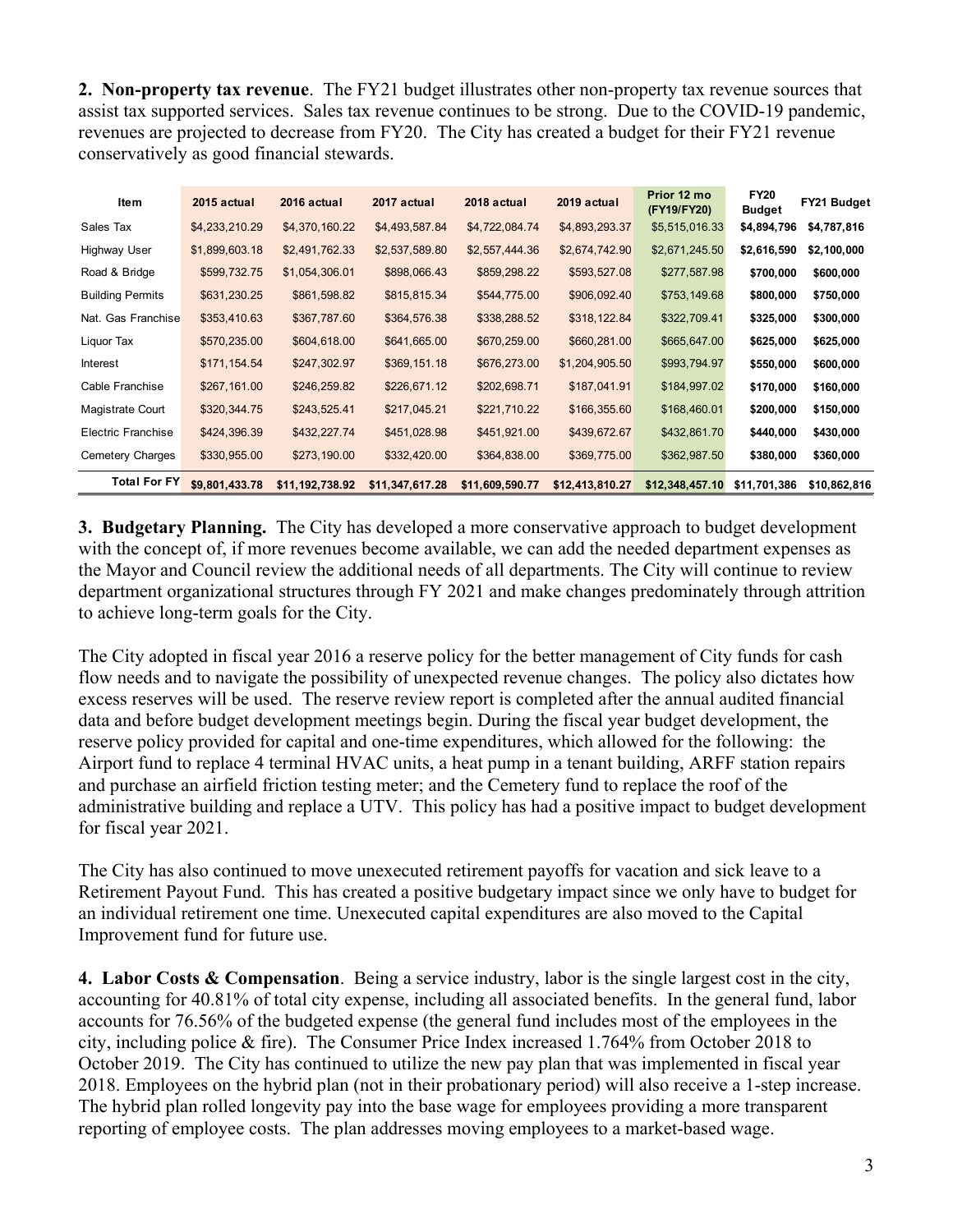|             | Oct-Oct |                         |
|-------------|---------|-------------------------|
|             |         | prior yr % City COLA's/ |
|             | Change  | Market                  |
| Fiscal Year | in CPI  | Adjustments             |
| 2010        | 3.00%   | $0.00\%$                |
| 2011        | 2.63%   | 1.00%                   |
| 2012        | 1.63%   | 1.63%                   |
| 2013        | 2.93%   | 2.00%                   |
| 2014        | 1.59%   | 1.00%                   |
| 2015        | 1.58%   | 0.50%                   |
| 2016        | 1.66%   | 1.50%                   |
| 2017        | 0.17%   | 0.00%                   |
| 2018        |         | 1.64% Hybrid Plan       |
| 2019        |         | 2.04% Hybrid Plan       |
| 2020        | 2.52%   | 4.00%                   |
| 2021        | 1.76%   | 0.00%                   |

Retirement benefits have been discontinued going forward. City employees are covered by the State of Idaho's Public Employee Retirement System of Idaho (PERSI). The City contributes 2/3 toward employee retirement and the employee contributes 1/3. Rates were increased by the PERSI board starting July, 2020.

**5. Bonded Debt and capital planning.** In fiscal year 2019, the Fire department incurred debt to replace 3 pumper trucks. The last time bonds were issued for the City was in FY15 when the Idaho Bond Bank issued \$23.4M in sewer bonds to finance the EPA-mandated improvements at the wastewater treatment plant. The City continues to set aside money for future capital projects. The fiscal year 2021 budget provides the Mayor and Council with the ability to meet capital needs with a capital contingency budget of \$1,070,000.

**6. Street Infrastructure**. The Street Department is budgeted to maintain the street maintenance program. The base program of \$1 Million for road paving and sealing has been proposed. Funding will be adequate to achieve the goal of treating 10% of the city's 265 miles of streets with appropriate overlay, sealing and micro sealing treatments and meet the ADA requirements. As always, the estimate is subject to changes in material prices next season.

**7. Emergency Services**. The FY21 budget sustains existing operations and provides for much needed emergency service equipment.

**8. Enterprise Funds (Utilities).** Utility rates will have modest increases for fiscal year 2021 if the proposed rate increases are approved. These increases are in accordance with the rate study adopted in fiscal year 2019. During fiscal year 2015, the city obtained bond monies for the phosphorus upgrade construction project, which was necessary to meet EPA mandated permit requirements, highlighted by a requirement to take more Phosphorus out of our discharge. The project was completed at the end of fiscal year 2019.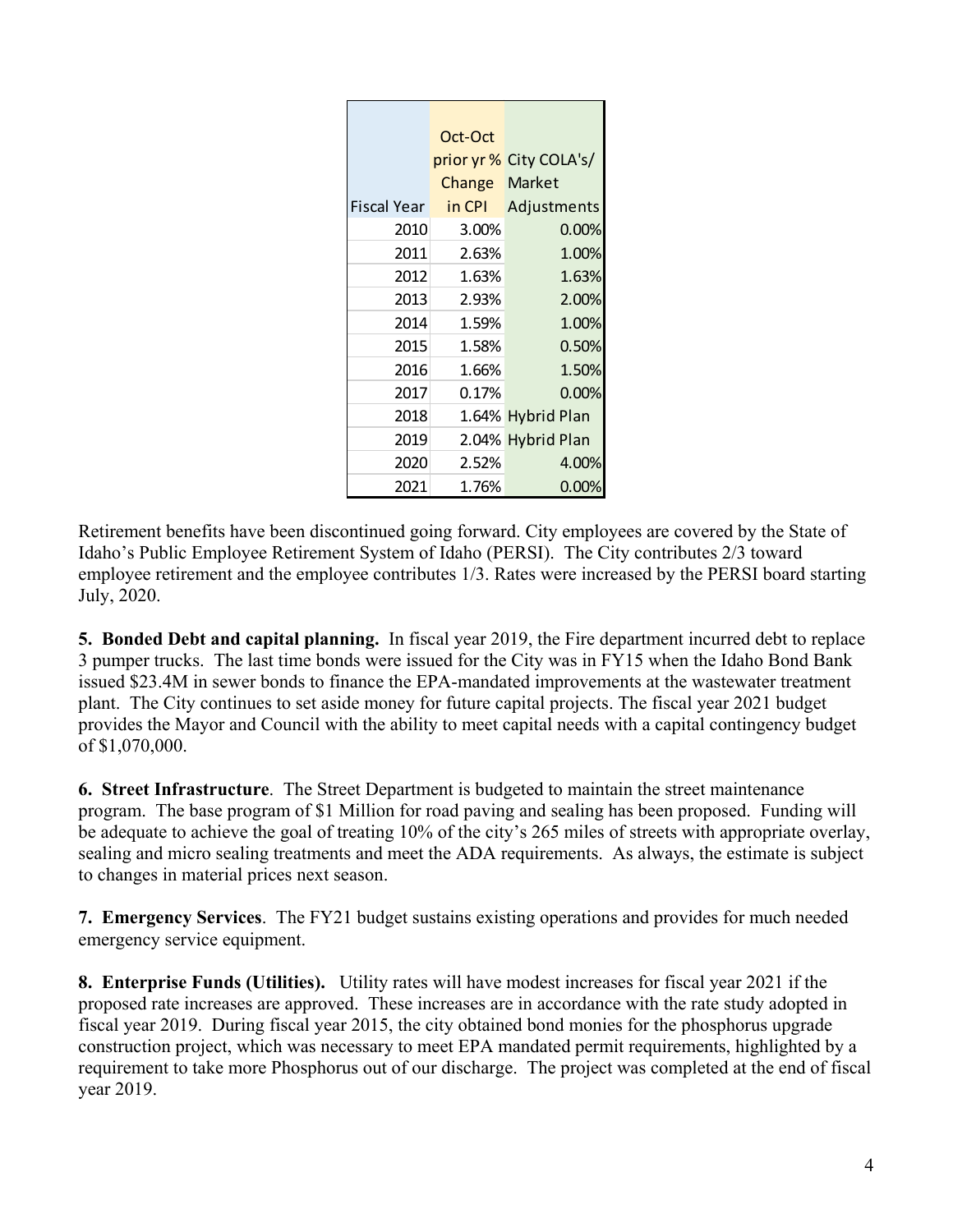A typical residential customer uses 9,000 gallons of water per month (less in winter, more in summer, 9,000 gallons is the median) with a 3/4" connection, has a 96-gallon sanitation cart service and has standard residential sewer. The combined impact in FY21 of proposed utility changes are illustrated below:

|                              | Adopted      |              | <b>Adopted Proposed</b> | <b>Net</b>      |
|------------------------------|--------------|--------------|-------------------------|-----------------|
|                              | <b>FY 19</b> | <b>FY 20</b> | <b>FY 21</b>            | <b>Increase</b> |
| Sanitation 96-gallon service | \$18.52      | \$19.84      | \$20.39                 | \$0.55          |
| Water 3/4" fixed line charge | \$10.05      | \$10.69      | \$11.40                 | \$0.71          |
| Water 9,000 gallons          | \$22.86      | \$23.58      | \$24.30                 | \$0.72          |
| Sewer, residential service   | \$31.35      | \$31.63      | \$31.91                 | \$0.28\$        |
| <b>Monthly Total</b>         | \$82.78      | \$85.74      | \$88.00                 | \$2.26          |

#### *City of Pocatello, ID Utility rate comparison*

\*The changes to utility rates will become effective October 1, 2020 for Sanitation, Water and Sewer.

Municipal utilities often have financial characteristics that are unique to each community. Communities differ in their water sources, wastewater discharge situations, landfill opportunities (or lack thereof) – all of which affect cost of operations and user rates. In the end, each community has to adjust to their circumstances. Despite that fact, it is still useful to know how our local utility rates compare in the region. Here is how our water utility compared in FY20 (FY21 comparison still to be determined as we and others adjust rates for the coming year):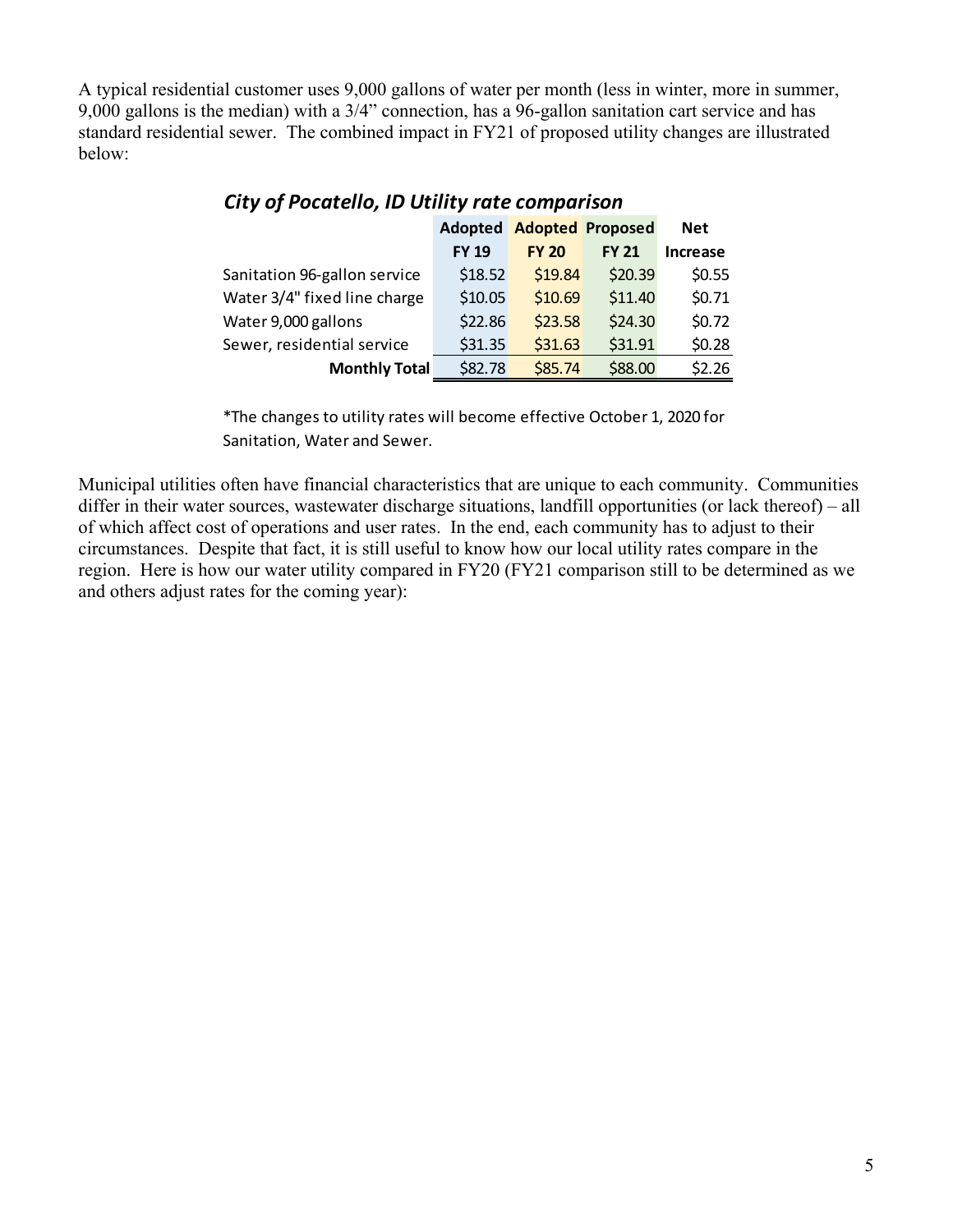#### **Water:**



**Current FY20 Median Single Family Customer Monthly Bill**

#### **10. FY21 budget overall.**

*Strengths* of the budget plan include:

- The 2021 budget proposal adds the following positions: 5 Police Officers, 3 Firefighters, a Parks Maintenance Technician and an Airport Senior Equipment Operator.
- Capital and additional operating needs related to services have been addressed
- Realistic revenue estimates.
- Application of the new 2019 Rate Study.
- Workable pavement management program that will allow various treatments of about 10% of the city's streets while also continuing the implementation of ADA ramp mandates. The completion of the Idaho Transportation federal aid projects and repayment of the internal loan to the Sanitation Fund.
- Sustains public safety operations and the purchase of emergency equipment for the Police and Fire Departments.
- Realistic budget developed for the Transit operations to keep services in line with approved City match.

 $(irrigation) + $0.25 (DEQ fee) = $33.50/mol$ • Twin Falls charges an additional \$10.75 for

arsenic treatment as of 7/1/2010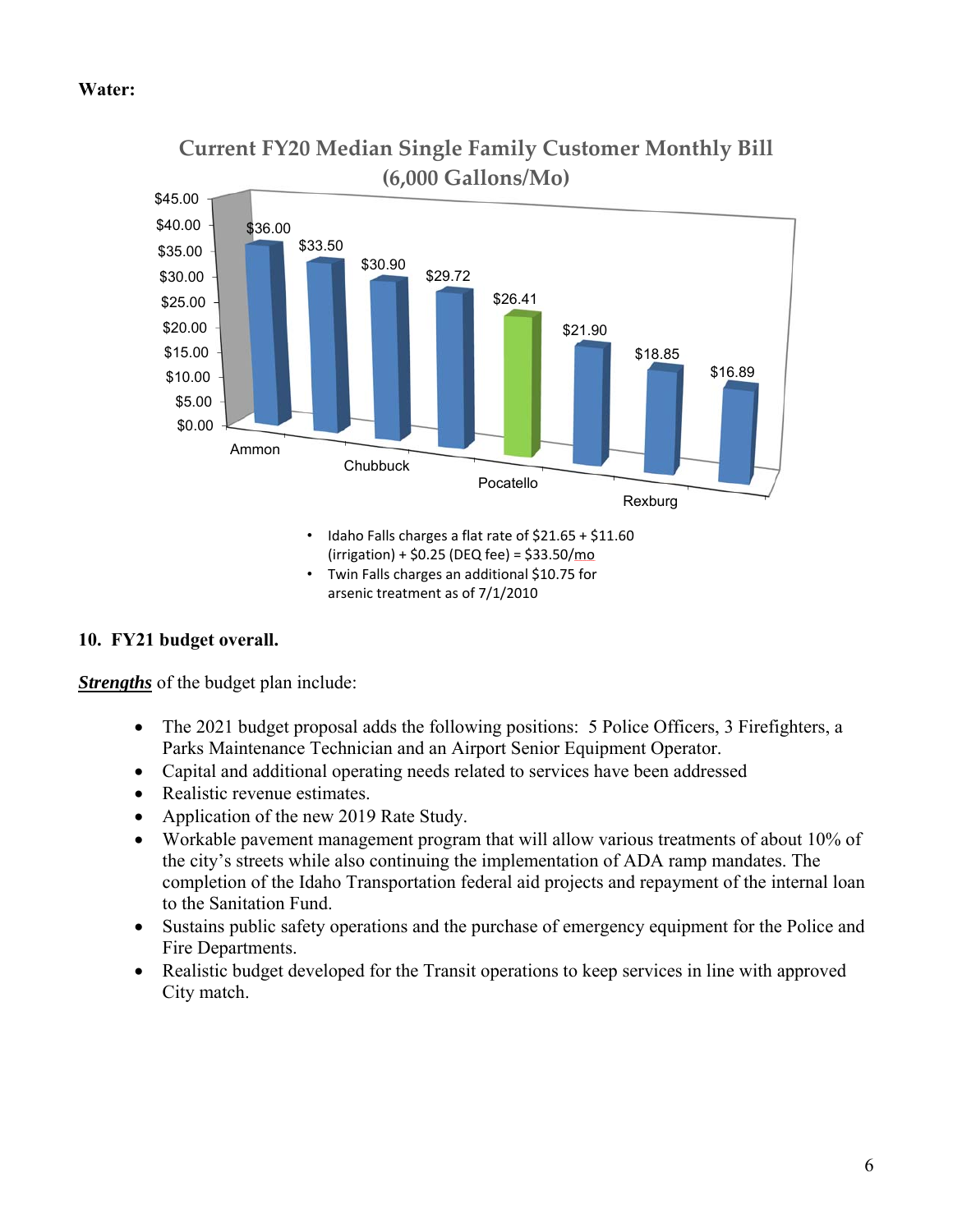## **Detailed FY 2021 Proposed Budget Tables**

 The following pages are excerpts from the FY21 Budget Digest. These tables provide detailed information fund-by-fund, department by department. Key information includes:

1) **Budget Summary**. This table lists planned revenue and planned expense for each fund, along with the difference between the two, if any. The normal expectation is that the fund will have a "balanced" financial plan in that revenues will equal expenses. But this isn't always the case. Some funds may plan to build cash balance by having revenues exceed expenses this year. In future years, some of that accumulated balance might be used to allow a year in which expenses exceed revenue. A household analogy might be a car fund that is built up over several years to purchase an automobile. For several years, revenue exceeds expense. Then one buys the car and for that year, expenses exceed revenue.

2) **Comparisons and Charts**. Charts and comparison reports are provided for a deeper analysis of the proposed budget.

3) **Revenues**. This table shows revenue for each fund by broad category of taxes, licenses, charges for service and so on. The largest single source of projected revenue is charges for service, mostly in the city utilities (Water, Sewer and Sanitation).

4) **Property Tax Summary**. This page shows how \$31,710,766 in property taxes will be spent, how that compares to last year, how taxes compare FY10-FY21 and what the projected levy rate will be, based on current valuation projections from the County Assessor. If valuation comes in a little stronger, the levy rate would be a little less than shown here. If valuation is a little less, then the levy rate could go up.

5) **Expenditures**. This table shows expenditures by fund by broad categories (wages, benefits, supplies, utilities, etc.). The single biggest expense for the city is labor, with wages, medical benefits and other benefits combining for 41.15% of total projected expense. That is appropriate considering that the City is largely a service industry. Capital is also important, with the largest expenditures planned in the Street Fund, Water Fund, Water Pollution Control Fund, Airport Construction Fund, and Capital Improvement Fund.

6) **General Fund Department Detail**. This table shows expenditures by department by broad category within just the General Fund. The General Fund finances many of the "traditional" City functions, including Police, Fire and Parks. Fire and Police together account for 67.88% of the General Fund. The General Fund accounts for the largest share of property tax dollars (69.77%).

7) **General Fund Comparisons FY20 to FY21**. This two page table shows expenses by broad category within each department of the General Fund, compares that to the prior year FY20 and provides a dollar and percentage difference.

8) **Other Selected Fund Comparisons FY20 to FY21**. This three-page table provides similar comparisons for the other major funds of the city.

9) **General Fund, Tax Fund and City Wide Comparisons FY20 to FY21**. These three pages present comparisons in a vertical format and include a subset of the "tax funds". These funds are supported mostly or in part by taxes and are of particular interest to most citizens.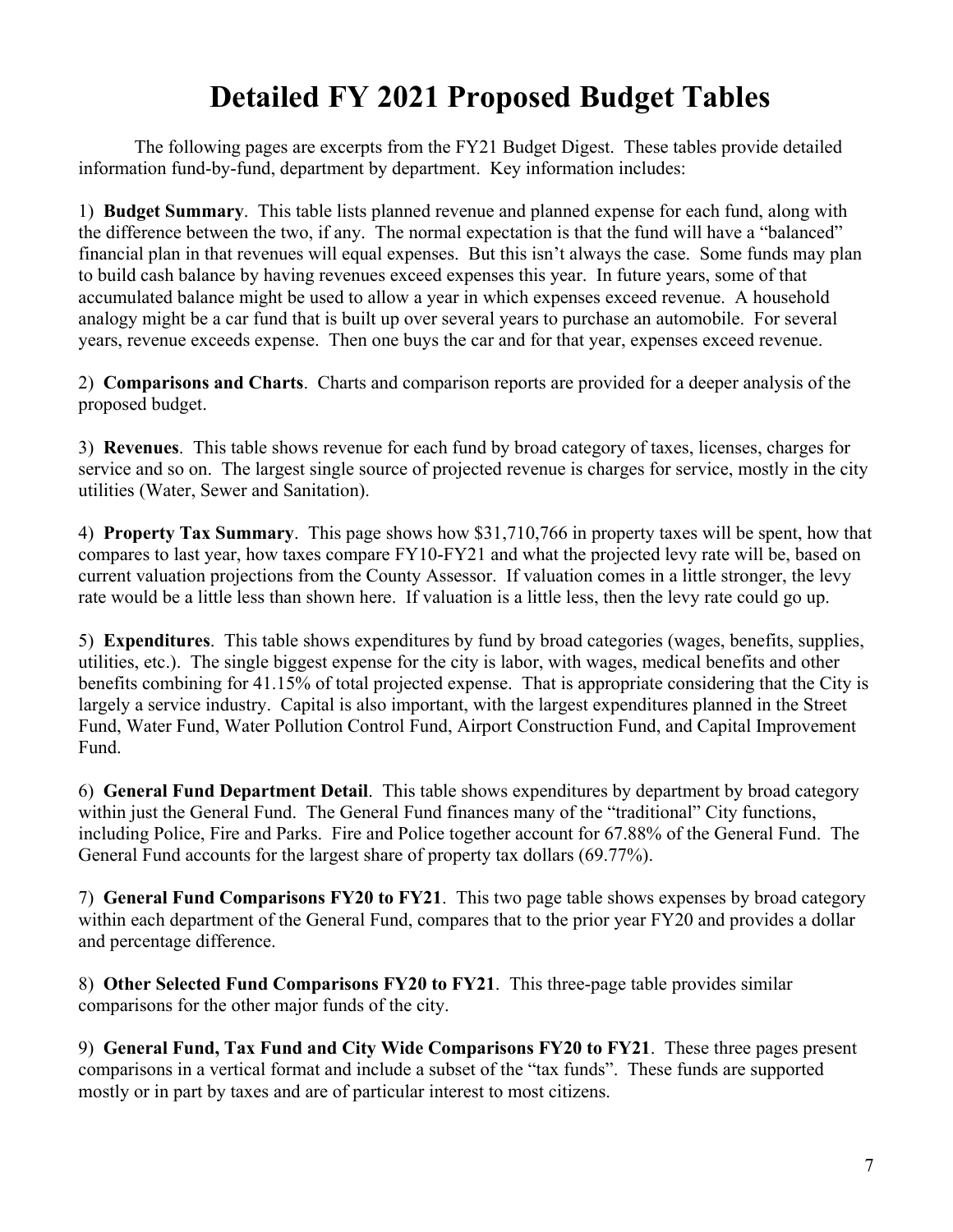Key documents available online under the Mayor's page and the Finance department page at the City's official public website www.pocatello.us :

- 1) **FY 2021 Proposed Budget Key Parameters** (this document)
- 2) **Proposed Fee Changes FY 2021 detailed listing** (details fee changes for FY21)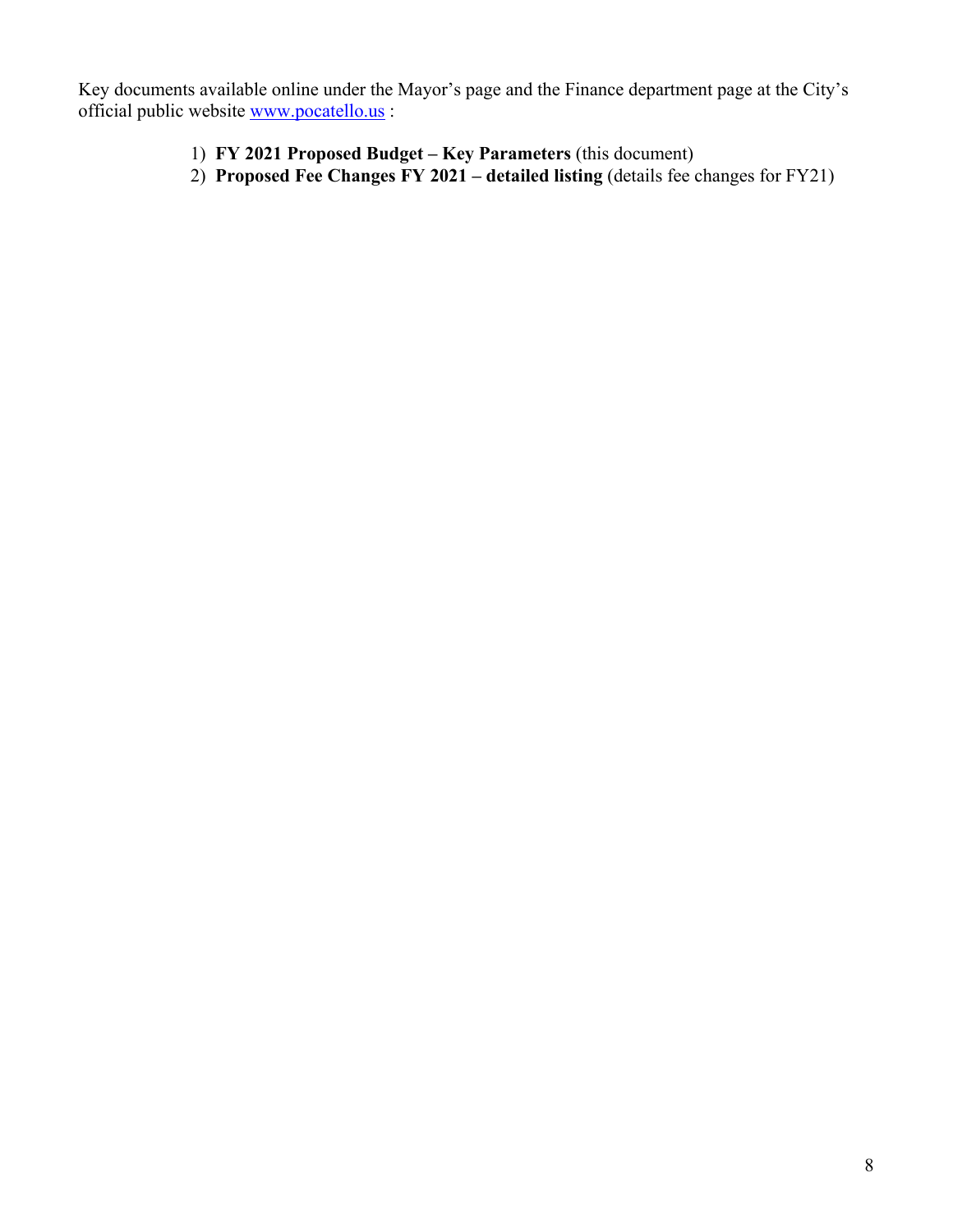| FY 2021 Budget Summary                    | <b>Budgeted</b>        | <b>Budgeted</b>     | <b>Revenue</b> |  |  |
|-------------------------------------------|------------------------|---------------------|----------------|--|--|
| <b>By Fund</b>                            | <b>Revenue</b>         | <b>Expenditures</b> | Over           |  |  |
| July 28, 2020                             |                        |                     | (Under)        |  |  |
| <b>General Fund - 001</b>                 | \$36,867,779           | \$36,867,779        | \$0            |  |  |
| <b>Liability Insurance Fund - 002</b>     | \$1,302,033            | \$1,302,033         | \$0            |  |  |
| Street Fund - 003                         | \$7,189,128            | \$7,189,128         | \$0            |  |  |
| <b>Recreation Fund - 004</b>              | \$2,897,046            | \$2,897,046         | \$0            |  |  |
| <b>Cemetery Fund - 005</b>                | \$608,481              | \$650,481           | (\$42,000)     |  |  |
| Airport Fund - 006                        | \$2,941,010            | \$3,002,010         | (\$61,000)     |  |  |
| Library Fund - 007                        | $\overline{1,894,340}$ | \$1,894,340         | \$0            |  |  |
| <b>Transit Rural Fund - 008</b>           | \$1,247,564            | \$1,247,564         | \$0            |  |  |
| <b>Transit Urban Fund - 009</b>           | \$3,025,233            | \$3,025,233         | \$0            |  |  |
| <b>Business Improvement Fund - 013</b>    | \$100,000              | \$100,000           | \$0            |  |  |
| <b>Chief Theater Fund - 014</b>           | \$0                    | \$10,638            | (\$10,638)     |  |  |
| <b>Emergency Repair Fund - 016</b>        | \$100,000              | \$198,154           | (\$98,154)     |  |  |
| <b>Stormwater Env Science Fund - 017</b>  | \$390,688              | \$392,978           | (\$2,290)      |  |  |
| <b>Sanitation Fund - 030</b>              | \$9,150,683            | \$9,262,750         | (\$112,067)    |  |  |
| <b>Water Fund - 031</b>                   | \$14,380,278           | \$18,606,504        | (\$4,226,226)  |  |  |
| <b>Water Pollution Control Fund - 032</b> | \$11,946,754           | \$15,846,840        | (\$3,900,086)  |  |  |
| <b>Ambulance District Fund - 035</b>      | \$3,703,344            | \$3,518,565         | \$184,779      |  |  |
| <b>Water Capacity Fee Fund - 037</b>      | \$536,098              | \$608,451           | (\$72,353)     |  |  |
| <b>WPC Capacity Fee Fund - 038</b>        | \$268,617              | \$0                 | \$268,617      |  |  |
| <b>Information Systems Fund - 050</b>     | \$1,406,852            | \$1,318,821         | \$88,031       |  |  |
| <b>Fleet Management Fund - 051</b>        | \$1,884,552            | \$1,899,067         | (\$14,515)     |  |  |
| <b>Utility Billing Fund - 052</b>         | \$1,543,971            | \$1,554,630         | (\$10,659)     |  |  |
| <b>Medical Insurance Fund - 053</b>       | \$94,454               | \$94,447            | \$7            |  |  |
| <b>Public Works Fund - 054</b>            | \$308,782              | \$306,162           | \$2,620        |  |  |
| Fuel Internal Service Fund - 055          | \$1,119,281            | \$1,113,190         | \$6,091        |  |  |
| <b>Worker's Insurance Fund - 056</b>      | \$880,453              | \$1,241,278         | (\$360, 825)   |  |  |
| <b>Education Benefits Fund - 057</b>      | \$73,000               | \$117,500           | (\$44,500)     |  |  |
| Govt Debt Service Fund - 059              | \$227,894              | \$227,894           | \$0            |  |  |
| <b>WPC Debt Svc Fund - 060</b>            | \$3,031,759            | \$3,099,389         | (\$67,630)     |  |  |
| <b>Water Debt Service Fund - 061</b>      | \$614,732              | \$640,872           | (\$26,140)     |  |  |
| <b>Federal Aid Projects Fund - 070</b>    | \$592,681              | \$353,054           | \$239,627      |  |  |
| <b>Street Special Projects Fund - 071</b> | \$0                    | \$0                 | \$0            |  |  |
| <b>Airport Construction Fund - 072</b>    | \$6,100,951            | \$6,098,000         | \$2,951        |  |  |
| <b>Water Construction Fund - 073</b>      | \$0                    | \$2,651,036         | (\$2,651,036)  |  |  |
| <b>WPC Construction Fund - 074</b>        | \$2,700,000            | \$0                 | \$2,700,000    |  |  |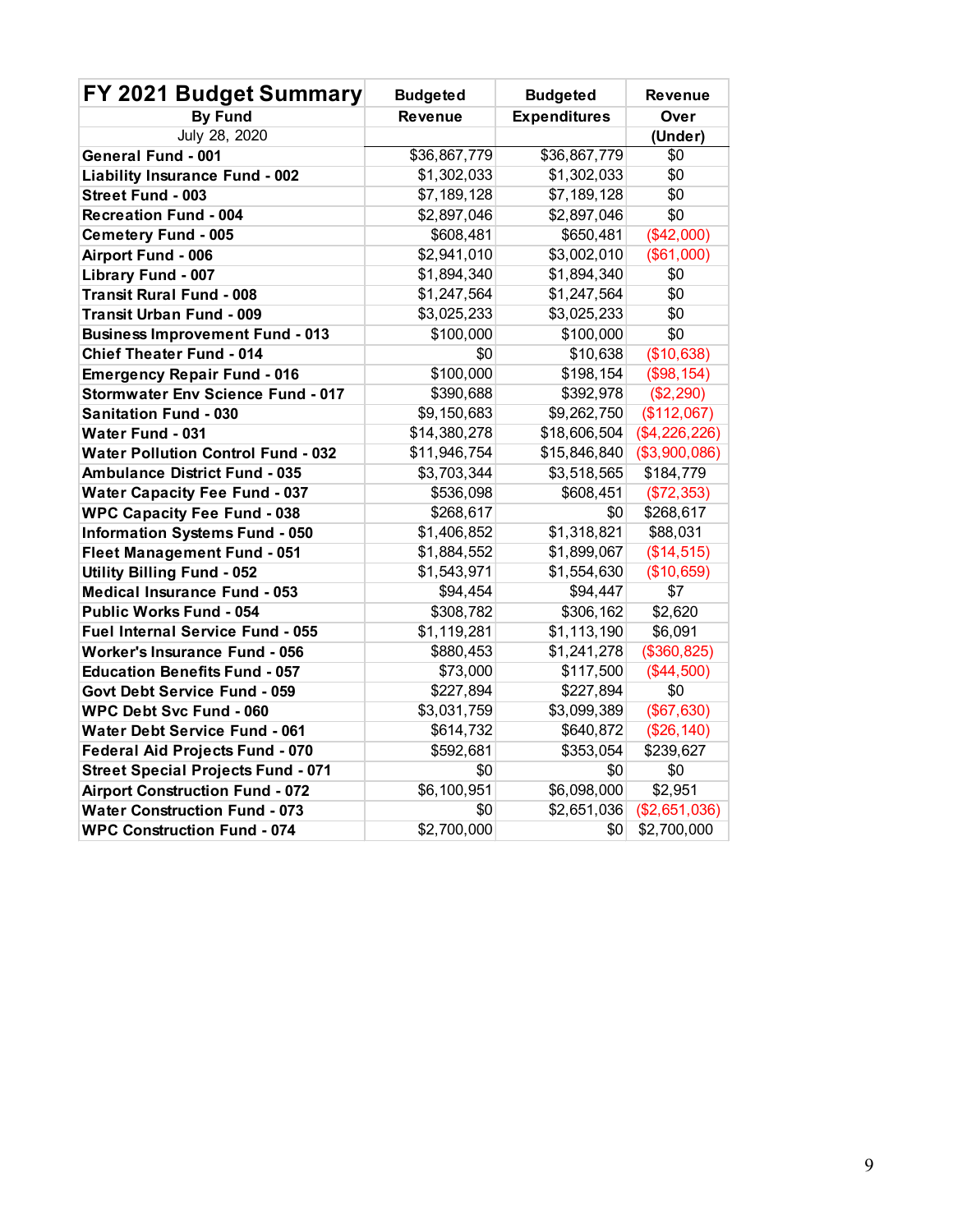| FY 2021 Budget Summary                     | <b>Budgeted</b> | <b>Budgeted</b>     | <b>Revenue</b> |
|--------------------------------------------|-----------------|---------------------|----------------|
| <b>By Fund</b>                             | <b>Revenue</b>  | <b>Expenditures</b> | Over           |
|                                            |                 |                     | (Under)        |
|                                            |                 |                     |                |
| Fire Apparatus Capital Fund - 075          | \$0             | \$33                | (\$33)         |
| <b>Building Renovation Fund - 076</b>      | \$35,880        | \$0                 | \$35,880       |
| <b>Street Equipment Capital Fund - 077</b> | \$0             | \$0                 | \$0            |
| <b>Other Activity Capital Fund - 078</b>   | \$1,036,000     | \$1,070,000         | (\$34,000)     |
| <b>CDBG Entitlement Grant Fund - 081</b>   | \$1,522,440     | \$1,530,642         | (\$8,202)      |
| <b>Police Grants Fund - 088</b>            | \$54,986        | \$54,438            | \$548          |
| <b>Police Retirement Trust Fund - 951</b>  | \$255,000       | \$769,433           | (\$514,433)    |
| <b>Retirement Payout Fund - 952</b>        | \$213,145       | \$558,729           | (\$345,584)    |
| <b>Airport Bond Trust Fund - 953</b>       | \$225           | \$0                 | \$225          |
| <b>EIDC Revolving Loan Fund - 954</b>      | \$300,000       | \$300,000           | \$0            |
| <b>CDR Loan Trust Fund - 955</b>           | \$35,035        | \$80,409            | (\$45,374)     |
| Zoo Animal Trust Fund - 957                | \$3,500         | \$20,892            | (\$17,392)     |
| <b>Water Acquisition Trust Fund - 958</b>  | \$0             | \$0                 | \$0            |
| <b>Sidewalk Loan Trust - 959</b>           | \$0             | \$0                 | \$0            |
| Façade Loan Trust - 962                    | \$42,303        | \$72,182            | (\$29,879)     |
| <b>Property Abatement Fund - 964</b>       | \$15,000        | \$115,833           | (\$100, 833)   |
| <b>Total Revenues &amp; Expenditures</b>   | \$122,641,952   | \$131,908,425       | (\$9,266,473)  |
| Less Transfers                             | \$21,012,730    | \$21,012,730        |                |
| <b>Totals less transfers</b>               | \$101,629,222   | \$110,895,695       |                |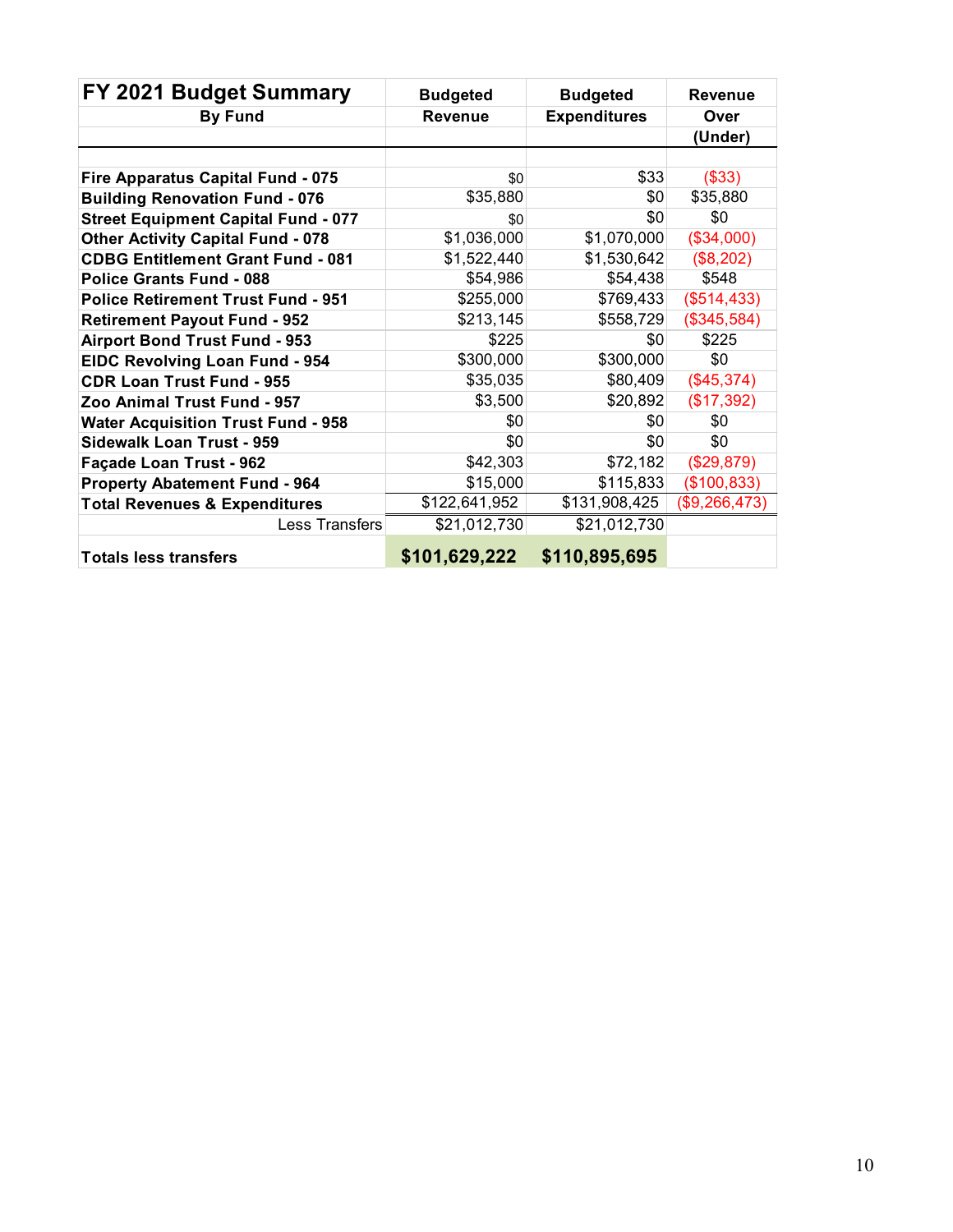

#### **City-Wide Expense By Function**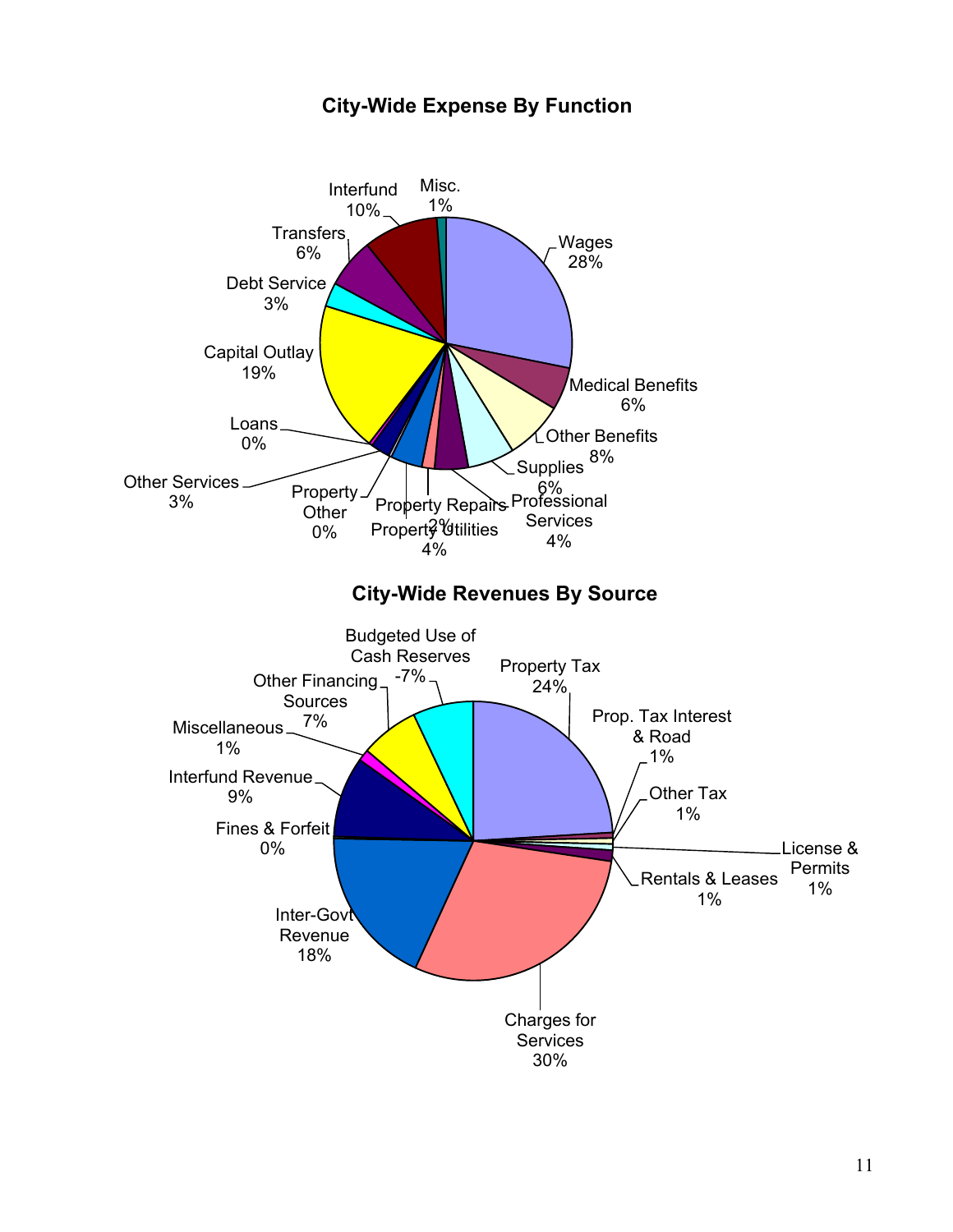| <b>BUDGETED REVENUES</b><br>FOR THE FISCAL YEAR ENDING SEPTEMBER 30, 2021 |                       |                          |                               |              |                          |                                |                    |                       |                          |                                      |            |                                |                                |         |                |          |                          |          |                          |                                                                                                                       |
|---------------------------------------------------------------------------|-----------------------|--------------------------|-------------------------------|--------------|--------------------------|--------------------------------|--------------------|-----------------------|--------------------------|--------------------------------------|------------|--------------------------------|--------------------------------|---------|----------------|----------|--------------------------|----------|--------------------------|-----------------------------------------------------------------------------------------------------------------------|
|                                                                           |                       |                          |                               |              |                          |                                |                    |                       |                          |                                      |            |                                |                                |         |                |          |                          |          |                          |                                                                                                                       |
|                                                                           |                       |                          |                               | Prop. Tax    |                          |                                |                    |                       |                          |                                      |            |                                |                                |         |                |          |                          | Other    |                          | <b>Budgeted Use</b>                                                                                                   |
|                                                                           | <b>Total Budgeted</b> |                          |                               | Interest &   |                          |                                | License &          |                       | Rentals &                | <b>Charges for</b>                   |            | Inter-Govt                     | Fines &                        |         | Interfund      |          | Miscellaneo              |          | <b>Financing</b>         | of Cash                                                                                                               |
| July 28, 2020                                                             | <b>Revenues</b>       |                          | <b>Property Tax</b>           | Road         |                          | <b>Other Tax</b>               | Permits            |                       | Leases                   | <b>Services</b>                      |            | Revenue                        | <b>Forfeit</b>                 |         | Revenue        | us       |                          |          | <b>Sources</b>           | <b>Reserves</b>                                                                                                       |
| General Fund 001                                                          | \$                    | 36,867,779               | $$22,125,057$ \$              | 243,292      |                          | 890,000<br>\$                  | \$933,130          | \$                    | 40,000                   | <b>\$</b><br>281,576                 |            | 6,952,291<br>\$                | \$238,120                      | \$      | 3,942,771      | \$       | 712,318                  | \$       | 509,224                  | \$<br>$\sim$                                                                                                          |
| Liability Insurance Fund 002                                              | \$                    | 1,302,033                | $\sqrt{3}$<br>577,722 \$      |              |                          | \$<br>$\sim$ 1                 | \$                 | \$<br>$\sim$          | - 1                      | \$<br>$\overline{\phantom{a}}$       |            | \$                             | \$                             | \$      | 713,364 \$     |          | $\overline{\phantom{a}}$ | \$       | 10,947                   | \$<br>$\blacksquare$                                                                                                  |
| Street Fund 003                                                           | \$                    | 7,189,128                | $\sqrt{3}$<br>3,240,146 \$    | 600,000 \$   |                          |                                | $-$ \$             | \$<br>$\sim$ 1        |                          | $-1$ \$                              | $-$ \$     | $2,100,000$ \$                 |                                | $-1$ \$ | $1,181,847$ \$ |          | $36,302$ \$              |          | $30,833$ \$              |                                                                                                                       |
| Recreation Fund 004                                                       | $\mathfrak{s}$        | 2,897,046                | $\sqrt{3}$<br>1,480,187 \$    |              | \$<br>- 1                | $\sim$ 1                       | \$                 | \$<br>$\sim$          | $505,150$ \$             | 589,948 \$                           |            |                                | $-1$ \$                        | $-1$ \$ |                | $-$ \$   | $272,901$ \$             |          | 48,860 \$                | $\sim$ 1                                                                                                              |
| Cemetery Fund 005                                                         | $\mathfrak{s}$        | 608,481 \$               | 221,701 \$                    |              | $\overline{\phantom{a}}$ | \$<br>$\sim$ 1                 | <b>S</b>           | \$<br>$\sim$ 1        |                          | $-1$ \$<br>$362,600$ \$              |            |                                | $-1$ \$                        | $-1$ \$ |                | $-1$ \$  |                          | $-1$ \$  | $24,180$ \$              | (42,000)                                                                                                              |
| Airport Fund 006                                                          | $\mathfrak{s}$        | 2,941,010                | $\frac{1}{2}$<br>981,028 \$   |              | $\overline{\phantom{a}}$ | \$<br>$\sim$                   | \$                 | \$                    | $649,176$ \$             | 119,256                              |            | $\frac{1}{2}$ 1,190,000        | $\vert$ \$                     | $-1$ \$ |                | \$       | $1,550$ \$               |          | - 1                      | \$<br>(61,000)                                                                                                        |
| Library Fund 007                                                          | \$                    | 1,894,340                | $$1,857,031$ \$               |              | $\overline{\phantom{a}}$ | \$<br>$\sim$                   | \$                 | -\$<br>$\sim$         |                          | -8<br>800                            | \$         |                                | $-1$ \$<br>$32.229$ \$         |         | $\sim$         | <b>S</b> | $4,280$ \ \$             |          | $\sim$                   | \$<br>$\sim$ .                                                                                                        |
| Transit Rural Fund 008                                                    | $\mathfrak{s}$        | 1,247,564                | $-$ \$<br><b>\$</b>           |              | $\overline{\phantom{a}}$ | \$<br>$\sim$ 1                 | \$                 | \$<br>$\sim$ 1        | $\sim$                   | $\overline{\$}$<br>340,850           | <b>S</b>   | 887,014 \$                     |                                | $-1$ \$ |                | $-1$ \$  | $19,700$ \$              |          | $\overline{\phantom{a}}$ | \$                                                                                                                    |
| Transit Urban Fund 009                                                    | \$                    | $3,025,233$ \$           | $-$ \$                        |              | $\overline{\phantom{a}}$ | \$<br>$\sim$ 1                 | \$                 | \$<br>$\sim$ 1        |                          | $-1$ \$                              |            | 394,450 \$ 2,063,748 \$        |                                | $-1$ \$ | $34,106$ \$    |          | $24,400$ \$              |          | $508,529$ \$             |                                                                                                                       |
| Business Improvement District 013                                         | \$                    | $100,000$ \$             | $-$ \$                        |              | $\overline{\phantom{a}}$ | \$                             | $-1$ \$            | <b>S</b><br>$\sim$ 1  |                          | $-1$ \$<br>$\overline{a}$            | <b>S</b>   |                                | $-1$ \$                        | $-1$ \$ |                | $-1$ \$  | $100,000$ \$             |          | $\sim$ 1                 | \$<br>$\sim$                                                                                                          |
| Chief Theater Fund 014                                                    | $\mathfrak{s}$        | $-$ \$                   | $-$ \$                        |              |                          | \$                             | \$                 | \$                    |                          | $-1$ \$<br>$\sim$                    | \$         |                                | $-1$ \$                        | $-1$ \$ |                | \$       |                          | $-1$ \$  | $\sim$                   | \$<br>(10, 638)                                                                                                       |
| Emergency Repair Fund 016                                                 | \$                    | $100,000$ \$             | $-$ \$                        |              | $\overline{\phantom{a}}$ | \$<br>$\sim$ 1                 | $\sqrt{3}$         | \$<br>$\sim$ 100 $\,$ |                          | $-$ \$                               | $-1$ \$    |                                | $-1$ \$                        | $-$ \$  |                | $-1$ \$  |                          | $-1$ \$  | $100,000$ \$             | (98, 154)                                                                                                             |
| Stormwater Env Sciences Fund 017                                          | \$                    | 390,688 \$               |                               | $-$ \$       | $\overline{\phantom{a}}$ | \$<br>- 1                      | <b>\$</b><br>1,000 | <b>\$</b>             | $\overline{\phantom{0}}$ | \$<br>$\overline{\phantom{a}}$       | <b>\$</b>  | $58,000$ \$                    | $\sim$                         | \$      | $331,688$ \$   |          | $\sim$                   | <b>S</b> | $\overline{\phantom{a}}$ | \$<br>(2,290)                                                                                                         |
| Sanitation Fund 030                                                       | \$                    | 9,150,683 \$             | $-1$ \$                       |              | $\overline{\phantom{a}}$ | \$<br>$\sim$ 1                 | \$                 | \$<br>- 1             | 332,394                  | $8,760,711$ \$                       |            |                                | $-1$ \$                        | $-1$ \$ |                | $-1$ \$  | $57,578$ \$              |          | $\sim$                   | \$<br>(112,067)                                                                                                       |
| Water Fund 031                                                            | \$                    | 14,380,278 \$            | $-$ \$                        |              | $\overline{\phantom{a}}$ | \$                             | $-1$ \$            | \$<br>- 1             |                          | 15,460 \$14,208,788 \$               |            |                                | $-1$ \$                        | $-1$ \$ |                | $-1$ \$  | 56,639 \$                |          | 99,391                   | \$<br>(4,226,226)                                                                                                     |
| Water Pollution Control Fund 032                                          | \$                    | 11,946,754               | $\sqrt{3}$                    | $-$ \$       | $\overline{\phantom{a}}$ | \$<br>$\sim$ 1                 | $\sqrt{3}$         | <b>\$</b><br>$\sim$ 1 |                          | $100,000$ \$ 11,724,110 \$           |            |                                | $-1$ \$                        | $-1$ \$ |                | $-1$ \$  | $122,644$ \$             |          |                          | (3,900,086)<br>\$                                                                                                     |
| Ambulance Fund 035                                                        | \$                    | 3,703,344 \$             | $-$ \$                        |              | $\overline{\phantom{a}}$ | \$<br>$\sim$ 1                 | \$                 | \$<br>$\sim$ 1        |                          | $-1$ \$                              |            | $-$ \$ 3,623,027 \$            |                                | $-1$ \$ |                | $-1$ \$  |                          | $-1$ \$  | $80,317$ \$              | 184,779                                                                                                               |
| Water Capacity Fee Fund 037                                               | \$                    | 536,098 \$               |                               | $-$ \$       | $\overline{\phantom{a}}$ | \$<br>$\sim$                   | \$                 | \$<br>$\sim$          | $\overline{\phantom{a}}$ | \$<br>$536,098$ \$                   |            |                                | $-1$ \$                        | $-1$ \$ | $\sim$         | \$       |                          | $-$ \$   | $\overline{\phantom{a}}$ | \$<br>(72, 353)                                                                                                       |
| WPC Capacity Fee Fund 038                                                 | \$                    | 268,617 \$               |                               | $-1$ \$      |                          | \$                             | \$                 | -\$<br>$\sim$         |                          | $-1$ \$<br>268,617 \$                |            |                                | $-1$ \$                        | $-1$ \$ | - 1            | \$       | $\sim$                   | <b>S</b> | $\overline{\phantom{a}}$ | \$<br>268,617                                                                                                         |
| Information Systems Fund 050                                              | \$                    | 1,406,852 \$             | $-$ \$                        |              | $\overline{\phantom{a}}$ | \$<br>$\sim$ 1                 | \$                 | \$<br>$\sim$ 1        |                          | $-1$ \$<br>$\overline{\phantom{a}}$  |            | \$                             | $-1$ \$                        | $-1$ \$ | $1,406,852$ \$ |          |                          | $-1$ \$  | $\overline{\phantom{a}}$ | \$<br>88,031                                                                                                          |
| Fleet Management Fund 051                                                 | \$                    | 1,884,552 \$             | $-$ \$                        |              | $\overline{\phantom{a}}$ | \$<br>$\sim$ 1                 | \$                 | <b>\$</b><br>$\sim$ 1 |                          | $-1$ \$<br>$\sim$                    | $\sqrt{3}$ |                                | $-1$ \$                        | $-1$ \$ | $1,845,621$ \$ |          |                          | $-1$ \$  | $38,931$ \$              | (14, 515)                                                                                                             |
| Utility Billing Fund 052                                                  | \$                    | $1,543,971$ \$           |                               | $-$ \$       | $\overline{\phantom{a}}$ | \$<br>$\sim$ 1                 | \$                 | <b>\$</b><br>$\sim$ 1 |                          | $-1$ \$<br>$273,074$ \$              |            |                                | $-1$ \$                        | $-1$ \$ | $1,270,667$ \$ |          | 230 S                    |          | $\overline{\phantom{a}}$ | \$<br>(10, 659)                                                                                                       |
| Medical Insurance Fund 053                                                | \$                    | 94,454 \$                |                               | $-$ \$       | $\overline{\phantom{a}}$ | \$<br>$\sim$                   | \$                 | \$<br>$\sim$          |                          | $-1$ \$                              | $\sqrt{3}$ |                                | $-1$ \$                        | \$      | 94,454 \$      |          |                          | $-1$ \$  | $\sim$                   | \$<br>$\overline{7}$                                                                                                  |
| Public Works Admin. Fund 054                                              | \$                    | 308,782 \$               | $-$ \$                        |              | $\overline{\phantom{a}}$ | \$<br>$\sim$                   | \$                 | \$<br>$\sim$          |                          | $-1$ \$<br>$\overline{\phantom{a}}$  |            | \$                             | $-1$ \$<br>$\sim$ $^{\circ}$   | -\$     | $308,782$ \$   |          |                          | $-1$ \$  | $\sim$                   | \$<br>2,620                                                                                                           |
| Fuel Internal Service Fund 055                                            | $\mathfrak{L}$        | 1.119.281 \$             | $-$ \$                        |              | $\overline{\phantom{a}}$ | \$<br>$\sim$                   | \$                 | \$<br>$\sim$          |                          | $-1$ \$<br>$\overline{\phantom{a}}$  |            | $\ddot{\$}$                    | $-1$ \$                        | $-1$ \$ | 1,119,281      | \$       |                          | $-1$ \$  | $\overline{\phantom{a}}$ | \$<br>6,091                                                                                                           |
| Worker's Insurance Fund 056                                               | \$                    | 880,453 \$               | $-1$ \$                       |              | $\overline{\phantom{a}}$ | \$<br>$\sim$ 1                 | \$                 | \$<br>$\sim$ 1        | $\sim$ 1                 | <b>S</b><br>880,453 \$               |            |                                | $-1$ \$                        | $-1$ \$ |                | $-1$ \$  |                          | $-1$ \$  | $\overline{\phantom{a}}$ | \$<br>(360, 825)                                                                                                      |
| <b>Education Benefits Fund 057</b>                                        | \$                    | 73,000 \$                | $-$ \$                        |              | $\overline{\phantom{a}}$ | \$                             | $-1$ \$            | <b>\$</b><br>$\sim$ 1 |                          | $-1$ \$                              | $-1$ \$    |                                | $-1$ \$                        | $-1$ \$ | 73,000 \$      |          |                          | $-1$ \$  | $\overline{\phantom{a}}$ | \$<br>(44,500)                                                                                                        |
| Govt Debt Service Fund 059                                                | $\mathfrak{s}$        | 227,894                  | \$<br>227,894 \$              |              |                          | \$                             | \$                 | \$                    |                          | $-1$ \$                              | $-1$ \$    |                                | $-1$ \$                        | $-1$ \$ |                | <b>S</b> | $\sim$                   | \$       | $\sim$ 1                 | \$                                                                                                                    |
| Enterprise Debt Service Fund 060                                          | \$                    | 3,031,759 \$             | $-$ \$                        |              | $\overline{\phantom{a}}$ | \$<br>$\sim$ 1                 | \$                 | \$<br>$\sim$          |                          | $-$ \$                               | $-1$ \$    |                                | $-$ \$                         | $-1$ \$ |                | $-1$ \$  |                          |          | $-$ \$3,031,759 \$       | (67, 630)                                                                                                             |
| Water Debt Service Fund 06 $^{\prime}$                                    | $\mathfrak{s}$        | 614,732 \$               |                               | $-$ \$       |                          | \$<br>$\sim$                   | \$                 | \$<br>$\sim$          | $\overline{\phantom{a}}$ | \$<br>$\overline{\phantom{a}}$       |            | \$<br>$\sim$                   | 5<br>$\overline{a}$            | 5       |                | \$       | $\overline{\phantom{a}}$ | \$       | $614,732$ \$             | (26, 140)                                                                                                             |
| Federal Aid Construction Fund 070                                         | \$                    | 592,681 \$               | $-$ \$                        |              | $\overline{\phantom{a}}$ | \$                             | \$                 | \$                    |                          | $-1$ \$<br>- 1                       | <b>S</b>   |                                | $-1$ \$                        | $-1$ \$ |                | $-1$ \$  |                          | $-1$ \$  | 592,681 \$               | 239,627                                                                                                               |
| Street Construction Fund 071                                              | \$                    |                          | \$<br>$-$ \$                  |              | $\overline{\phantom{a}}$ | \$<br>$\sim$ 1                 | \$                 | \$<br>$\sim$ 1        |                          | $-$ \$                               | $-$ \$     |                                | $-1$ \$                        | $-1$ \$ |                | $-1$ \$  |                          | $-1$ \$  | $\overline{\phantom{a}}$ | \$                                                                                                                    |
| Airport Construction Fund 072                                             | \$                    | 6,100,951 \$             | $-$ \$                        |              | $\overline{\phantom{a}}$ | \$<br>$\overline{\phantom{a}}$ | \$                 | \$<br>$\sim$ 1        |                          | $140,000$ \$<br>$-1$ \$              |            | $5,958,000$ \$                 |                                | $-1$ \$ |                | $-1$ \$  | $2,951$ \$               |          | $\sim$                   | \$<br>2,951                                                                                                           |
| Water Costruction Fund 073                                                | $\mathfrak{s}$        | $-$ \$                   | $-$ \$                        |              | $\overline{\phantom{a}}$ | \$<br>$\sim$                   | \$                 | \$<br>$\sim$          |                          | $-1$ \$                              |            | $\sqrt{3}$                     | $-1$ \$                        | $-1$ \$ |                | $-1$ \$  |                          | $-1$ \$  | - 1                      | \$<br>(2,651,036)                                                                                                     |
| WPC Construction Fund 074                                                 | $\mathfrak{L}$        | 2,700,000                | $-$ \$<br><b>\$</b>           |              | $\overline{\phantom{a}}$ | \$<br>$\sim$                   | \$                 | \$<br>$\sim$          |                          | $-$ \$<br>$\overline{\phantom{a}}$   |            | \$                             | $-1$ \$                        | $-1$ \$ | $\sim$         | \$       |                          |          | $-$ \$2,700,000 \$       | 2,700,000                                                                                                             |
| Fire Apparatus Capital Fund 075                                           | \$                    | $\overline{\phantom{a}}$ | -\$                           | $-1$ \$      | $\overline{\phantom{a}}$ | \$<br>$\sim$                   | \$                 | \$<br>$\sim$ 1        | - 1                      | <b>S</b><br>$\overline{\phantom{a}}$ | <b>\$</b>  |                                | $-1$ \$                        | $-1$ \$ | $\sim$         | \$       |                          | $-1$ \$  | - 1                      | \$<br>(33)                                                                                                            |
| <b>Building Renovation Fund 076</b>                                       | $\mathfrak{L}$        | 35,880                   | $-$ \$<br>$\sqrt{3}$          |              | $\overline{\phantom{a}}$ | \$<br>$\sim$ 1                 | \$                 | $-1$ \$               | 35,880 \$                | $\sim$                               |            | $\overline{\$}$                | $-1$ \$                        | $-1$ \$ | $\sim$         | <b>S</b> |                          | $-1$ \$  | $\overline{\phantom{a}}$ | \$<br>35,880                                                                                                          |
| Street Equipment Capital Fund 077                                         | $\mathfrak{s}$        |                          | $\bullet$ \$                  | $-$ \$       | \$<br>$\sim$             |                                | $-1$ \$            | $-1$ \$               |                          | $-1$ \$                              | $-1$ \$    |                                | $-1$ \$                        | $-1$ \$ |                | $-1$ \$  |                          | $-1$ \$  | $\sim$                   | \$<br>$\overline{\phantom{a}}$                                                                                        |
| Capital Acquisition Fund 078                                              | \$                    | 1,036,000                | $\frac{1}{2}$ \$ 1,000,000 \$ |              | $\overline{\phantom{a}}$ | \$<br>$\sim$ 1                 | <b>\$</b>          | $-1$ \$               |                          | $-1$ \$                              | $-1$ \$    |                                | $-1$ \$                        | $-1$ \$ |                | $-1$ \$  |                          | $-1$ \$  | $36,000$ \$              | (34,000)                                                                                                              |
| <b>Entitlement Grant Fund 081</b>                                         | $\mathfrak{L}$        | 1,522,440 \$             |                               | $-$ \$       | $\overline{\phantom{a}}$ | \$                             | \$                 | \$                    |                          | $-$ \$                               | $-1$ \$    | $1,500,440$ \$                 |                                | $-$ \$  |                | \$       |                          | $-1$ \$  | $22,000$ \$              | (8,202)                                                                                                               |
| Police Grants Fund 088                                                    | \$                    | 54,986 \$                | $-1$ \$                       |              |                          | \$                             | \$                 | \$                    |                          | $-1$ \$                              | $-1$ \$    | $18,500$ \$                    | $36,486$ \$                    |         |                | \$       | $\sim$                   | <b>S</b> | $\overline{\phantom{a}}$ | \$<br>548                                                                                                             |
| Police Retirement Trust Fund 951                                          | \$                    | 255,000 \$               | $-$ \$                        |              | $\overline{\phantom{a}}$ | \$<br>$\sim$                   | \$                 | \$<br>$\sim$          |                          | $-1$ \$<br>$\overline{\phantom{a}}$  |            | \$<br>$\overline{\phantom{a}}$ | \$<br>$\overline{\phantom{a}}$ | -\$     |                | \$       | $255,000$ \$             |          | $\overline{\phantom{a}}$ | \$<br>(514, 433)                                                                                                      |
| Retirement Payout Trust Fund 952                                          | \$                    | $213,145$ \$             | $-$ \$                        |              | $-1$ \$                  |                                | $-$ \$             | $-1$ \$               |                          | $-$ \$                               | $-1$ \$    |                                | $-$ \$                         | $-$ \$  |                | $-$ \$   |                          | $-$ \$   | $213,145$ \$             | (345, 584)                                                                                                            |
| Airport Bond Trust Fund 953                                               | $\mathsf{\$}$         | $225$ \$                 |                               | $-$ \$       | \$<br>$-1$               |                                | $-$ \$             | $-$ \$                |                          | $-$ \$                               | $-$ \$     |                                | $-1$ \$                        | $-$ \$  |                | $-$ \$   | $225$ \$                 |          | $\overline{\phantom{0}}$ | \$<br>225                                                                                                             |
| EIDC Revolving Loan Trust Fund 954                                        | $\frac{3}{2}$         | 300,000 \$               |                               | $-$ \$       | $\sim$                   | \$                             | $-1$ \$            | $-1$ \$               |                          | $-1$ \$                              | $-$ \$     |                                | $-$ \$                         | $-$ \$  |                | $-$ \$   |                          |          | 35,150 \$ 264,850 \$     | $\sim$ 1                                                                                                              |
| CDR Loan Trust Fund 955                                                   | $\mathsf{\$}$         | $35,035$ \$              | $-1$ \$                       |              | $\sim$                   | \$                             | $-$ \$             | $-1$ \$               |                          | $-$ \$                               | $-1$ \$    |                                | $-$ \$                         | $-$ \$  |                | $-$ \$   | $35,035$ \$              |          |                          | $-1$ \$<br>(45, 374)                                                                                                  |
| Zoo Animal/Education Trust Fund 957                                       | $\frac{3}{2}$         | $3,500$ \$               | $-$ \$                        |              | $\overline{\phantom{a}}$ | \$                             | $-$ \$             | $-$ \$                |                          | $-$ \$                               | $-$ \$     |                                | $-$ \$                         | $-$ \$  |                | $-$ \$   | $3,500$ \$               |          | $\overline{\phantom{0}}$ | \$<br>(17, 392)                                                                                                       |
| Water Acquisition Trust 958                                               | \$                    | $-$ \$                   | $-$ \$                        |              | $\sim$                   | \$                             | $\sqrt{3}$         | $-$ \$                |                          | $-1$ \$                              | $-1$ \$    |                                | $-$ \$                         | $-$ \$  |                | $-$ \$   |                          | $-1$ \$  | ÷.                       | \$<br>$\sim$ .                                                                                                        |
| Sidewalk Revolving Loan Trust 959                                         | \$                    | $-$ \$                   | $-$ \$                        |              | $\sim$                   | \$                             | $-$ \$             | $-1$ \$               |                          | $-1$ \$                              | $-1$ \$    |                                | $-$ \$                         | $-$ \$  |                | $-$ \$   |                          | $-$ \$   |                          | $-1$ \$<br>$\sim$                                                                                                     |
| Façade Loan Trust Fund 962                                                | $\frac{3}{2}$         | $42,303$ \$              | $-$ \$                        |              | $-1$ \$                  |                                | $-$ \$             | $-$ \$                |                          | $-$ \$                               | $-1$ \$    |                                | $-$ \$                         | $-$ \$  |                | $-$ \$   | $42,303$ \$              |          | $-$ \$                   | (29, 879)                                                                                                             |
| Property Abatement Fund 964                                               | $\mathfrak{S}$        | $15,000$ \$              | $-$ \$                        |              | $-1$ \$                  |                                | $-$ \$ 15,000 \$   |                       |                          | $-1$ \$                              | $-1$ \$    |                                | $-1$ \$                        | $-1$ \$ |                | $-$ \$   |                          | $-1$ \$  |                          | $-1$ \$<br>(100, 833)                                                                                                 |
| GRAND TOTALS \$122,641,952 \$31,710,766 \$                                |                       |                          |                               | $843,292$ \$ |                          |                                |                    |                       |                          |                                      |            |                                |                                |         |                |          |                          |          |                          | 890,000 \$949,130 \$1,678,060 \$38,881,331 \$24,351,020 \$306,835 \$12,322,433 \$1,782,706 \$8,926,379 \$ (9,266,473) |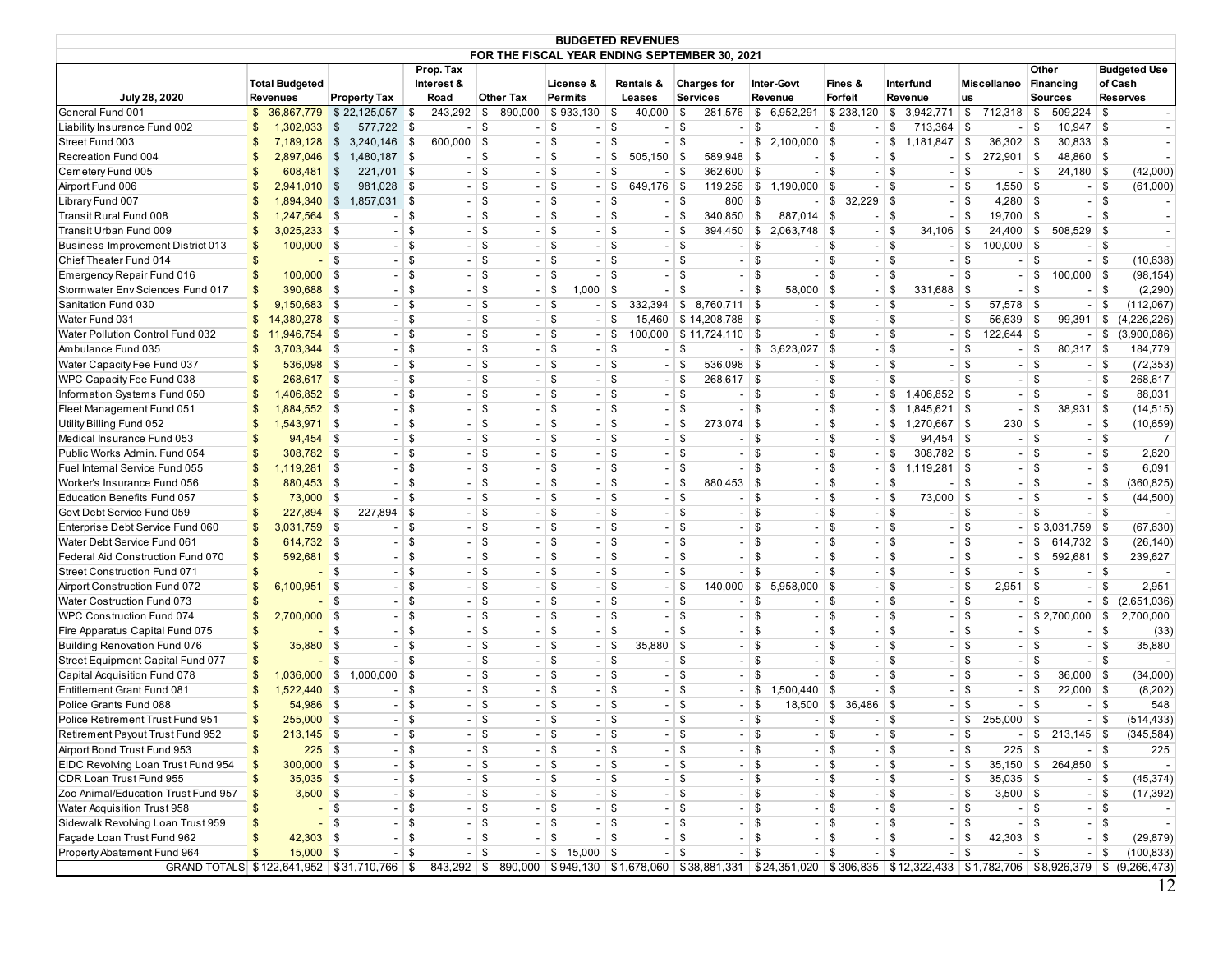#### **FY21 Property Tax Summary**

|                             |                 | <b>General Fund</b> |                 |                     |                 |                 |                 |                 |                        |                 |                         |                 |
|-----------------------------|-----------------|---------------------|-----------------|---------------------|-----------------|-----------------|-----------------|-----------------|------------------------|-----------------|-------------------------|-----------------|
|                             |                 | (includes Fire      |                 |                     |                 |                 |                 |                 |                        | Capital         |                         |                 |
|                             | Total           | Retirement)         | Liability       | Street              | Airport         | Cemetery        | Library         | Recreation      | <b>Bond Retirement</b> | Improvement     | Estimated Valuation:    |                 |
| FY20 Property Tax Summary   | \$31,186,186    | \$22,323,243        | \$510,379       | \$2,498,006         | \$1,023,387     | \$194,145       | \$1,900,605     | \$1,507,723     | \$228,698              | \$1,000,000     |                         | Base Value      |
| FY21 Property Tax Summary   | \$31,710,766    | \$22,125,057        | \$577,722       | \$3,240,146         | \$981,028       | \$221,701       | \$1,857,031     | \$1,480,187     | \$227,894              | \$1,000,000     | Bannock County:         | \$3,088,464,144 |
| \$ change                   | \$524,580       | $-$198,186$         | \$67,343        | \$742.140           | $-$42,359$      | \$27,556        | $-$ \$43,574    | $-$27,536$      | $-$ \$804              | \$0             | Power County:           | 4,334,025       |
| % change                    | 1.68%           | $-0.89%$            | 13.19%          | 29.71%              | $-4.14%$        | 14.19%          | $-2.29%$        | $-1.83%$        | $-0.35%$               | 0.00%           | New Construction: \$    | 68,000,000      |
| Projected Levy rate         | 0.010193772     | 0.007112341         | 0.000185715     | 0.00104158          | 0.000315362     | 7.12682E-05     | 0.000596963     | 0.000475822     | 7.325901E-05           | 0.000321461     | <b>Total Valuation:</b> | \$3,160,798,169 |
| <b>Statutory limit</b>      | N/A             | 0.009000000         | No limit        | No limit            | 0.000600000     | 0.000400000     | 0.001000000     | 0.000600000     | No Limit               | 0.000400000     |                         |                 |
| Difference                  |                 | 0.001888            |                 |                     | 0.000284638     | 0.000328732     | 0.000403037     | 0.000124178     |                        | 0.000078539     |                         |                 |
| <b>Property Tax History</b> |                 | \$27,997,184        |                 |                     |                 |                 |                 |                 |                        |                 |                         |                 |
|                             | <b>FY10</b>     | <b>FY11</b>         | <b>FY12</b>     | <b>FY13</b>         | <b>FY14</b>     | <b>FY15</b>     | <b>FY16</b>     | <b>FY17</b>     | <b>FY18</b>            | <b>FY19</b>     | <b>FY20</b>             | <b>FY21</b>     |
| Valuation                   | \$2,215,827,177 | \$2,252,630,095     | \$2,554,781,526 | .067.665<br>\$2,481 | \$2,468,721,792 | \$2,480,945,855 | \$2,460,126,522 | \$2,456,810,996 | \$2,515,829,337        | \$2,579,302,470 | \$3.110.798.169         | \$3,160,798,169 |
| \$ Levied                   | \$21,222,708    | \$21,931,741        | \$22,878,818    | \$24,147,038        | \$24,838,920    | \$26,769,193    | \$26,495,490    | \$27,524,778    | \$28,576,621           | \$29,685,570    | \$31,186,186            | \$31,710,766    |
|                             | 0.009577781     | 0.009736060         | 0.008955293     | 0.009732519         | 0.010061450     | 0.010789914     | 0.01076997      | 0.011203458     | 0.011358688            | 0.011509147     | 0.010025140             | 0.010032518     |
| Lew Rate                    |                 |                     |                 |                     |                 |                 |                 |                 |                        |                 |                         |                 |
|                             |                 |                     |                 |                     |                 |                 |                 |                 |                        |                 |                         |                 |

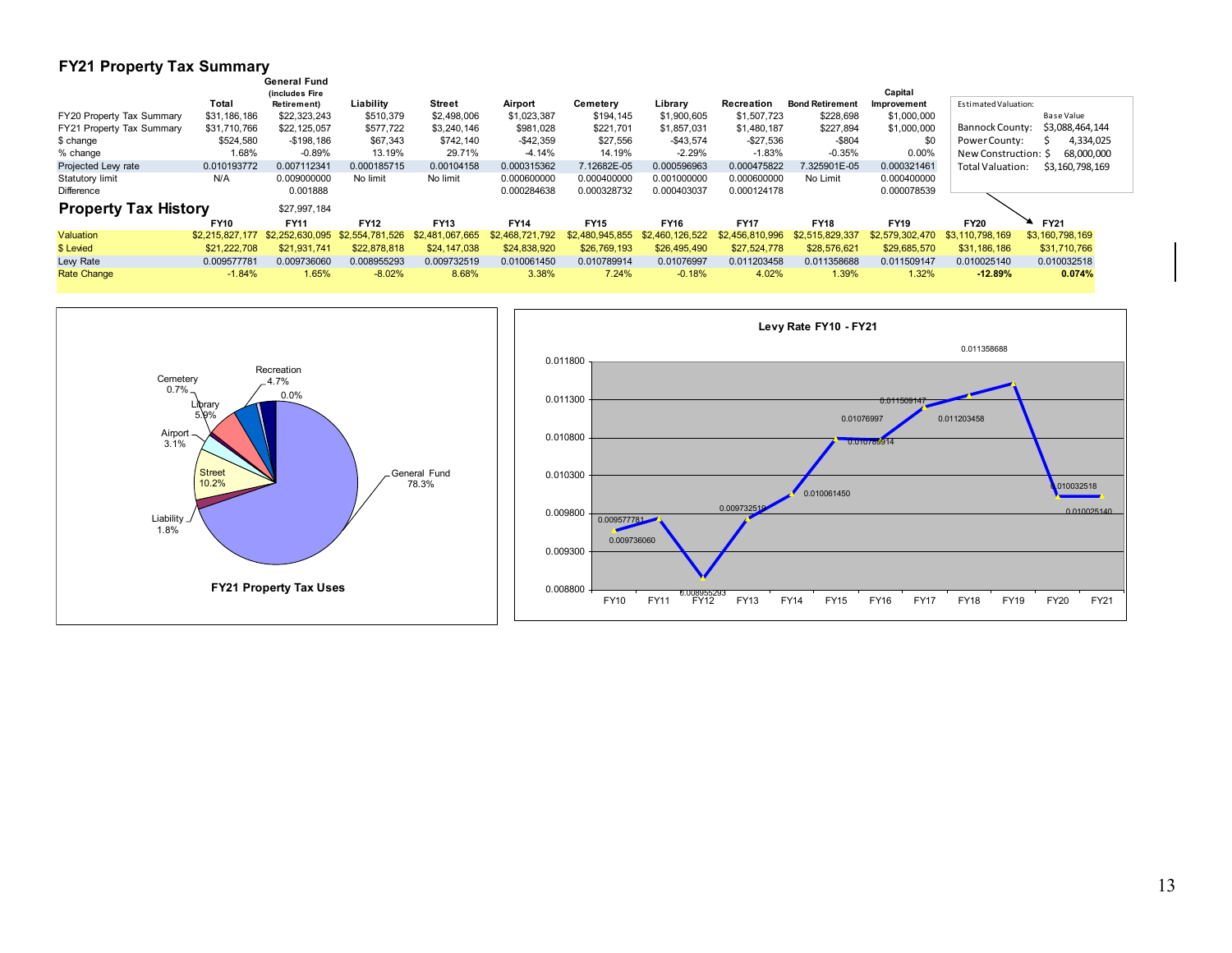| Increase in<br><b>Total Budgeted</b><br>Medical<br>Other<br>Capital<br>Property<br>Other<br>Debt<br>Cash<br>Professional<br>Property<br>Property<br>Misc.<br><b>Expenses</b><br>Wages<br><b>Benefits</b><br><b>Benefits</b><br><b>Supplies</b><br><b>Services</b><br><b>Repairs</b><br><b>Utilities</b><br>Other<br><b>Services</b><br>Loans<br>Outlay<br><b>Service</b><br><b>Transfers</b><br>Interfund<br><b>Reserves</b><br>\$203.942<br>General Fund 001<br>\$19,726,282<br>\$3,978,742<br>\$4,627,471<br>\$1,198,075<br>\$1,209,561<br>\$401,585<br>\$282,610<br>\$104,793<br>\$554,510<br>\$0<br>\$314,816<br>\$645,726<br>\$3,261,321<br>\$358,345<br>\$36,867,779<br>\$0<br>\$40,684<br>\$0<br>Liability Insurance Fund 002<br>\$1,302,033<br>\$164,926<br>\$20,311<br>\$34,080<br>\$3,589<br>\$49,580<br>\$0<br>\$0<br>\$0<br>\$923,158<br>\$0<br>\$0<br>\$65,705<br>\$0<br>\$524,000<br>\$95,374<br>\$0<br>\$1,307,809<br>Street Fund 003<br>\$7,189,128<br>\$1,855,990<br>\$371.162<br>\$522.792<br>\$450,600<br>\$167,000<br>\$230.500<br>\$27,800<br>\$0<br>\$601.767<br>\$1.034.334<br>Recreation Fund 004<br>\$1,190,921<br>\$135,884<br>\$254,343<br>\$464,325<br>\$176,318<br>\$56,790<br>\$199,481<br>\$17,348<br>\$46,314<br>\$0<br>\$102,200<br>\$0<br>\$5,621<br>\$231,701<br>\$15,800<br>\$2,897,046<br>Cemetery Fund 005<br>\$343,435<br>\$42,942<br>\$75,002<br>\$29,299<br>\$13,509<br>\$4,150<br>\$8,950<br>\$450<br>\$5,650<br>\$0<br>\$52,000<br>\$0<br>\$1,583<br>\$73,511<br>\$0<br>\$650,481<br>\$145,632<br>\$528,753 #######<br>Airport Fund 006<br>\$3,002,010<br>\$547,962<br>\$134,318<br>\$100,471<br>\$19,200<br>\$40,700<br>\$135,055<br>\$1,900<br>\$99,317<br>\$0<br>\$56,000<br>\$0<br>\$2,702<br>\$0<br>\$195.020<br>\$245.391<br>\$52.418<br>\$26,816<br>\$0<br>\$0<br>\$4,840<br>\$157,786<br>\$0<br>Library Fund 007<br>\$1,894,340<br>\$985.769<br>\$200.079<br>\$11.814<br>\$0<br>\$14,407<br>\$0<br>Transit Rural Fund 008<br>\$1,247,564<br>\$470,526<br>\$59,635<br>\$109,927<br>\$128,650<br>\$100,250<br>\$17,750<br>\$10,000<br>\$3,400<br>\$10,971<br>\$0<br>\$248,428<br>\$0<br>\$2,339<br>\$85,688<br>\$3,025,233<br>\$1,276,787<br>\$181,559<br>\$300,415<br>\$315,868<br>\$38,150<br>\$42,000<br>\$10,400<br>\$7,400<br>\$20,282<br>\$0<br>\$738,500<br>\$0<br>\$26,001<br>\$67,871<br>\$0<br>Transit Urban Fund 009<br>\$0<br>\$0<br>\$0<br>\$0<br>Business Improvement District 013<br>\$100,000<br>\$0<br>\$0<br>\$0<br>\$100,000<br>\$0<br>\$0<br>\$0<br>\$0<br>\$0<br>\$0<br>\$0<br>\$0<br>\$0<br>\$0<br>\$0<br>\$0<br>\$0<br>\$0<br>\$0<br>\$638<br>Chief Theater Fund 014<br>\$10,638<br>\$0<br>\$0<br>\$0<br>\$0<br>\$10,000<br>\$0<br>\$0<br>Emergency Repair Fund 016<br>\$198,154<br>\$0<br>\$0<br>\$0<br>\$0<br>\$97,356<br>\$0<br>\$0<br>\$0<br>\$0<br>\$100,000<br>\$0<br>\$0<br>\$798<br>\$0<br>\$392,978<br>\$142,161<br>\$19,350<br>\$34,329<br>\$31,222<br>\$115,760<br>\$2,850<br>\$500<br>\$0<br>\$9,798<br>\$0<br>\$0<br>\$0<br>\$5,701<br>\$31,307<br>$-$2,290$<br>\$0<br>\$848,500<br>\$0<br>$-$112,067$<br>\$9,262,750<br>\$2,011,819<br>\$465,662<br>\$590,386<br>\$716,750<br>\$50,500<br>\$202,750<br>\$2,156,169<br>\$5,000<br>\$33,336<br>\$0<br>\$29,852<br>\$2,152,026<br>\$102,000<br>\$0<br>\$9,242,203<br>\$3.000<br>\$4,226,226<br>\$18,606,504<br>\$2,536,815<br>\$507.136<br>\$679.316<br>\$854,600<br>\$778.740<br>\$179,405 \$1,224,974<br>\$45,246<br>\$0<br>\$38.371<br>\$2,414,698<br>Water Pollution Control Fund 032<br>\$15,846,840<br>\$1,718,849<br>\$301,218<br>\$470,875<br>\$1,022,897<br>\$375,292<br>\$477,104<br>\$760,113<br>\$126,607<br>\$64,422<br>\$0<br>\$2,920,000<br>\$50 \$5,760,242<br>\$1,848,671<br>\$500<br>\$3,900,086<br>\$2,033,702<br>\$342,946<br>\$558,128<br>\$309,950<br>\$51,815<br>\$32,307<br>\$0<br>\$10,230<br>\$55,717<br>\$0<br>\$0<br>\$13,744<br>\$110,026<br>\$0<br>\$3,518,565<br>\$0<br>\$0<br>\$0<br>\$0<br>\$0<br>\$0<br>\$0<br>\$608,451<br>\$608,451<br>\$0<br>\$0<br>\$0<br>\$0<br>\$0<br>\$0<br>\$0<br>\$0<br>\$0<br>\$0<br>\$0<br>\$0<br>\$0<br>\$0<br>\$0<br>\$0<br>\$0<br>\$0<br>\$0<br>\$268,617<br>WPC Capacity Fee Fund 038<br>\$0<br>\$0<br>\$0<br>\$0<br>\$0<br>\$142,246<br>\$150,525<br>\$202,420<br>\$0<br>\$23,600<br>\$0<br>\$1,318,821<br>\$484,702<br>\$96,015<br>\$115,226<br>\$0<br>\$0<br>\$17,400<br>\$0<br>\$2,388<br>\$84,299<br>\$88,031<br>\$0<br>\$0<br>\$0<br>\$0<br>\$1,899,067<br>\$187,727<br>\$199,426<br>\$671,600<br>\$133,400<br>\$13,300<br>\$0<br>\$11,700<br>\$0<br>\$3,283<br>\$12,327<br>\$666,304<br>\$50<br>\$147,076<br>\$156,794<br>\$38,166<br>\$59,250<br>\$0<br>\$193,836<br>\$0<br>\$0<br>\$0<br>\$2,884<br>\$214,666<br>$-$10,659$<br>\$1,554,630<br>\$585,272<br>\$156,636<br>\$0<br>\$94,447<br>\$0<br>\$0<br>\$0<br>\$18,350<br>\$51,950<br>\$0<br>\$0<br>\$21,250<br>\$0<br>\$0<br>\$0<br>\$0<br>\$2,897<br>\$0<br>\$7<br>\$0<br>\$31,870<br>\$0<br>Public Works Admin. Fund 054<br>\$306,162<br>\$135,372<br>\$23,510<br>\$3,430<br>\$70,825<br>\$0<br>\$0<br>\$0<br>\$8,571<br>\$0<br>\$0<br>\$0<br>\$667<br>\$31,917<br>\$0<br>\$1,113,190<br>\$0<br>\$0<br>\$0<br>\$998,302<br>\$1,200<br>\$525<br>\$2,000<br>\$0<br>\$0<br>\$0<br>\$48,000<br>\$0<br>\$38,931<br>\$24,232<br>\$6,091<br>\$0<br>\$0<br>\$0<br>\$0<br>\$1,241,278<br>\$0<br>\$0<br>\$100<br>\$170,000<br>\$0<br>\$0<br>\$0 \$1,052,706<br>\$0<br>\$0<br>\$18,472<br>\$360,825<br>\$0<br>\$0<br>\$0<br>\$0<br>\$117,500<br>\$0<br>\$0<br>\$0<br>\$0<br>\$0<br>\$0<br>\$117,500<br>\$0<br>\$0<br>\$0<br>\$0<br>\$0<br>\$227,894<br>\$0<br>\$0<br>\$0<br>\$0<br>\$0<br>\$0<br>\$0<br>\$0<br>\$0<br>\$0<br>\$0<br>\$221,469<br>\$0<br>\$6,425<br>\$0<br>\$0<br>\$0<br>\$0<br>\$0<br>\$0<br>\$0<br>\$0<br>\$0<br>\$0<br>\$0<br>\$0<br>\$0 \$3,012,714<br>\$0<br>\$86,675<br>\$3,099,389<br>\$0<br>\$0<br>\$0<br>\$0<br>\$0<br>\$0<br>\$0<br>Water Debt Service Fund 06<br>\$640,872<br>\$0<br>\$0<br>\$0<br>\$0<br>\$0<br>\$618,451<br>\$0<br>\$22,421<br>$-$26,140$<br>\$0<br>\$0<br>\$117,500<br>\$0<br>\$0<br>\$0<br>\$0<br>\$212,389<br>\$23,165<br>\$0<br>\$239,627<br>\$353,054<br>\$0<br>\$0<br>\$0<br>\$0<br>\$0<br>\$0<br>\$0<br>\$0<br>\$0<br>\$0<br>\$0<br>\$0<br>\$0<br>\$0<br>\$0<br>\$0<br>\$0<br>\$0<br>Street Special Projects 071<br>\$0<br>\$0<br>\$0<br>\$0<br>\$500,000<br>\$0<br>\$6,098,000<br>\$0<br>\$0<br>\$0<br>\$0<br>\$0<br>\$0<br>\$0<br>\$0<br>\$0<br>\$5,598,000<br>\$0<br>\$0<br>\$0<br>\$2,951<br>Airport Construction Fund 072<br>\$0<br>\$0<br>\$0<br>\$0<br>\$0<br>\$0<br>\$0<br>\$0<br>\$0<br>\$2,651,036<br>\$0<br>\$0<br>\$0<br>\$0<br>\$2,651,036<br>\$0<br>WPC Construction Fund 074<br>\$0<br>\$0<br>\$0<br>\$0<br>\$0<br>\$0<br>\$0<br>\$0<br>\$0<br>\$0<br>\$0<br>\$0<br>\$0<br>\$0<br>\$2,700,000<br>\$0<br>\$0<br>\$33<br>\$0<br>\$0<br>\$0<br>\$0<br>\$0<br>\$0<br>\$0<br>\$0<br>\$0<br>\$0<br>\$0<br>\$0<br>\$33<br>\$0<br>\$0<br>\$0<br>\$0<br>\$0<br>\$0<br>\$0<br>\$0<br>\$0<br>\$0<br>\$0<br>\$0<br>\$0<br>\$0<br>\$0<br>\$0<br>\$0<br>\$0<br>\$0<br>\$0<br>\$0<br>\$0<br>\$0<br>\$0<br>Street Equipment Capital Fund 077<br>\$0<br>\$0<br>\$0<br>\$0<br>\$0<br>\$0<br>\$0<br>\$0<br>\$0<br>\$0<br>\$0<br>\$0<br>\$0<br>\$0<br>Capital Acquisition Fund 078<br>\$1,070,000<br>\$0<br>\$0<br>\$0<br>\$0<br>\$0<br>\$0<br>\$0<br>\$0<br>\$1,070,000<br>\$0<br>\$0<br>\$0<br>\$0<br>\$251,800<br>\$20,574<br>\$48,585<br>\$53,025<br>\$905,388<br>\$35,350<br>\$0<br>\$32,000<br>\$11,683 \$172,098<br>\$0<br>\$0<br>\$139<br>Entitlement Grant Fund 081<br>\$1,530,642<br>\$0<br>\$0<br>\$0<br>\$0<br>\$0<br>\$0<br>\$53,439<br>\$0<br>\$0<br>\$0<br>\$0<br>\$0<br>\$0<br>\$0<br>\$0<br>\$999<br>\$548<br>Police Grants Fund 088<br>\$54,438<br>\$0<br>\$0<br>\$0<br>\$0<br>\$0<br>\$0<br>Police Retirement Trust Fund 951<br>\$769,433<br>\$0<br>\$0<br>\$724,500<br>\$100<br>\$20,440<br>\$0<br>\$0<br>\$0<br>\$24,393<br>\$0<br>Retirement Payout Trust Fund 952<br>\$558,729<br>\$0<br>\$0<br>\$0<br>\$0<br>\$0<br>\$0<br>\$0<br>\$0<br>\$0<br>\$0<br>\$0<br>\$0<br>\$558,729<br>\$0<br>\$345,584<br>\$0<br>\$0<br>\$0<br>\$0<br>\$0<br>\$0<br>\$0<br>\$0<br>\$0<br>\$0<br>\$0<br>\$0<br>\$0<br>\$0<br>\$225<br>Airport Bond Trust Fund 953<br>\$0<br>\$0<br>\$0<br>\$0<br>\$0<br>\$0<br>\$0<br>EIDC Revolving Loan Fund 954<br>\$300,000<br>\$0<br>\$0<br>\$0<br>\$11,920<br>\$0<br>\$0<br>\$0 \$288,080<br>\$0<br>\$0<br>\$77<br>CDR Loan Trust Fund 955<br>\$80,409<br>\$200<br>\$30,132<br>\$50,000<br>\$0<br>Zoo Animal/Education Trust 957<br>\$20,892<br>\$0<br>\$0<br>\$0<br>\$0<br>\$0<br>\$0<br>\$0<br>\$0<br>\$0<br>\$0<br>\$20,816<br>\$0<br>\$76<br>\$0<br>\$0<br>\$0<br>\$0<br>\$0<br>Water Acquisition Trust 958<br>\$0<br>\$0<br>\$0<br>\$0<br>\$0<br>\$0<br>\$0<br>\$0<br>\$0<br>\$0<br>\$0<br>\$0<br>\$0<br>\$0<br>\$0<br>\$0<br>\$0<br>\$0<br>\$0<br>\$0<br>\$0<br>\$0<br>\$0<br>\$0<br>\$0<br>\$0<br>\$0<br>\$0<br>\$0<br>Sidewalk Revolving Loan Trust 959<br>\$0<br>\$0<br>\$0<br>\$0<br>\$0<br>\$0<br>\$0<br>\$0<br>\$0<br>\$0<br>\$72,182<br>\$0<br>\$0<br>\$0<br>\$0<br>Façade Loan Trust Fund 962<br>\$72,182<br>Property Abatement Fund 964<br>\$115,833<br>\$0<br>\$0<br>\$0<br>\$0<br>\$0<br>\$1,000<br>\$0<br>\$177<br>\$0<br>$-$100,833$<br>\$0<br>\$0<br>\$114,656<br>\$0<br>\$0<br>\$0<br>\$506,502 \$3,239,074 \$582,360 \$25,554,297 \$4,056,626 \$8,394,506 \$12,618,224 ######## |                                    | <b>City of Pocatello BUDGETED EXPENDITURES</b><br>FOR THE FISCAL YEAR ENDING SEPTEMBER 30, 2021 |              |             |             |             |             |             |             |  |  |  |  |  |  |  |             |
|-----------------------------------------------------------------------------------------------------------------------------------------------------------------------------------------------------------------------------------------------------------------------------------------------------------------------------------------------------------------------------------------------------------------------------------------------------------------------------------------------------------------------------------------------------------------------------------------------------------------------------------------------------------------------------------------------------------------------------------------------------------------------------------------------------------------------------------------------------------------------------------------------------------------------------------------------------------------------------------------------------------------------------------------------------------------------------------------------------------------------------------------------------------------------------------------------------------------------------------------------------------------------------------------------------------------------------------------------------------------------------------------------------------------------------------------------------------------------------------------------------------------------------------------------------------------------------------------------------------------------------------------------------------------------------------------------------------------------------------------------------------------------------------------------------------------------------------------------------------------------------------------------------------------------------------------------------------------------------------------------------------------------------------------------------------------------------------------------------------------------------------------------------------------------------------------------------------------------------------------------------------------------------------------------------------------------------------------------------------------------------------------------------------------------------------------------------------------------------------------------------------------------------------------------------------------------------------------------------------------------------------------------------------------------------------------------------------------------------------------------------------------------------------------------------------------------------------------------------------------------------------------------------------------------------------------------------------------------------------------------------------------------------------------------------------------------------------------------------------------------------------------------------------------------------------------------------------------------------------------------------------------------------------------------------------------------------------------------------------------------------------------------------------------------------------------------------------------------------------------------------------------------------------------------------------------------------------------------------------------------------------------------------------------------------------------------------------------------------------------------------------------------------------------------------------------------------------------------------------------------------------------------------------------------------------------------------------------------------------------------------------------------------------------------------------------------------------------------------------------------------------------------------------------------------------------------------------------------------------------------------------------------------------------------------------------------------------------------------------------------------------------------------------------------------------------------------------------------------------------------------------------------------------------------------------------------------------------------------------------------------------------------------------------------------------------------------------------------------------------------------------------------------------------------------------------------------------------------------------------------------------------------------------------------------------------------------------------------------------------------------------------------------------------------------------------------------------------------------------------------------------------------------------------------------------------------------------------------------------------------------------------------------------------------------------------------------------------------------------------------------------------------------------------------------------------------------------------------------------------------------------------------------------------------------------------------------------------------------------------------------------------------------------------------------------------------------------------------------------------------------------------------------------------------------------------------------------------------------------------------------------------------------------------------------------------------------------------------------------------------------------------------------------------------------------------------------------------------------------------------------------------------------------------------------------------------------------------------------------------------------------------------------------------------------------------------------------------------------------------------------------------------------------------------------------------------------------------------------------------------------------------------------------------------------------------------------------------------------------------------------------------------------------------------------------------------------------------------------------------------------------------------------------------------------------------------------------------------------------------------------------------------------------------------------------------------------------------------------------------------------------------------------------------------------------------------------------------------------------------------------------------------------------------------------------------------------------------------------------------------------------------------------------------------------------------------------------------------------------------------------------------------------------------------------------------------------------------------------------------------------------------------------------------------------------------------------------------------------------------------------------------------------------------------------------------------------------------------------------------------------------------------------------------------------------------------------------------------------------------------------------------------------------------------------------------------------------------------------------------------------------------------------------------------------------------------------------------------------------------------------------------------------------------------------------------------------------------------------------------------------------------------------------------------------------------------------------------------------------------------------------------------------------------------------------------------------------------------------------------------------------------------------------------------------------------------------------------------------------------------------------------------------------------------------------------------------------------------------------------------------------------------------------------------------------------------------------------------------------------------------------------------------------------------------------------------------------------------------------------------------------------------------------------------------------------------------------------------------------------------------------------------------------------------------------------------------------------------------------------------------------------------------------------------------------------------------------------------------------------------------------------------------------------------------------------------------|------------------------------------|-------------------------------------------------------------------------------------------------|--------------|-------------|-------------|-------------|-------------|-------------|-------------|--|--|--|--|--|--|--|-------------|
|                                                                                                                                                                                                                                                                                                                                                                                                                                                                                                                                                                                                                                                                                                                                                                                                                                                                                                                                                                                                                                                                                                                                                                                                                                                                                                                                                                                                                                                                                                                                                                                                                                                                                                                                                                                                                                                                                                                                                                                                                                                                                                                                                                                                                                                                                                                                                                                                                                                                                                                                                                                                                                                                                                                                                                                                                                                                                                                                                                                                                                                                                                                                                                                                                                                                                                                                                                                                                                                                                                                                                                                                                                                                                                                                                                                                                                                                                                                                                                                                                                                                                                                                                                                                                                                                                                                                                                                                                                                                                                                                                                                                                                                                                                                                                                                                                                                                                                                                                                                                                                                                                                                                                                                                                                                                                                                                                                                                                                                                                                                                                                                                                                                                                                                                                                                                                                                                                                                                                                                                                                                                                                                                                                                                                                                                                                                                                                                                                                                                                                                                                                                                                                                                                                                                                                                                                                                                                                                                                                                                                                                                                                                                                                                                                                                                                                                                                                                                                                                                                                                                                                                                                                                                                                                                                                                                                                                                                                                                                                                                                                                                                                                                                                                                                                                                                                                                                                                                                                                                                                                                                                                                                                                                                                                                                                                                                                                                                                                                                                                                                                                                                                                                                                                                                                                                                                                                                                                                                                                     |                                    |                                                                                                 |              |             |             |             |             |             |             |  |  |  |  |  |  |  |             |
| \$0<br>\$0                                                                                                                                                                                                                                                                                                                                                                                                                                                                                                                                                                                                                                                                                                                                                                                                                                                                                                                                                                                                                                                                                                                                                                                                                                                                                                                                                                                                                                                                                                                                                                                                                                                                                                                                                                                                                                                                                                                                                                                                                                                                                                                                                                                                                                                                                                                                                                                                                                                                                                                                                                                                                                                                                                                                                                                                                                                                                                                                                                                                                                                                                                                                                                                                                                                                                                                                                                                                                                                                                                                                                                                                                                                                                                                                                                                                                                                                                                                                                                                                                                                                                                                                                                                                                                                                                                                                                                                                                                                                                                                                                                                                                                                                                                                                                                                                                                                                                                                                                                                                                                                                                                                                                                                                                                                                                                                                                                                                                                                                                                                                                                                                                                                                                                                                                                                                                                                                                                                                                                                                                                                                                                                                                                                                                                                                                                                                                                                                                                                                                                                                                                                                                                                                                                                                                                                                                                                                                                                                                                                                                                                                                                                                                                                                                                                                                                                                                                                                                                                                                                                                                                                                                                                                                                                                                                                                                                                                                                                                                                                                                                                                                                                                                                                                                                                                                                                                                                                                                                                                                                                                                                                                                                                                                                                                                                                                                                                                                                                                                                                                                                                                                                                                                                                                                                                                                                                                                                                                                                          |                                    |                                                                                                 |              |             |             |             |             |             |             |  |  |  |  |  |  |  | \$0         |
|                                                                                                                                                                                                                                                                                                                                                                                                                                                                                                                                                                                                                                                                                                                                                                                                                                                                                                                                                                                                                                                                                                                                                                                                                                                                                                                                                                                                                                                                                                                                                                                                                                                                                                                                                                                                                                                                                                                                                                                                                                                                                                                                                                                                                                                                                                                                                                                                                                                                                                                                                                                                                                                                                                                                                                                                                                                                                                                                                                                                                                                                                                                                                                                                                                                                                                                                                                                                                                                                                                                                                                                                                                                                                                                                                                                                                                                                                                                                                                                                                                                                                                                                                                                                                                                                                                                                                                                                                                                                                                                                                                                                                                                                                                                                                                                                                                                                                                                                                                                                                                                                                                                                                                                                                                                                                                                                                                                                                                                                                                                                                                                                                                                                                                                                                                                                                                                                                                                                                                                                                                                                                                                                                                                                                                                                                                                                                                                                                                                                                                                                                                                                                                                                                                                                                                                                                                                                                                                                                                                                                                                                                                                                                                                                                                                                                                                                                                                                                                                                                                                                                                                                                                                                                                                                                                                                                                                                                                                                                                                                                                                                                                                                                                                                                                                                                                                                                                                                                                                                                                                                                                                                                                                                                                                                                                                                                                                                                                                                                                                                                                                                                                                                                                                                                                                                                                                                                                                                                                                     |                                    |                                                                                                 |              |             |             |             |             |             |             |  |  |  |  |  |  |  |             |
| \$0<br>$-$42,000$<br>$-$ \$61,000<br>\$0<br>\$0<br>\$0<br>\$0<br>$-$10,638$<br>$-$ \$98,154<br>$-$72,353$<br>$-$14,515$<br>\$2,620<br>$-$44,500$<br>$-$ \$67,630<br>\$2,651,036<br>\$35,880<br>$-$514,433$<br>\$0<br>$-$17,392$<br>\$0                                                                                                                                                                                                                                                                                                                                                                                                                                                                                                                                                                                                                                                                                                                                                                                                                                                                                                                                                                                                                                                                                                                                                                                                                                                                                                                                                                                                                                                                                                                                                                                                                                                                                                                                                                                                                                                                                                                                                                                                                                                                                                                                                                                                                                                                                                                                                                                                                                                                                                                                                                                                                                                                                                                                                                                                                                                                                                                                                                                                                                                                                                                                                                                                                                                                                                                                                                                                                                                                                                                                                                                                                                                                                                                                                                                                                                                                                                                                                                                                                                                                                                                                                                                                                                                                                                                                                                                                                                                                                                                                                                                                                                                                                                                                                                                                                                                                                                                                                                                                                                                                                                                                                                                                                                                                                                                                                                                                                                                                                                                                                                                                                                                                                                                                                                                                                                                                                                                                                                                                                                                                                                                                                                                                                                                                                                                                                                                                                                                                                                                                                                                                                                                                                                                                                                                                                                                                                                                                                                                                                                                                                                                                                                                                                                                                                                                                                                                                                                                                                                                                                                                                                                                                                                                                                                                                                                                                                                                                                                                                                                                                                                                                                                                                                                                                                                                                                                                                                                                                                                                                                                                                                                                                                                                                                                                                                                                                                                                                                                                                                                                                                                                                                                                                              |                                    |                                                                                                 |              |             |             |             |             |             |             |  |  |  |  |  |  |  |             |
|                                                                                                                                                                                                                                                                                                                                                                                                                                                                                                                                                                                                                                                                                                                                                                                                                                                                                                                                                                                                                                                                                                                                                                                                                                                                                                                                                                                                                                                                                                                                                                                                                                                                                                                                                                                                                                                                                                                                                                                                                                                                                                                                                                                                                                                                                                                                                                                                                                                                                                                                                                                                                                                                                                                                                                                                                                                                                                                                                                                                                                                                                                                                                                                                                                                                                                                                                                                                                                                                                                                                                                                                                                                                                                                                                                                                                                                                                                                                                                                                                                                                                                                                                                                                                                                                                                                                                                                                                                                                                                                                                                                                                                                                                                                                                                                                                                                                                                                                                                                                                                                                                                                                                                                                                                                                                                                                                                                                                                                                                                                                                                                                                                                                                                                                                                                                                                                                                                                                                                                                                                                                                                                                                                                                                                                                                                                                                                                                                                                                                                                                                                                                                                                                                                                                                                                                                                                                                                                                                                                                                                                                                                                                                                                                                                                                                                                                                                                                                                                                                                                                                                                                                                                                                                                                                                                                                                                                                                                                                                                                                                                                                                                                                                                                                                                                                                                                                                                                                                                                                                                                                                                                                                                                                                                                                                                                                                                                                                                                                                                                                                                                                                                                                                                                                                                                                                                                                                                                                                                     |                                    |                                                                                                 |              |             |             |             |             |             |             |  |  |  |  |  |  |  |             |
|                                                                                                                                                                                                                                                                                                                                                                                                                                                                                                                                                                                                                                                                                                                                                                                                                                                                                                                                                                                                                                                                                                                                                                                                                                                                                                                                                                                                                                                                                                                                                                                                                                                                                                                                                                                                                                                                                                                                                                                                                                                                                                                                                                                                                                                                                                                                                                                                                                                                                                                                                                                                                                                                                                                                                                                                                                                                                                                                                                                                                                                                                                                                                                                                                                                                                                                                                                                                                                                                                                                                                                                                                                                                                                                                                                                                                                                                                                                                                                                                                                                                                                                                                                                                                                                                                                                                                                                                                                                                                                                                                                                                                                                                                                                                                                                                                                                                                                                                                                                                                                                                                                                                                                                                                                                                                                                                                                                                                                                                                                                                                                                                                                                                                                                                                                                                                                                                                                                                                                                                                                                                                                                                                                                                                                                                                                                                                                                                                                                                                                                                                                                                                                                                                                                                                                                                                                                                                                                                                                                                                                                                                                                                                                                                                                                                                                                                                                                                                                                                                                                                                                                                                                                                                                                                                                                                                                                                                                                                                                                                                                                                                                                                                                                                                                                                                                                                                                                                                                                                                                                                                                                                                                                                                                                                                                                                                                                                                                                                                                                                                                                                                                                                                                                                                                                                                                                                                                                                                                                     |                                    |                                                                                                 |              |             |             |             |             |             |             |  |  |  |  |  |  |  |             |
|                                                                                                                                                                                                                                                                                                                                                                                                                                                                                                                                                                                                                                                                                                                                                                                                                                                                                                                                                                                                                                                                                                                                                                                                                                                                                                                                                                                                                                                                                                                                                                                                                                                                                                                                                                                                                                                                                                                                                                                                                                                                                                                                                                                                                                                                                                                                                                                                                                                                                                                                                                                                                                                                                                                                                                                                                                                                                                                                                                                                                                                                                                                                                                                                                                                                                                                                                                                                                                                                                                                                                                                                                                                                                                                                                                                                                                                                                                                                                                                                                                                                                                                                                                                                                                                                                                                                                                                                                                                                                                                                                                                                                                                                                                                                                                                                                                                                                                                                                                                                                                                                                                                                                                                                                                                                                                                                                                                                                                                                                                                                                                                                                                                                                                                                                                                                                                                                                                                                                                                                                                                                                                                                                                                                                                                                                                                                                                                                                                                                                                                                                                                                                                                                                                                                                                                                                                                                                                                                                                                                                                                                                                                                                                                                                                                                                                                                                                                                                                                                                                                                                                                                                                                                                                                                                                                                                                                                                                                                                                                                                                                                                                                                                                                                                                                                                                                                                                                                                                                                                                                                                                                                                                                                                                                                                                                                                                                                                                                                                                                                                                                                                                                                                                                                                                                                                                                                                                                                                                                     |                                    |                                                                                                 |              |             |             |             |             |             |             |  |  |  |  |  |  |  |             |
|                                                                                                                                                                                                                                                                                                                                                                                                                                                                                                                                                                                                                                                                                                                                                                                                                                                                                                                                                                                                                                                                                                                                                                                                                                                                                                                                                                                                                                                                                                                                                                                                                                                                                                                                                                                                                                                                                                                                                                                                                                                                                                                                                                                                                                                                                                                                                                                                                                                                                                                                                                                                                                                                                                                                                                                                                                                                                                                                                                                                                                                                                                                                                                                                                                                                                                                                                                                                                                                                                                                                                                                                                                                                                                                                                                                                                                                                                                                                                                                                                                                                                                                                                                                                                                                                                                                                                                                                                                                                                                                                                                                                                                                                                                                                                                                                                                                                                                                                                                                                                                                                                                                                                                                                                                                                                                                                                                                                                                                                                                                                                                                                                                                                                                                                                                                                                                                                                                                                                                                                                                                                                                                                                                                                                                                                                                                                                                                                                                                                                                                                                                                                                                                                                                                                                                                                                                                                                                                                                                                                                                                                                                                                                                                                                                                                                                                                                                                                                                                                                                                                                                                                                                                                                                                                                                                                                                                                                                                                                                                                                                                                                                                                                                                                                                                                                                                                                                                                                                                                                                                                                                                                                                                                                                                                                                                                                                                                                                                                                                                                                                                                                                                                                                                                                                                                                                                                                                                                                                                     |                                    |                                                                                                 |              |             |             |             |             |             |             |  |  |  |  |  |  |  |             |
|                                                                                                                                                                                                                                                                                                                                                                                                                                                                                                                                                                                                                                                                                                                                                                                                                                                                                                                                                                                                                                                                                                                                                                                                                                                                                                                                                                                                                                                                                                                                                                                                                                                                                                                                                                                                                                                                                                                                                                                                                                                                                                                                                                                                                                                                                                                                                                                                                                                                                                                                                                                                                                                                                                                                                                                                                                                                                                                                                                                                                                                                                                                                                                                                                                                                                                                                                                                                                                                                                                                                                                                                                                                                                                                                                                                                                                                                                                                                                                                                                                                                                                                                                                                                                                                                                                                                                                                                                                                                                                                                                                                                                                                                                                                                                                                                                                                                                                                                                                                                                                                                                                                                                                                                                                                                                                                                                                                                                                                                                                                                                                                                                                                                                                                                                                                                                                                                                                                                                                                                                                                                                                                                                                                                                                                                                                                                                                                                                                                                                                                                                                                                                                                                                                                                                                                                                                                                                                                                                                                                                                                                                                                                                                                                                                                                                                                                                                                                                                                                                                                                                                                                                                                                                                                                                                                                                                                                                                                                                                                                                                                                                                                                                                                                                                                                                                                                                                                                                                                                                                                                                                                                                                                                                                                                                                                                                                                                                                                                                                                                                                                                                                                                                                                                                                                                                                                                                                                                                                                     |                                    |                                                                                                 |              |             |             |             |             |             |             |  |  |  |  |  |  |  |             |
|                                                                                                                                                                                                                                                                                                                                                                                                                                                                                                                                                                                                                                                                                                                                                                                                                                                                                                                                                                                                                                                                                                                                                                                                                                                                                                                                                                                                                                                                                                                                                                                                                                                                                                                                                                                                                                                                                                                                                                                                                                                                                                                                                                                                                                                                                                                                                                                                                                                                                                                                                                                                                                                                                                                                                                                                                                                                                                                                                                                                                                                                                                                                                                                                                                                                                                                                                                                                                                                                                                                                                                                                                                                                                                                                                                                                                                                                                                                                                                                                                                                                                                                                                                                                                                                                                                                                                                                                                                                                                                                                                                                                                                                                                                                                                                                                                                                                                                                                                                                                                                                                                                                                                                                                                                                                                                                                                                                                                                                                                                                                                                                                                                                                                                                                                                                                                                                                                                                                                                                                                                                                                                                                                                                                                                                                                                                                                                                                                                                                                                                                                                                                                                                                                                                                                                                                                                                                                                                                                                                                                                                                                                                                                                                                                                                                                                                                                                                                                                                                                                                                                                                                                                                                                                                                                                                                                                                                                                                                                                                                                                                                                                                                                                                                                                                                                                                                                                                                                                                                                                                                                                                                                                                                                                                                                                                                                                                                                                                                                                                                                                                                                                                                                                                                                                                                                                                                                                                                                                                     |                                    |                                                                                                 |              |             |             |             |             |             |             |  |  |  |  |  |  |  |             |
|                                                                                                                                                                                                                                                                                                                                                                                                                                                                                                                                                                                                                                                                                                                                                                                                                                                                                                                                                                                                                                                                                                                                                                                                                                                                                                                                                                                                                                                                                                                                                                                                                                                                                                                                                                                                                                                                                                                                                                                                                                                                                                                                                                                                                                                                                                                                                                                                                                                                                                                                                                                                                                                                                                                                                                                                                                                                                                                                                                                                                                                                                                                                                                                                                                                                                                                                                                                                                                                                                                                                                                                                                                                                                                                                                                                                                                                                                                                                                                                                                                                                                                                                                                                                                                                                                                                                                                                                                                                                                                                                                                                                                                                                                                                                                                                                                                                                                                                                                                                                                                                                                                                                                                                                                                                                                                                                                                                                                                                                                                                                                                                                                                                                                                                                                                                                                                                                                                                                                                                                                                                                                                                                                                                                                                                                                                                                                                                                                                                                                                                                                                                                                                                                                                                                                                                                                                                                                                                                                                                                                                                                                                                                                                                                                                                                                                                                                                                                                                                                                                                                                                                                                                                                                                                                                                                                                                                                                                                                                                                                                                                                                                                                                                                                                                                                                                                                                                                                                                                                                                                                                                                                                                                                                                                                                                                                                                                                                                                                                                                                                                                                                                                                                                                                                                                                                                                                                                                                                                                     |                                    |                                                                                                 |              |             |             |             |             |             |             |  |  |  |  |  |  |  |             |
|                                                                                                                                                                                                                                                                                                                                                                                                                                                                                                                                                                                                                                                                                                                                                                                                                                                                                                                                                                                                                                                                                                                                                                                                                                                                                                                                                                                                                                                                                                                                                                                                                                                                                                                                                                                                                                                                                                                                                                                                                                                                                                                                                                                                                                                                                                                                                                                                                                                                                                                                                                                                                                                                                                                                                                                                                                                                                                                                                                                                                                                                                                                                                                                                                                                                                                                                                                                                                                                                                                                                                                                                                                                                                                                                                                                                                                                                                                                                                                                                                                                                                                                                                                                                                                                                                                                                                                                                                                                                                                                                                                                                                                                                                                                                                                                                                                                                                                                                                                                                                                                                                                                                                                                                                                                                                                                                                                                                                                                                                                                                                                                                                                                                                                                                                                                                                                                                                                                                                                                                                                                                                                                                                                                                                                                                                                                                                                                                                                                                                                                                                                                                                                                                                                                                                                                                                                                                                                                                                                                                                                                                                                                                                                                                                                                                                                                                                                                                                                                                                                                                                                                                                                                                                                                                                                                                                                                                                                                                                                                                                                                                                                                                                                                                                                                                                                                                                                                                                                                                                                                                                                                                                                                                                                                                                                                                                                                                                                                                                                                                                                                                                                                                                                                                                                                                                                                                                                                                                                                     |                                    |                                                                                                 |              |             |             |             |             |             |             |  |  |  |  |  |  |  |             |
|                                                                                                                                                                                                                                                                                                                                                                                                                                                                                                                                                                                                                                                                                                                                                                                                                                                                                                                                                                                                                                                                                                                                                                                                                                                                                                                                                                                                                                                                                                                                                                                                                                                                                                                                                                                                                                                                                                                                                                                                                                                                                                                                                                                                                                                                                                                                                                                                                                                                                                                                                                                                                                                                                                                                                                                                                                                                                                                                                                                                                                                                                                                                                                                                                                                                                                                                                                                                                                                                                                                                                                                                                                                                                                                                                                                                                                                                                                                                                                                                                                                                                                                                                                                                                                                                                                                                                                                                                                                                                                                                                                                                                                                                                                                                                                                                                                                                                                                                                                                                                                                                                                                                                                                                                                                                                                                                                                                                                                                                                                                                                                                                                                                                                                                                                                                                                                                                                                                                                                                                                                                                                                                                                                                                                                                                                                                                                                                                                                                                                                                                                                                                                                                                                                                                                                                                                                                                                                                                                                                                                                                                                                                                                                                                                                                                                                                                                                                                                                                                                                                                                                                                                                                                                                                                                                                                                                                                                                                                                                                                                                                                                                                                                                                                                                                                                                                                                                                                                                                                                                                                                                                                                                                                                                                                                                                                                                                                                                                                                                                                                                                                                                                                                                                                                                                                                                                                                                                                                                                     |                                    |                                                                                                 |              |             |             |             |             |             |             |  |  |  |  |  |  |  |             |
|                                                                                                                                                                                                                                                                                                                                                                                                                                                                                                                                                                                                                                                                                                                                                                                                                                                                                                                                                                                                                                                                                                                                                                                                                                                                                                                                                                                                                                                                                                                                                                                                                                                                                                                                                                                                                                                                                                                                                                                                                                                                                                                                                                                                                                                                                                                                                                                                                                                                                                                                                                                                                                                                                                                                                                                                                                                                                                                                                                                                                                                                                                                                                                                                                                                                                                                                                                                                                                                                                                                                                                                                                                                                                                                                                                                                                                                                                                                                                                                                                                                                                                                                                                                                                                                                                                                                                                                                                                                                                                                                                                                                                                                                                                                                                                                                                                                                                                                                                                                                                                                                                                                                                                                                                                                                                                                                                                                                                                                                                                                                                                                                                                                                                                                                                                                                                                                                                                                                                                                                                                                                                                                                                                                                                                                                                                                                                                                                                                                                                                                                                                                                                                                                                                                                                                                                                                                                                                                                                                                                                                                                                                                                                                                                                                                                                                                                                                                                                                                                                                                                                                                                                                                                                                                                                                                                                                                                                                                                                                                                                                                                                                                                                                                                                                                                                                                                                                                                                                                                                                                                                                                                                                                                                                                                                                                                                                                                                                                                                                                                                                                                                                                                                                                                                                                                                                                                                                                                                                                     | Stormwater Env Science Fund 017    |                                                                                                 |              |             |             |             |             |             |             |  |  |  |  |  |  |  |             |
| \$184,779<br>$-$ \$33<br>$-$ \$34,000                                                                                                                                                                                                                                                                                                                                                                                                                                                                                                                                                                                                                                                                                                                                                                                                                                                                                                                                                                                                                                                                                                                                                                                                                                                                                                                                                                                                                                                                                                                                                                                                                                                                                                                                                                                                                                                                                                                                                                                                                                                                                                                                                                                                                                                                                                                                                                                                                                                                                                                                                                                                                                                                                                                                                                                                                                                                                                                                                                                                                                                                                                                                                                                                                                                                                                                                                                                                                                                                                                                                                                                                                                                                                                                                                                                                                                                                                                                                                                                                                                                                                                                                                                                                                                                                                                                                                                                                                                                                                                                                                                                                                                                                                                                                                                                                                                                                                                                                                                                                                                                                                                                                                                                                                                                                                                                                                                                                                                                                                                                                                                                                                                                                                                                                                                                                                                                                                                                                                                                                                                                                                                                                                                                                                                                                                                                                                                                                                                                                                                                                                                                                                                                                                                                                                                                                                                                                                                                                                                                                                                                                                                                                                                                                                                                                                                                                                                                                                                                                                                                                                                                                                                                                                                                                                                                                                                                                                                                                                                                                                                                                                                                                                                                                                                                                                                                                                                                                                                                                                                                                                                                                                                                                                                                                                                                                                                                                                                                                                                                                                                                                                                                                                                                                                                                                                                                                                                                                               | Sanitation Fund 030                |                                                                                                 |              |             |             |             |             |             |             |  |  |  |  |  |  |  |             |
|                                                                                                                                                                                                                                                                                                                                                                                                                                                                                                                                                                                                                                                                                                                                                                                                                                                                                                                                                                                                                                                                                                                                                                                                                                                                                                                                                                                                                                                                                                                                                                                                                                                                                                                                                                                                                                                                                                                                                                                                                                                                                                                                                                                                                                                                                                                                                                                                                                                                                                                                                                                                                                                                                                                                                                                                                                                                                                                                                                                                                                                                                                                                                                                                                                                                                                                                                                                                                                                                                                                                                                                                                                                                                                                                                                                                                                                                                                                                                                                                                                                                                                                                                                                                                                                                                                                                                                                                                                                                                                                                                                                                                                                                                                                                                                                                                                                                                                                                                                                                                                                                                                                                                                                                                                                                                                                                                                                                                                                                                                                                                                                                                                                                                                                                                                                                                                                                                                                                                                                                                                                                                                                                                                                                                                                                                                                                                                                                                                                                                                                                                                                                                                                                                                                                                                                                                                                                                                                                                                                                                                                                                                                                                                                                                                                                                                                                                                                                                                                                                                                                                                                                                                                                                                                                                                                                                                                                                                                                                                                                                                                                                                                                                                                                                                                                                                                                                                                                                                                                                                                                                                                                                                                                                                                                                                                                                                                                                                                                                                                                                                                                                                                                                                                                                                                                                                                                                                                                                                                     | Water Fund 031                     |                                                                                                 |              |             |             |             |             |             |             |  |  |  |  |  |  |  |             |
|                                                                                                                                                                                                                                                                                                                                                                                                                                                                                                                                                                                                                                                                                                                                                                                                                                                                                                                                                                                                                                                                                                                                                                                                                                                                                                                                                                                                                                                                                                                                                                                                                                                                                                                                                                                                                                                                                                                                                                                                                                                                                                                                                                                                                                                                                                                                                                                                                                                                                                                                                                                                                                                                                                                                                                                                                                                                                                                                                                                                                                                                                                                                                                                                                                                                                                                                                                                                                                                                                                                                                                                                                                                                                                                                                                                                                                                                                                                                                                                                                                                                                                                                                                                                                                                                                                                                                                                                                                                                                                                                                                                                                                                                                                                                                                                                                                                                                                                                                                                                                                                                                                                                                                                                                                                                                                                                                                                                                                                                                                                                                                                                                                                                                                                                                                                                                                                                                                                                                                                                                                                                                                                                                                                                                                                                                                                                                                                                                                                                                                                                                                                                                                                                                                                                                                                                                                                                                                                                                                                                                                                                                                                                                                                                                                                                                                                                                                                                                                                                                                                                                                                                                                                                                                                                                                                                                                                                                                                                                                                                                                                                                                                                                                                                                                                                                                                                                                                                                                                                                                                                                                                                                                                                                                                                                                                                                                                                                                                                                                                                                                                                                                                                                                                                                                                                                                                                                                                                                                                     |                                    |                                                                                                 |              |             |             |             |             |             |             |  |  |  |  |  |  |  |             |
|                                                                                                                                                                                                                                                                                                                                                                                                                                                                                                                                                                                                                                                                                                                                                                                                                                                                                                                                                                                                                                                                                                                                                                                                                                                                                                                                                                                                                                                                                                                                                                                                                                                                                                                                                                                                                                                                                                                                                                                                                                                                                                                                                                                                                                                                                                                                                                                                                                                                                                                                                                                                                                                                                                                                                                                                                                                                                                                                                                                                                                                                                                                                                                                                                                                                                                                                                                                                                                                                                                                                                                                                                                                                                                                                                                                                                                                                                                                                                                                                                                                                                                                                                                                                                                                                                                                                                                                                                                                                                                                                                                                                                                                                                                                                                                                                                                                                                                                                                                                                                                                                                                                                                                                                                                                                                                                                                                                                                                                                                                                                                                                                                                                                                                                                                                                                                                                                                                                                                                                                                                                                                                                                                                                                                                                                                                                                                                                                                                                                                                                                                                                                                                                                                                                                                                                                                                                                                                                                                                                                                                                                                                                                                                                                                                                                                                                                                                                                                                                                                                                                                                                                                                                                                                                                                                                                                                                                                                                                                                                                                                                                                                                                                                                                                                                                                                                                                                                                                                                                                                                                                                                                                                                                                                                                                                                                                                                                                                                                                                                                                                                                                                                                                                                                                                                                                                                                                                                                                                                     | Ambulance Fund 035                 |                                                                                                 |              |             |             |             |             |             |             |  |  |  |  |  |  |  |             |
|                                                                                                                                                                                                                                                                                                                                                                                                                                                                                                                                                                                                                                                                                                                                                                                                                                                                                                                                                                                                                                                                                                                                                                                                                                                                                                                                                                                                                                                                                                                                                                                                                                                                                                                                                                                                                                                                                                                                                                                                                                                                                                                                                                                                                                                                                                                                                                                                                                                                                                                                                                                                                                                                                                                                                                                                                                                                                                                                                                                                                                                                                                                                                                                                                                                                                                                                                                                                                                                                                                                                                                                                                                                                                                                                                                                                                                                                                                                                                                                                                                                                                                                                                                                                                                                                                                                                                                                                                                                                                                                                                                                                                                                                                                                                                                                                                                                                                                                                                                                                                                                                                                                                                                                                                                                                                                                                                                                                                                                                                                                                                                                                                                                                                                                                                                                                                                                                                                                                                                                                                                                                                                                                                                                                                                                                                                                                                                                                                                                                                                                                                                                                                                                                                                                                                                                                                                                                                                                                                                                                                                                                                                                                                                                                                                                                                                                                                                                                                                                                                                                                                                                                                                                                                                                                                                                                                                                                                                                                                                                                                                                                                                                                                                                                                                                                                                                                                                                                                                                                                                                                                                                                                                                                                                                                                                                                                                                                                                                                                                                                                                                                                                                                                                                                                                                                                                                                                                                                                                                     | Water Capacity Fee Fund 037        |                                                                                                 |              |             |             |             |             |             |             |  |  |  |  |  |  |  |             |
|                                                                                                                                                                                                                                                                                                                                                                                                                                                                                                                                                                                                                                                                                                                                                                                                                                                                                                                                                                                                                                                                                                                                                                                                                                                                                                                                                                                                                                                                                                                                                                                                                                                                                                                                                                                                                                                                                                                                                                                                                                                                                                                                                                                                                                                                                                                                                                                                                                                                                                                                                                                                                                                                                                                                                                                                                                                                                                                                                                                                                                                                                                                                                                                                                                                                                                                                                                                                                                                                                                                                                                                                                                                                                                                                                                                                                                                                                                                                                                                                                                                                                                                                                                                                                                                                                                                                                                                                                                                                                                                                                                                                                                                                                                                                                                                                                                                                                                                                                                                                                                                                                                                                                                                                                                                                                                                                                                                                                                                                                                                                                                                                                                                                                                                                                                                                                                                                                                                                                                                                                                                                                                                                                                                                                                                                                                                                                                                                                                                                                                                                                                                                                                                                                                                                                                                                                                                                                                                                                                                                                                                                                                                                                                                                                                                                                                                                                                                                                                                                                                                                                                                                                                                                                                                                                                                                                                                                                                                                                                                                                                                                                                                                                                                                                                                                                                                                                                                                                                                                                                                                                                                                                                                                                                                                                                                                                                                                                                                                                                                                                                                                                                                                                                                                                                                                                                                                                                                                                                                     |                                    |                                                                                                 |              |             |             |             |             |             |             |  |  |  |  |  |  |  |             |
|                                                                                                                                                                                                                                                                                                                                                                                                                                                                                                                                                                                                                                                                                                                                                                                                                                                                                                                                                                                                                                                                                                                                                                                                                                                                                                                                                                                                                                                                                                                                                                                                                                                                                                                                                                                                                                                                                                                                                                                                                                                                                                                                                                                                                                                                                                                                                                                                                                                                                                                                                                                                                                                                                                                                                                                                                                                                                                                                                                                                                                                                                                                                                                                                                                                                                                                                                                                                                                                                                                                                                                                                                                                                                                                                                                                                                                                                                                                                                                                                                                                                                                                                                                                                                                                                                                                                                                                                                                                                                                                                                                                                                                                                                                                                                                                                                                                                                                                                                                                                                                                                                                                                                                                                                                                                                                                                                                                                                                                                                                                                                                                                                                                                                                                                                                                                                                                                                                                                                                                                                                                                                                                                                                                                                                                                                                                                                                                                                                                                                                                                                                                                                                                                                                                                                                                                                                                                                                                                                                                                                                                                                                                                                                                                                                                                                                                                                                                                                                                                                                                                                                                                                                                                                                                                                                                                                                                                                                                                                                                                                                                                                                                                                                                                                                                                                                                                                                                                                                                                                                                                                                                                                                                                                                                                                                                                                                                                                                                                                                                                                                                                                                                                                                                                                                                                                                                                                                                                                                                     | Information Systems Fund 050       |                                                                                                 |              |             |             |             |             |             |             |  |  |  |  |  |  |  |             |
|                                                                                                                                                                                                                                                                                                                                                                                                                                                                                                                                                                                                                                                                                                                                                                                                                                                                                                                                                                                                                                                                                                                                                                                                                                                                                                                                                                                                                                                                                                                                                                                                                                                                                                                                                                                                                                                                                                                                                                                                                                                                                                                                                                                                                                                                                                                                                                                                                                                                                                                                                                                                                                                                                                                                                                                                                                                                                                                                                                                                                                                                                                                                                                                                                                                                                                                                                                                                                                                                                                                                                                                                                                                                                                                                                                                                                                                                                                                                                                                                                                                                                                                                                                                                                                                                                                                                                                                                                                                                                                                                                                                                                                                                                                                                                                                                                                                                                                                                                                                                                                                                                                                                                                                                                                                                                                                                                                                                                                                                                                                                                                                                                                                                                                                                                                                                                                                                                                                                                                                                                                                                                                                                                                                                                                                                                                                                                                                                                                                                                                                                                                                                                                                                                                                                                                                                                                                                                                                                                                                                                                                                                                                                                                                                                                                                                                                                                                                                                                                                                                                                                                                                                                                                                                                                                                                                                                                                                                                                                                                                                                                                                                                                                                                                                                                                                                                                                                                                                                                                                                                                                                                                                                                                                                                                                                                                                                                                                                                                                                                                                                                                                                                                                                                                                                                                                                                                                                                                                                                     | Fleet Management Fund 051          |                                                                                                 |              |             |             |             |             |             |             |  |  |  |  |  |  |  |             |
|                                                                                                                                                                                                                                                                                                                                                                                                                                                                                                                                                                                                                                                                                                                                                                                                                                                                                                                                                                                                                                                                                                                                                                                                                                                                                                                                                                                                                                                                                                                                                                                                                                                                                                                                                                                                                                                                                                                                                                                                                                                                                                                                                                                                                                                                                                                                                                                                                                                                                                                                                                                                                                                                                                                                                                                                                                                                                                                                                                                                                                                                                                                                                                                                                                                                                                                                                                                                                                                                                                                                                                                                                                                                                                                                                                                                                                                                                                                                                                                                                                                                                                                                                                                                                                                                                                                                                                                                                                                                                                                                                                                                                                                                                                                                                                                                                                                                                                                                                                                                                                                                                                                                                                                                                                                                                                                                                                                                                                                                                                                                                                                                                                                                                                                                                                                                                                                                                                                                                                                                                                                                                                                                                                                                                                                                                                                                                                                                                                                                                                                                                                                                                                                                                                                                                                                                                                                                                                                                                                                                                                                                                                                                                                                                                                                                                                                                                                                                                                                                                                                                                                                                                                                                                                                                                                                                                                                                                                                                                                                                                                                                                                                                                                                                                                                                                                                                                                                                                                                                                                                                                                                                                                                                                                                                                                                                                                                                                                                                                                                                                                                                                                                                                                                                                                                                                                                                                                                                                                                     | Utility Billing Fund 052           |                                                                                                 |              |             |             |             |             |             |             |  |  |  |  |  |  |  |             |
|                                                                                                                                                                                                                                                                                                                                                                                                                                                                                                                                                                                                                                                                                                                                                                                                                                                                                                                                                                                                                                                                                                                                                                                                                                                                                                                                                                                                                                                                                                                                                                                                                                                                                                                                                                                                                                                                                                                                                                                                                                                                                                                                                                                                                                                                                                                                                                                                                                                                                                                                                                                                                                                                                                                                                                                                                                                                                                                                                                                                                                                                                                                                                                                                                                                                                                                                                                                                                                                                                                                                                                                                                                                                                                                                                                                                                                                                                                                                                                                                                                                                                                                                                                                                                                                                                                                                                                                                                                                                                                                                                                                                                                                                                                                                                                                                                                                                                                                                                                                                                                                                                                                                                                                                                                                                                                                                                                                                                                                                                                                                                                                                                                                                                                                                                                                                                                                                                                                                                                                                                                                                                                                                                                                                                                                                                                                                                                                                                                                                                                                                                                                                                                                                                                                                                                                                                                                                                                                                                                                                                                                                                                                                                                                                                                                                                                                                                                                                                                                                                                                                                                                                                                                                                                                                                                                                                                                                                                                                                                                                                                                                                                                                                                                                                                                                                                                                                                                                                                                                                                                                                                                                                                                                                                                                                                                                                                                                                                                                                                                                                                                                                                                                                                                                                                                                                                                                                                                                                                                     | Medical Insurance Fund 053         |                                                                                                 |              |             |             |             |             |             |             |  |  |  |  |  |  |  |             |
|                                                                                                                                                                                                                                                                                                                                                                                                                                                                                                                                                                                                                                                                                                                                                                                                                                                                                                                                                                                                                                                                                                                                                                                                                                                                                                                                                                                                                                                                                                                                                                                                                                                                                                                                                                                                                                                                                                                                                                                                                                                                                                                                                                                                                                                                                                                                                                                                                                                                                                                                                                                                                                                                                                                                                                                                                                                                                                                                                                                                                                                                                                                                                                                                                                                                                                                                                                                                                                                                                                                                                                                                                                                                                                                                                                                                                                                                                                                                                                                                                                                                                                                                                                                                                                                                                                                                                                                                                                                                                                                                                                                                                                                                                                                                                                                                                                                                                                                                                                                                                                                                                                                                                                                                                                                                                                                                                                                                                                                                                                                                                                                                                                                                                                                                                                                                                                                                                                                                                                                                                                                                                                                                                                                                                                                                                                                                                                                                                                                                                                                                                                                                                                                                                                                                                                                                                                                                                                                                                                                                                                                                                                                                                                                                                                                                                                                                                                                                                                                                                                                                                                                                                                                                                                                                                                                                                                                                                                                                                                                                                                                                                                                                                                                                                                                                                                                                                                                                                                                                                                                                                                                                                                                                                                                                                                                                                                                                                                                                                                                                                                                                                                                                                                                                                                                                                                                                                                                                                                                     |                                    |                                                                                                 |              |             |             |             |             |             |             |  |  |  |  |  |  |  |             |
|                                                                                                                                                                                                                                                                                                                                                                                                                                                                                                                                                                                                                                                                                                                                                                                                                                                                                                                                                                                                                                                                                                                                                                                                                                                                                                                                                                                                                                                                                                                                                                                                                                                                                                                                                                                                                                                                                                                                                                                                                                                                                                                                                                                                                                                                                                                                                                                                                                                                                                                                                                                                                                                                                                                                                                                                                                                                                                                                                                                                                                                                                                                                                                                                                                                                                                                                                                                                                                                                                                                                                                                                                                                                                                                                                                                                                                                                                                                                                                                                                                                                                                                                                                                                                                                                                                                                                                                                                                                                                                                                                                                                                                                                                                                                                                                                                                                                                                                                                                                                                                                                                                                                                                                                                                                                                                                                                                                                                                                                                                                                                                                                                                                                                                                                                                                                                                                                                                                                                                                                                                                                                                                                                                                                                                                                                                                                                                                                                                                                                                                                                                                                                                                                                                                                                                                                                                                                                                                                                                                                                                                                                                                                                                                                                                                                                                                                                                                                                                                                                                                                                                                                                                                                                                                                                                                                                                                                                                                                                                                                                                                                                                                                                                                                                                                                                                                                                                                                                                                                                                                                                                                                                                                                                                                                                                                                                                                                                                                                                                                                                                                                                                                                                                                                                                                                                                                                                                                                                                                     | Fuel Internal Service Fund 055     |                                                                                                 |              |             |             |             |             |             |             |  |  |  |  |  |  |  |             |
|                                                                                                                                                                                                                                                                                                                                                                                                                                                                                                                                                                                                                                                                                                                                                                                                                                                                                                                                                                                                                                                                                                                                                                                                                                                                                                                                                                                                                                                                                                                                                                                                                                                                                                                                                                                                                                                                                                                                                                                                                                                                                                                                                                                                                                                                                                                                                                                                                                                                                                                                                                                                                                                                                                                                                                                                                                                                                                                                                                                                                                                                                                                                                                                                                                                                                                                                                                                                                                                                                                                                                                                                                                                                                                                                                                                                                                                                                                                                                                                                                                                                                                                                                                                                                                                                                                                                                                                                                                                                                                                                                                                                                                                                                                                                                                                                                                                                                                                                                                                                                                                                                                                                                                                                                                                                                                                                                                                                                                                                                                                                                                                                                                                                                                                                                                                                                                                                                                                                                                                                                                                                                                                                                                                                                                                                                                                                                                                                                                                                                                                                                                                                                                                                                                                                                                                                                                                                                                                                                                                                                                                                                                                                                                                                                                                                                                                                                                                                                                                                                                                                                                                                                                                                                                                                                                                                                                                                                                                                                                                                                                                                                                                                                                                                                                                                                                                                                                                                                                                                                                                                                                                                                                                                                                                                                                                                                                                                                                                                                                                                                                                                                                                                                                                                                                                                                                                                                                                                                                                     | Worker's Insurance Fund 056        |                                                                                                 |              |             |             |             |             |             |             |  |  |  |  |  |  |  |             |
|                                                                                                                                                                                                                                                                                                                                                                                                                                                                                                                                                                                                                                                                                                                                                                                                                                                                                                                                                                                                                                                                                                                                                                                                                                                                                                                                                                                                                                                                                                                                                                                                                                                                                                                                                                                                                                                                                                                                                                                                                                                                                                                                                                                                                                                                                                                                                                                                                                                                                                                                                                                                                                                                                                                                                                                                                                                                                                                                                                                                                                                                                                                                                                                                                                                                                                                                                                                                                                                                                                                                                                                                                                                                                                                                                                                                                                                                                                                                                                                                                                                                                                                                                                                                                                                                                                                                                                                                                                                                                                                                                                                                                                                                                                                                                                                                                                                                                                                                                                                                                                                                                                                                                                                                                                                                                                                                                                                                                                                                                                                                                                                                                                                                                                                                                                                                                                                                                                                                                                                                                                                                                                                                                                                                                                                                                                                                                                                                                                                                                                                                                                                                                                                                                                                                                                                                                                                                                                                                                                                                                                                                                                                                                                                                                                                                                                                                                                                                                                                                                                                                                                                                                                                                                                                                                                                                                                                                                                                                                                                                                                                                                                                                                                                                                                                                                                                                                                                                                                                                                                                                                                                                                                                                                                                                                                                                                                                                                                                                                                                                                                                                                                                                                                                                                                                                                                                                                                                                                                                     | <b>Education Benefits Fund 057</b> |                                                                                                 |              |             |             |             |             |             |             |  |  |  |  |  |  |  |             |
|                                                                                                                                                                                                                                                                                                                                                                                                                                                                                                                                                                                                                                                                                                                                                                                                                                                                                                                                                                                                                                                                                                                                                                                                                                                                                                                                                                                                                                                                                                                                                                                                                                                                                                                                                                                                                                                                                                                                                                                                                                                                                                                                                                                                                                                                                                                                                                                                                                                                                                                                                                                                                                                                                                                                                                                                                                                                                                                                                                                                                                                                                                                                                                                                                                                                                                                                                                                                                                                                                                                                                                                                                                                                                                                                                                                                                                                                                                                                                                                                                                                                                                                                                                                                                                                                                                                                                                                                                                                                                                                                                                                                                                                                                                                                                                                                                                                                                                                                                                                                                                                                                                                                                                                                                                                                                                                                                                                                                                                                                                                                                                                                                                                                                                                                                                                                                                                                                                                                                                                                                                                                                                                                                                                                                                                                                                                                                                                                                                                                                                                                                                                                                                                                                                                                                                                                                                                                                                                                                                                                                                                                                                                                                                                                                                                                                                                                                                                                                                                                                                                                                                                                                                                                                                                                                                                                                                                                                                                                                                                                                                                                                                                                                                                                                                                                                                                                                                                                                                                                                                                                                                                                                                                                                                                                                                                                                                                                                                                                                                                                                                                                                                                                                                                                                                                                                                                                                                                                                                                     | Govt Debt Service Fund 059         |                                                                                                 |              |             |             |             |             |             |             |  |  |  |  |  |  |  |             |
|                                                                                                                                                                                                                                                                                                                                                                                                                                                                                                                                                                                                                                                                                                                                                                                                                                                                                                                                                                                                                                                                                                                                                                                                                                                                                                                                                                                                                                                                                                                                                                                                                                                                                                                                                                                                                                                                                                                                                                                                                                                                                                                                                                                                                                                                                                                                                                                                                                                                                                                                                                                                                                                                                                                                                                                                                                                                                                                                                                                                                                                                                                                                                                                                                                                                                                                                                                                                                                                                                                                                                                                                                                                                                                                                                                                                                                                                                                                                                                                                                                                                                                                                                                                                                                                                                                                                                                                                                                                                                                                                                                                                                                                                                                                                                                                                                                                                                                                                                                                                                                                                                                                                                                                                                                                                                                                                                                                                                                                                                                                                                                                                                                                                                                                                                                                                                                                                                                                                                                                                                                                                                                                                                                                                                                                                                                                                                                                                                                                                                                                                                                                                                                                                                                                                                                                                                                                                                                                                                                                                                                                                                                                                                                                                                                                                                                                                                                                                                                                                                                                                                                                                                                                                                                                                                                                                                                                                                                                                                                                                                                                                                                                                                                                                                                                                                                                                                                                                                                                                                                                                                                                                                                                                                                                                                                                                                                                                                                                                                                                                                                                                                                                                                                                                                                                                                                                                                                                                                                                     | Enterprise Debt Service Fund 060   |                                                                                                 |              |             |             |             |             |             |             |  |  |  |  |  |  |  |             |
|                                                                                                                                                                                                                                                                                                                                                                                                                                                                                                                                                                                                                                                                                                                                                                                                                                                                                                                                                                                                                                                                                                                                                                                                                                                                                                                                                                                                                                                                                                                                                                                                                                                                                                                                                                                                                                                                                                                                                                                                                                                                                                                                                                                                                                                                                                                                                                                                                                                                                                                                                                                                                                                                                                                                                                                                                                                                                                                                                                                                                                                                                                                                                                                                                                                                                                                                                                                                                                                                                                                                                                                                                                                                                                                                                                                                                                                                                                                                                                                                                                                                                                                                                                                                                                                                                                                                                                                                                                                                                                                                                                                                                                                                                                                                                                                                                                                                                                                                                                                                                                                                                                                                                                                                                                                                                                                                                                                                                                                                                                                                                                                                                                                                                                                                                                                                                                                                                                                                                                                                                                                                                                                                                                                                                                                                                                                                                                                                                                                                                                                                                                                                                                                                                                                                                                                                                                                                                                                                                                                                                                                                                                                                                                                                                                                                                                                                                                                                                                                                                                                                                                                                                                                                                                                                                                                                                                                                                                                                                                                                                                                                                                                                                                                                                                                                                                                                                                                                                                                                                                                                                                                                                                                                                                                                                                                                                                                                                                                                                                                                                                                                                                                                                                                                                                                                                                                                                                                                                                                     |                                    |                                                                                                 |              |             |             |             |             |             |             |  |  |  |  |  |  |  |             |
|                                                                                                                                                                                                                                                                                                                                                                                                                                                                                                                                                                                                                                                                                                                                                                                                                                                                                                                                                                                                                                                                                                                                                                                                                                                                                                                                                                                                                                                                                                                                                                                                                                                                                                                                                                                                                                                                                                                                                                                                                                                                                                                                                                                                                                                                                                                                                                                                                                                                                                                                                                                                                                                                                                                                                                                                                                                                                                                                                                                                                                                                                                                                                                                                                                                                                                                                                                                                                                                                                                                                                                                                                                                                                                                                                                                                                                                                                                                                                                                                                                                                                                                                                                                                                                                                                                                                                                                                                                                                                                                                                                                                                                                                                                                                                                                                                                                                                                                                                                                                                                                                                                                                                                                                                                                                                                                                                                                                                                                                                                                                                                                                                                                                                                                                                                                                                                                                                                                                                                                                                                                                                                                                                                                                                                                                                                                                                                                                                                                                                                                                                                                                                                                                                                                                                                                                                                                                                                                                                                                                                                                                                                                                                                                                                                                                                                                                                                                                                                                                                                                                                                                                                                                                                                                                                                                                                                                                                                                                                                                                                                                                                                                                                                                                                                                                                                                                                                                                                                                                                                                                                                                                                                                                                                                                                                                                                                                                                                                                                                                                                                                                                                                                                                                                                                                                                                                                                                                                                                                     | Federal Aid Construction Fund 070  |                                                                                                 |              |             |             |             |             |             |             |  |  |  |  |  |  |  |             |
|                                                                                                                                                                                                                                                                                                                                                                                                                                                                                                                                                                                                                                                                                                                                                                                                                                                                                                                                                                                                                                                                                                                                                                                                                                                                                                                                                                                                                                                                                                                                                                                                                                                                                                                                                                                                                                                                                                                                                                                                                                                                                                                                                                                                                                                                                                                                                                                                                                                                                                                                                                                                                                                                                                                                                                                                                                                                                                                                                                                                                                                                                                                                                                                                                                                                                                                                                                                                                                                                                                                                                                                                                                                                                                                                                                                                                                                                                                                                                                                                                                                                                                                                                                                                                                                                                                                                                                                                                                                                                                                                                                                                                                                                                                                                                                                                                                                                                                                                                                                                                                                                                                                                                                                                                                                                                                                                                                                                                                                                                                                                                                                                                                                                                                                                                                                                                                                                                                                                                                                                                                                                                                                                                                                                                                                                                                                                                                                                                                                                                                                                                                                                                                                                                                                                                                                                                                                                                                                                                                                                                                                                                                                                                                                                                                                                                                                                                                                                                                                                                                                                                                                                                                                                                                                                                                                                                                                                                                                                                                                                                                                                                                                                                                                                                                                                                                                                                                                                                                                                                                                                                                                                                                                                                                                                                                                                                                                                                                                                                                                                                                                                                                                                                                                                                                                                                                                                                                                                                                                     |                                    |                                                                                                 |              |             |             |             |             |             |             |  |  |  |  |  |  |  |             |
|                                                                                                                                                                                                                                                                                                                                                                                                                                                                                                                                                                                                                                                                                                                                                                                                                                                                                                                                                                                                                                                                                                                                                                                                                                                                                                                                                                                                                                                                                                                                                                                                                                                                                                                                                                                                                                                                                                                                                                                                                                                                                                                                                                                                                                                                                                                                                                                                                                                                                                                                                                                                                                                                                                                                                                                                                                                                                                                                                                                                                                                                                                                                                                                                                                                                                                                                                                                                                                                                                                                                                                                                                                                                                                                                                                                                                                                                                                                                                                                                                                                                                                                                                                                                                                                                                                                                                                                                                                                                                                                                                                                                                                                                                                                                                                                                                                                                                                                                                                                                                                                                                                                                                                                                                                                                                                                                                                                                                                                                                                                                                                                                                                                                                                                                                                                                                                                                                                                                                                                                                                                                                                                                                                                                                                                                                                                                                                                                                                                                                                                                                                                                                                                                                                                                                                                                                                                                                                                                                                                                                                                                                                                                                                                                                                                                                                                                                                                                                                                                                                                                                                                                                                                                                                                                                                                                                                                                                                                                                                                                                                                                                                                                                                                                                                                                                                                                                                                                                                                                                                                                                                                                                                                                                                                                                                                                                                                                                                                                                                                                                                                                                                                                                                                                                                                                                                                                                                                                                                                     |                                    |                                                                                                 |              |             |             |             |             |             |             |  |  |  |  |  |  |  |             |
|                                                                                                                                                                                                                                                                                                                                                                                                                                                                                                                                                                                                                                                                                                                                                                                                                                                                                                                                                                                                                                                                                                                                                                                                                                                                                                                                                                                                                                                                                                                                                                                                                                                                                                                                                                                                                                                                                                                                                                                                                                                                                                                                                                                                                                                                                                                                                                                                                                                                                                                                                                                                                                                                                                                                                                                                                                                                                                                                                                                                                                                                                                                                                                                                                                                                                                                                                                                                                                                                                                                                                                                                                                                                                                                                                                                                                                                                                                                                                                                                                                                                                                                                                                                                                                                                                                                                                                                                                                                                                                                                                                                                                                                                                                                                                                                                                                                                                                                                                                                                                                                                                                                                                                                                                                                                                                                                                                                                                                                                                                                                                                                                                                                                                                                                                                                                                                                                                                                                                                                                                                                                                                                                                                                                                                                                                                                                                                                                                                                                                                                                                                                                                                                                                                                                                                                                                                                                                                                                                                                                                                                                                                                                                                                                                                                                                                                                                                                                                                                                                                                                                                                                                                                                                                                                                                                                                                                                                                                                                                                                                                                                                                                                                                                                                                                                                                                                                                                                                                                                                                                                                                                                                                                                                                                                                                                                                                                                                                                                                                                                                                                                                                                                                                                                                                                                                                                                                                                                                                                     | Water Construction Fund 073        |                                                                                                 |              |             |             |             |             |             |             |  |  |  |  |  |  |  |             |
|                                                                                                                                                                                                                                                                                                                                                                                                                                                                                                                                                                                                                                                                                                                                                                                                                                                                                                                                                                                                                                                                                                                                                                                                                                                                                                                                                                                                                                                                                                                                                                                                                                                                                                                                                                                                                                                                                                                                                                                                                                                                                                                                                                                                                                                                                                                                                                                                                                                                                                                                                                                                                                                                                                                                                                                                                                                                                                                                                                                                                                                                                                                                                                                                                                                                                                                                                                                                                                                                                                                                                                                                                                                                                                                                                                                                                                                                                                                                                                                                                                                                                                                                                                                                                                                                                                                                                                                                                                                                                                                                                                                                                                                                                                                                                                                                                                                                                                                                                                                                                                                                                                                                                                                                                                                                                                                                                                                                                                                                                                                                                                                                                                                                                                                                                                                                                                                                                                                                                                                                                                                                                                                                                                                                                                                                                                                                                                                                                                                                                                                                                                                                                                                                                                                                                                                                                                                                                                                                                                                                                                                                                                                                                                                                                                                                                                                                                                                                                                                                                                                                                                                                                                                                                                                                                                                                                                                                                                                                                                                                                                                                                                                                                                                                                                                                                                                                                                                                                                                                                                                                                                                                                                                                                                                                                                                                                                                                                                                                                                                                                                                                                                                                                                                                                                                                                                                                                                                                                                                     |                                    |                                                                                                 |              |             |             |             |             |             |             |  |  |  |  |  |  |  |             |
|                                                                                                                                                                                                                                                                                                                                                                                                                                                                                                                                                                                                                                                                                                                                                                                                                                                                                                                                                                                                                                                                                                                                                                                                                                                                                                                                                                                                                                                                                                                                                                                                                                                                                                                                                                                                                                                                                                                                                                                                                                                                                                                                                                                                                                                                                                                                                                                                                                                                                                                                                                                                                                                                                                                                                                                                                                                                                                                                                                                                                                                                                                                                                                                                                                                                                                                                                                                                                                                                                                                                                                                                                                                                                                                                                                                                                                                                                                                                                                                                                                                                                                                                                                                                                                                                                                                                                                                                                                                                                                                                                                                                                                                                                                                                                                                                                                                                                                                                                                                                                                                                                                                                                                                                                                                                                                                                                                                                                                                                                                                                                                                                                                                                                                                                                                                                                                                                                                                                                                                                                                                                                                                                                                                                                                                                                                                                                                                                                                                                                                                                                                                                                                                                                                                                                                                                                                                                                                                                                                                                                                                                                                                                                                                                                                                                                                                                                                                                                                                                                                                                                                                                                                                                                                                                                                                                                                                                                                                                                                                                                                                                                                                                                                                                                                                                                                                                                                                                                                                                                                                                                                                                                                                                                                                                                                                                                                                                                                                                                                                                                                                                                                                                                                                                                                                                                                                                                                                                                                                     | Fire Apparatus Capital Fund 075    |                                                                                                 |              |             |             |             |             |             |             |  |  |  |  |  |  |  |             |
|                                                                                                                                                                                                                                                                                                                                                                                                                                                                                                                                                                                                                                                                                                                                                                                                                                                                                                                                                                                                                                                                                                                                                                                                                                                                                                                                                                                                                                                                                                                                                                                                                                                                                                                                                                                                                                                                                                                                                                                                                                                                                                                                                                                                                                                                                                                                                                                                                                                                                                                                                                                                                                                                                                                                                                                                                                                                                                                                                                                                                                                                                                                                                                                                                                                                                                                                                                                                                                                                                                                                                                                                                                                                                                                                                                                                                                                                                                                                                                                                                                                                                                                                                                                                                                                                                                                                                                                                                                                                                                                                                                                                                                                                                                                                                                                                                                                                                                                                                                                                                                                                                                                                                                                                                                                                                                                                                                                                                                                                                                                                                                                                                                                                                                                                                                                                                                                                                                                                                                                                                                                                                                                                                                                                                                                                                                                                                                                                                                                                                                                                                                                                                                                                                                                                                                                                                                                                                                                                                                                                                                                                                                                                                                                                                                                                                                                                                                                                                                                                                                                                                                                                                                                                                                                                                                                                                                                                                                                                                                                                                                                                                                                                                                                                                                                                                                                                                                                                                                                                                                                                                                                                                                                                                                                                                                                                                                                                                                                                                                                                                                                                                                                                                                                                                                                                                                                                                                                                                                                     | Building Renovation Fund 076       |                                                                                                 |              |             |             |             |             |             |             |  |  |  |  |  |  |  |             |
| $-$ \$8,202<br>$-$ \$45,374<br>$-$ \$29,879                                                                                                                                                                                                                                                                                                                                                                                                                                                                                                                                                                                                                                                                                                                                                                                                                                                                                                                                                                                                                                                                                                                                                                                                                                                                                                                                                                                                                                                                                                                                                                                                                                                                                                                                                                                                                                                                                                                                                                                                                                                                                                                                                                                                                                                                                                                                                                                                                                                                                                                                                                                                                                                                                                                                                                                                                                                                                                                                                                                                                                                                                                                                                                                                                                                                                                                                                                                                                                                                                                                                                                                                                                                                                                                                                                                                                                                                                                                                                                                                                                                                                                                                                                                                                                                                                                                                                                                                                                                                                                                                                                                                                                                                                                                                                                                                                                                                                                                                                                                                                                                                                                                                                                                                                                                                                                                                                                                                                                                                                                                                                                                                                                                                                                                                                                                                                                                                                                                                                                                                                                                                                                                                                                                                                                                                                                                                                                                                                                                                                                                                                                                                                                                                                                                                                                                                                                                                                                                                                                                                                                                                                                                                                                                                                                                                                                                                                                                                                                                                                                                                                                                                                                                                                                                                                                                                                                                                                                                                                                                                                                                                                                                                                                                                                                                                                                                                                                                                                                                                                                                                                                                                                                                                                                                                                                                                                                                                                                                                                                                                                                                                                                                                                                                                                                                                                                                                                                                                         |                                    |                                                                                                 |              |             |             |             |             |             |             |  |  |  |  |  |  |  |             |
|                                                                                                                                                                                                                                                                                                                                                                                                                                                                                                                                                                                                                                                                                                                                                                                                                                                                                                                                                                                                                                                                                                                                                                                                                                                                                                                                                                                                                                                                                                                                                                                                                                                                                                                                                                                                                                                                                                                                                                                                                                                                                                                                                                                                                                                                                                                                                                                                                                                                                                                                                                                                                                                                                                                                                                                                                                                                                                                                                                                                                                                                                                                                                                                                                                                                                                                                                                                                                                                                                                                                                                                                                                                                                                                                                                                                                                                                                                                                                                                                                                                                                                                                                                                                                                                                                                                                                                                                                                                                                                                                                                                                                                                                                                                                                                                                                                                                                                                                                                                                                                                                                                                                                                                                                                                                                                                                                                                                                                                                                                                                                                                                                                                                                                                                                                                                                                                                                                                                                                                                                                                                                                                                                                                                                                                                                                                                                                                                                                                                                                                                                                                                                                                                                                                                                                                                                                                                                                                                                                                                                                                                                                                                                                                                                                                                                                                                                                                                                                                                                                                                                                                                                                                                                                                                                                                                                                                                                                                                                                                                                                                                                                                                                                                                                                                                                                                                                                                                                                                                                                                                                                                                                                                                                                                                                                                                                                                                                                                                                                                                                                                                                                                                                                                                                                                                                                                                                                                                                                                     |                                    |                                                                                                 |              |             |             |             |             |             |             |  |  |  |  |  |  |  |             |
|                                                                                                                                                                                                                                                                                                                                                                                                                                                                                                                                                                                                                                                                                                                                                                                                                                                                                                                                                                                                                                                                                                                                                                                                                                                                                                                                                                                                                                                                                                                                                                                                                                                                                                                                                                                                                                                                                                                                                                                                                                                                                                                                                                                                                                                                                                                                                                                                                                                                                                                                                                                                                                                                                                                                                                                                                                                                                                                                                                                                                                                                                                                                                                                                                                                                                                                                                                                                                                                                                                                                                                                                                                                                                                                                                                                                                                                                                                                                                                                                                                                                                                                                                                                                                                                                                                                                                                                                                                                                                                                                                                                                                                                                                                                                                                                                                                                                                                                                                                                                                                                                                                                                                                                                                                                                                                                                                                                                                                                                                                                                                                                                                                                                                                                                                                                                                                                                                                                                                                                                                                                                                                                                                                                                                                                                                                                                                                                                                                                                                                                                                                                                                                                                                                                                                                                                                                                                                                                                                                                                                                                                                                                                                                                                                                                                                                                                                                                                                                                                                                                                                                                                                                                                                                                                                                                                                                                                                                                                                                                                                                                                                                                                                                                                                                                                                                                                                                                                                                                                                                                                                                                                                                                                                                                                                                                                                                                                                                                                                                                                                                                                                                                                                                                                                                                                                                                                                                                                                                                     |                                    |                                                                                                 |              |             |             |             |             |             |             |  |  |  |  |  |  |  |             |
|                                                                                                                                                                                                                                                                                                                                                                                                                                                                                                                                                                                                                                                                                                                                                                                                                                                                                                                                                                                                                                                                                                                                                                                                                                                                                                                                                                                                                                                                                                                                                                                                                                                                                                                                                                                                                                                                                                                                                                                                                                                                                                                                                                                                                                                                                                                                                                                                                                                                                                                                                                                                                                                                                                                                                                                                                                                                                                                                                                                                                                                                                                                                                                                                                                                                                                                                                                                                                                                                                                                                                                                                                                                                                                                                                                                                                                                                                                                                                                                                                                                                                                                                                                                                                                                                                                                                                                                                                                                                                                                                                                                                                                                                                                                                                                                                                                                                                                                                                                                                                                                                                                                                                                                                                                                                                                                                                                                                                                                                                                                                                                                                                                                                                                                                                                                                                                                                                                                                                                                                                                                                                                                                                                                                                                                                                                                                                                                                                                                                                                                                                                                                                                                                                                                                                                                                                                                                                                                                                                                                                                                                                                                                                                                                                                                                                                                                                                                                                                                                                                                                                                                                                                                                                                                                                                                                                                                                                                                                                                                                                                                                                                                                                                                                                                                                                                                                                                                                                                                                                                                                                                                                                                                                                                                                                                                                                                                                                                                                                                                                                                                                                                                                                                                                                                                                                                                                                                                                                                                     |                                    |                                                                                                 |              |             |             |             |             |             |             |  |  |  |  |  |  |  |             |
|                                                                                                                                                                                                                                                                                                                                                                                                                                                                                                                                                                                                                                                                                                                                                                                                                                                                                                                                                                                                                                                                                                                                                                                                                                                                                                                                                                                                                                                                                                                                                                                                                                                                                                                                                                                                                                                                                                                                                                                                                                                                                                                                                                                                                                                                                                                                                                                                                                                                                                                                                                                                                                                                                                                                                                                                                                                                                                                                                                                                                                                                                                                                                                                                                                                                                                                                                                                                                                                                                                                                                                                                                                                                                                                                                                                                                                                                                                                                                                                                                                                                                                                                                                                                                                                                                                                                                                                                                                                                                                                                                                                                                                                                                                                                                                                                                                                                                                                                                                                                                                                                                                                                                                                                                                                                                                                                                                                                                                                                                                                                                                                                                                                                                                                                                                                                                                                                                                                                                                                                                                                                                                                                                                                                                                                                                                                                                                                                                                                                                                                                                                                                                                                                                                                                                                                                                                                                                                                                                                                                                                                                                                                                                                                                                                                                                                                                                                                                                                                                                                                                                                                                                                                                                                                                                                                                                                                                                                                                                                                                                                                                                                                                                                                                                                                                                                                                                                                                                                                                                                                                                                                                                                                                                                                                                                                                                                                                                                                                                                                                                                                                                                                                                                                                                                                                                                                                                                                                                                                     |                                    |                                                                                                 |              |             |             |             |             |             |             |  |  |  |  |  |  |  |             |
|                                                                                                                                                                                                                                                                                                                                                                                                                                                                                                                                                                                                                                                                                                                                                                                                                                                                                                                                                                                                                                                                                                                                                                                                                                                                                                                                                                                                                                                                                                                                                                                                                                                                                                                                                                                                                                                                                                                                                                                                                                                                                                                                                                                                                                                                                                                                                                                                                                                                                                                                                                                                                                                                                                                                                                                                                                                                                                                                                                                                                                                                                                                                                                                                                                                                                                                                                                                                                                                                                                                                                                                                                                                                                                                                                                                                                                                                                                                                                                                                                                                                                                                                                                                                                                                                                                                                                                                                                                                                                                                                                                                                                                                                                                                                                                                                                                                                                                                                                                                                                                                                                                                                                                                                                                                                                                                                                                                                                                                                                                                                                                                                                                                                                                                                                                                                                                                                                                                                                                                                                                                                                                                                                                                                                                                                                                                                                                                                                                                                                                                                                                                                                                                                                                                                                                                                                                                                                                                                                                                                                                                                                                                                                                                                                                                                                                                                                                                                                                                                                                                                                                                                                                                                                                                                                                                                                                                                                                                                                                                                                                                                                                                                                                                                                                                                                                                                                                                                                                                                                                                                                                                                                                                                                                                                                                                                                                                                                                                                                                                                                                                                                                                                                                                                                                                                                                                                                                                                                                                     |                                    |                                                                                                 |              |             |             |             |             |             |             |  |  |  |  |  |  |  |             |
|                                                                                                                                                                                                                                                                                                                                                                                                                                                                                                                                                                                                                                                                                                                                                                                                                                                                                                                                                                                                                                                                                                                                                                                                                                                                                                                                                                                                                                                                                                                                                                                                                                                                                                                                                                                                                                                                                                                                                                                                                                                                                                                                                                                                                                                                                                                                                                                                                                                                                                                                                                                                                                                                                                                                                                                                                                                                                                                                                                                                                                                                                                                                                                                                                                                                                                                                                                                                                                                                                                                                                                                                                                                                                                                                                                                                                                                                                                                                                                                                                                                                                                                                                                                                                                                                                                                                                                                                                                                                                                                                                                                                                                                                                                                                                                                                                                                                                                                                                                                                                                                                                                                                                                                                                                                                                                                                                                                                                                                                                                                                                                                                                                                                                                                                                                                                                                                                                                                                                                                                                                                                                                                                                                                                                                                                                                                                                                                                                                                                                                                                                                                                                                                                                                                                                                                                                                                                                                                                                                                                                                                                                                                                                                                                                                                                                                                                                                                                                                                                                                                                                                                                                                                                                                                                                                                                                                                                                                                                                                                                                                                                                                                                                                                                                                                                                                                                                                                                                                                                                                                                                                                                                                                                                                                                                                                                                                                                                                                                                                                                                                                                                                                                                                                                                                                                                                                                                                                                                                                     |                                    |                                                                                                 |              |             |             |             |             |             |             |  |  |  |  |  |  |  |             |
|                                                                                                                                                                                                                                                                                                                                                                                                                                                                                                                                                                                                                                                                                                                                                                                                                                                                                                                                                                                                                                                                                                                                                                                                                                                                                                                                                                                                                                                                                                                                                                                                                                                                                                                                                                                                                                                                                                                                                                                                                                                                                                                                                                                                                                                                                                                                                                                                                                                                                                                                                                                                                                                                                                                                                                                                                                                                                                                                                                                                                                                                                                                                                                                                                                                                                                                                                                                                                                                                                                                                                                                                                                                                                                                                                                                                                                                                                                                                                                                                                                                                                                                                                                                                                                                                                                                                                                                                                                                                                                                                                                                                                                                                                                                                                                                                                                                                                                                                                                                                                                                                                                                                                                                                                                                                                                                                                                                                                                                                                                                                                                                                                                                                                                                                                                                                                                                                                                                                                                                                                                                                                                                                                                                                                                                                                                                                                                                                                                                                                                                                                                                                                                                                                                                                                                                                                                                                                                                                                                                                                                                                                                                                                                                                                                                                                                                                                                                                                                                                                                                                                                                                                                                                                                                                                                                                                                                                                                                                                                                                                                                                                                                                                                                                                                                                                                                                                                                                                                                                                                                                                                                                                                                                                                                                                                                                                                                                                                                                                                                                                                                                                                                                                                                                                                                                                                                                                                                                                                                     |                                    |                                                                                                 |              |             |             |             |             |             |             |  |  |  |  |  |  |  |             |
|                                                                                                                                                                                                                                                                                                                                                                                                                                                                                                                                                                                                                                                                                                                                                                                                                                                                                                                                                                                                                                                                                                                                                                                                                                                                                                                                                                                                                                                                                                                                                                                                                                                                                                                                                                                                                                                                                                                                                                                                                                                                                                                                                                                                                                                                                                                                                                                                                                                                                                                                                                                                                                                                                                                                                                                                                                                                                                                                                                                                                                                                                                                                                                                                                                                                                                                                                                                                                                                                                                                                                                                                                                                                                                                                                                                                                                                                                                                                                                                                                                                                                                                                                                                                                                                                                                                                                                                                                                                                                                                                                                                                                                                                                                                                                                                                                                                                                                                                                                                                                                                                                                                                                                                                                                                                                                                                                                                                                                                                                                                                                                                                                                                                                                                                                                                                                                                                                                                                                                                                                                                                                                                                                                                                                                                                                                                                                                                                                                                                                                                                                                                                                                                                                                                                                                                                                                                                                                                                                                                                                                                                                                                                                                                                                                                                                                                                                                                                                                                                                                                                                                                                                                                                                                                                                                                                                                                                                                                                                                                                                                                                                                                                                                                                                                                                                                                                                                                                                                                                                                                                                                                                                                                                                                                                                                                                                                                                                                                                                                                                                                                                                                                                                                                                                                                                                                                                                                                                                                                     |                                    |                                                                                                 |              |             |             |             |             |             |             |  |  |  |  |  |  |  |             |
|                                                                                                                                                                                                                                                                                                                                                                                                                                                                                                                                                                                                                                                                                                                                                                                                                                                                                                                                                                                                                                                                                                                                                                                                                                                                                                                                                                                                                                                                                                                                                                                                                                                                                                                                                                                                                                                                                                                                                                                                                                                                                                                                                                                                                                                                                                                                                                                                                                                                                                                                                                                                                                                                                                                                                                                                                                                                                                                                                                                                                                                                                                                                                                                                                                                                                                                                                                                                                                                                                                                                                                                                                                                                                                                                                                                                                                                                                                                                                                                                                                                                                                                                                                                                                                                                                                                                                                                                                                                                                                                                                                                                                                                                                                                                                                                                                                                                                                                                                                                                                                                                                                                                                                                                                                                                                                                                                                                                                                                                                                                                                                                                                                                                                                                                                                                                                                                                                                                                                                                                                                                                                                                                                                                                                                                                                                                                                                                                                                                                                                                                                                                                                                                                                                                                                                                                                                                                                                                                                                                                                                                                                                                                                                                                                                                                                                                                                                                                                                                                                                                                                                                                                                                                                                                                                                                                                                                                                                                                                                                                                                                                                                                                                                                                                                                                                                                                                                                                                                                                                                                                                                                                                                                                                                                                                                                                                                                                                                                                                                                                                                                                                                                                                                                                                                                                                                                                                                                                                                                     |                                    |                                                                                                 |              |             |             |             |             |             |             |  |  |  |  |  |  |  |             |
|                                                                                                                                                                                                                                                                                                                                                                                                                                                                                                                                                                                                                                                                                                                                                                                                                                                                                                                                                                                                                                                                                                                                                                                                                                                                                                                                                                                                                                                                                                                                                                                                                                                                                                                                                                                                                                                                                                                                                                                                                                                                                                                                                                                                                                                                                                                                                                                                                                                                                                                                                                                                                                                                                                                                                                                                                                                                                                                                                                                                                                                                                                                                                                                                                                                                                                                                                                                                                                                                                                                                                                                                                                                                                                                                                                                                                                                                                                                                                                                                                                                                                                                                                                                                                                                                                                                                                                                                                                                                                                                                                                                                                                                                                                                                                                                                                                                                                                                                                                                                                                                                                                                                                                                                                                                                                                                                                                                                                                                                                                                                                                                                                                                                                                                                                                                                                                                                                                                                                                                                                                                                                                                                                                                                                                                                                                                                                                                                                                                                                                                                                                                                                                                                                                                                                                                                                                                                                                                                                                                                                                                                                                                                                                                                                                                                                                                                                                                                                                                                                                                                                                                                                                                                                                                                                                                                                                                                                                                                                                                                                                                                                                                                                                                                                                                                                                                                                                                                                                                                                                                                                                                                                                                                                                                                                                                                                                                                                                                                                                                                                                                                                                                                                                                                                                                                                                                                                                                                                                                     |                                    |                                                                                                 |              |             |             |             |             |             |             |  |  |  |  |  |  |  |             |
|                                                                                                                                                                                                                                                                                                                                                                                                                                                                                                                                                                                                                                                                                                                                                                                                                                                                                                                                                                                                                                                                                                                                                                                                                                                                                                                                                                                                                                                                                                                                                                                                                                                                                                                                                                                                                                                                                                                                                                                                                                                                                                                                                                                                                                                                                                                                                                                                                                                                                                                                                                                                                                                                                                                                                                                                                                                                                                                                                                                                                                                                                                                                                                                                                                                                                                                                                                                                                                                                                                                                                                                                                                                                                                                                                                                                                                                                                                                                                                                                                                                                                                                                                                                                                                                                                                                                                                                                                                                                                                                                                                                                                                                                                                                                                                                                                                                                                                                                                                                                                                                                                                                                                                                                                                                                                                                                                                                                                                                                                                                                                                                                                                                                                                                                                                                                                                                                                                                                                                                                                                                                                                                                                                                                                                                                                                                                                                                                                                                                                                                                                                                                                                                                                                                                                                                                                                                                                                                                                                                                                                                                                                                                                                                                                                                                                                                                                                                                                                                                                                                                                                                                                                                                                                                                                                                                                                                                                                                                                                                                                                                                                                                                                                                                                                                                                                                                                                                                                                                                                                                                                                                                                                                                                                                                                                                                                                                                                                                                                                                                                                                                                                                                                                                                                                                                                                                                                                                                                                                     |                                    |                                                                                                 |              |             |             |             |             |             |             |  |  |  |  |  |  |  |             |
|                                                                                                                                                                                                                                                                                                                                                                                                                                                                                                                                                                                                                                                                                                                                                                                                                                                                                                                                                                                                                                                                                                                                                                                                                                                                                                                                                                                                                                                                                                                                                                                                                                                                                                                                                                                                                                                                                                                                                                                                                                                                                                                                                                                                                                                                                                                                                                                                                                                                                                                                                                                                                                                                                                                                                                                                                                                                                                                                                                                                                                                                                                                                                                                                                                                                                                                                                                                                                                                                                                                                                                                                                                                                                                                                                                                                                                                                                                                                                                                                                                                                                                                                                                                                                                                                                                                                                                                                                                                                                                                                                                                                                                                                                                                                                                                                                                                                                                                                                                                                                                                                                                                                                                                                                                                                                                                                                                                                                                                                                                                                                                                                                                                                                                                                                                                                                                                                                                                                                                                                                                                                                                                                                                                                                                                                                                                                                                                                                                                                                                                                                                                                                                                                                                                                                                                                                                                                                                                                                                                                                                                                                                                                                                                                                                                                                                                                                                                                                                                                                                                                                                                                                                                                                                                                                                                                                                                                                                                                                                                                                                                                                                                                                                                                                                                                                                                                                                                                                                                                                                                                                                                                                                                                                                                                                                                                                                                                                                                                                                                                                                                                                                                                                                                                                                                                                                                                                                                                                                                     |                                    |                                                                                                 |              |             |             |             |             |             |             |  |  |  |  |  |  |  |             |
|                                                                                                                                                                                                                                                                                                                                                                                                                                                                                                                                                                                                                                                                                                                                                                                                                                                                                                                                                                                                                                                                                                                                                                                                                                                                                                                                                                                                                                                                                                                                                                                                                                                                                                                                                                                                                                                                                                                                                                                                                                                                                                                                                                                                                                                                                                                                                                                                                                                                                                                                                                                                                                                                                                                                                                                                                                                                                                                                                                                                                                                                                                                                                                                                                                                                                                                                                                                                                                                                                                                                                                                                                                                                                                                                                                                                                                                                                                                                                                                                                                                                                                                                                                                                                                                                                                                                                                                                                                                                                                                                                                                                                                                                                                                                                                                                                                                                                                                                                                                                                                                                                                                                                                                                                                                                                                                                                                                                                                                                                                                                                                                                                                                                                                                                                                                                                                                                                                                                                                                                                                                                                                                                                                                                                                                                                                                                                                                                                                                                                                                                                                                                                                                                                                                                                                                                                                                                                                                                                                                                                                                                                                                                                                                                                                                                                                                                                                                                                                                                                                                                                                                                                                                                                                                                                                                                                                                                                                                                                                                                                                                                                                                                                                                                                                                                                                                                                                                                                                                                                                                                                                                                                                                                                                                                                                                                                                                                                                                                                                                                                                                                                                                                                                                                                                                                                                                                                                                                                                                     | <b>GRAND TOTALS</b>                | \$131,908,425                                                                                   | \$37,129,394 | \$7,230,787 | \$9,924,488 | \$7,923,803 | \$5,691,091 | \$2,148,510 | \$5,341,068 |  |  |  |  |  |  |  | \$9,266,473 |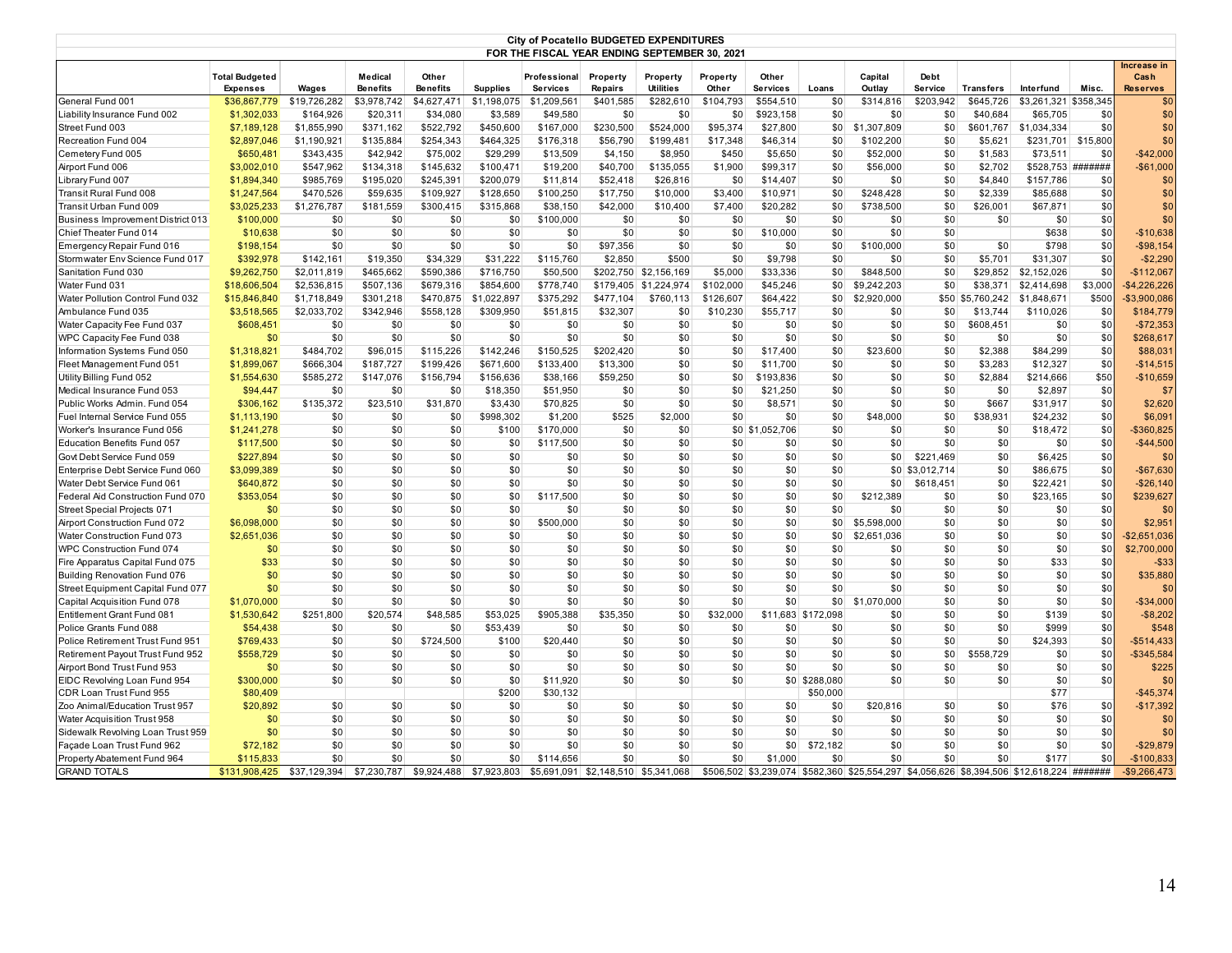|                           | Total                                                                  |                                          | <b>Benefits</b>                                                                                     | <b>Benefits</b>                                                                                  |                                                                                                                              | Professional                  | Property                                           | Property          | Property              | Purchased                               |     | Capital   | <b>Debt</b>         |                              | Interfund             | Other             | in Cash         |
|---------------------------|------------------------------------------------------------------------|------------------------------------------|-----------------------------------------------------------------------------------------------------|--------------------------------------------------------------------------------------------------|------------------------------------------------------------------------------------------------------------------------------|-------------------------------|----------------------------------------------------|-------------------|-----------------------|-----------------------------------------|-----|-----------|---------------------|------------------------------|-----------------------|-------------------|-----------------|
| Mayor/Council             | <b>Budget</b><br>\$914,300                                             | Personnel<br>\$465,161                   | Medical<br>\$117,867                                                                                | Other<br>\$115,569                                                                               | <b>Supplies</b>                                                                                                              | <b>Services</b>               | <b>Repair Services</b>                             | Utilities<br>\$0  | Services              | Services Loans<br>\$67,670              | \$0 | Outlay    | \$0                 | Service Transfers<br>\$2,178 | Charges               | Misc.<br>\$0      | <b>Reserves</b> |
|                           | \$998,324                                                              | \$545,040                                | \$74,886                                                                                            | \$117,036                                                                                        | \$7,710<br>\$27,436                                                                                                          | \$26,660<br>\$105,699         | \$1,000<br>\$0                                     | \$0               | \$0<br>\$39,912       |                                         | \$0 | \$0       | \$0                 | \$2,456                      | \$110,485<br>\$73,763 | \$0               |                 |
| Finance                   |                                                                        |                                          |                                                                                                     |                                                                                                  |                                                                                                                              |                               |                                                    |                   |                       | \$12,096                                |     | \$0       |                     |                              |                       |                   |                 |
| City Hall                 | \$503,866                                                              | \$166,217                                | \$32,475                                                                                            | \$48,059                                                                                         | \$36,891                                                                                                                     | \$4,824                       | \$99,493                                           | \$83,876          | \$0                   | \$640                                   | \$0 | \$0       | \$0                 | \$801                        | \$30,590              | \$0               |                 |
| <b>Building</b>           | \$744,122                                                              | \$414,539                                | \$84,784                                                                                            | \$89,506                                                                                         | \$6,050                                                                                                                      | \$7,680                       | \$7,600                                            | \$0               | \$0                   | \$14,204                                | \$0 | \$0       | \$0                 | \$1,868                      | \$117,191             | \$700             |                 |
| Planning & Develop Svcs   | \$861,165                                                              | \$506,042                                | \$88,372                                                                                            | \$108,848                                                                                        | \$9,036                                                                                                                      | \$10,950                      | \$5,940                                            | \$0               | \$0                   | \$20,726                                | \$0 | \$0       | \$0                 | \$2,262                      | \$108,989             | \$0               |                 |
| <b>Public Engineering</b> | \$1,130,738                                                            | \$647,445                                | \$116,877                                                                                           | \$156,405                                                                                        | \$31,200                                                                                                                     | \$26,100                      | \$5,100                                            | \$0               | \$0                   | \$22,806                                | \$0 | \$0       | \$0                 | \$14,190                     | \$110,615             | \$0               |                 |
| Graphic Info Sys          | \$161,500                                                              | \$62,555                                 | \$0                                                                                                 | \$15,583                                                                                         | \$17,650                                                                                                                     | \$26,270                      | \$23,050                                           | \$0               | \$0                   | \$2,350                                 | \$0 | \$0       | \$0                 | \$308                        | \$13,734              | \$0               |                 |
| Human Resources           | \$565,448                                                              | \$357,472                                | \$64,148                                                                                            | \$13,376                                                                                         | \$6,115                                                                                                                      | \$50,685                      | \$3,500                                            | \$0               | \$0                   | \$7,080                                 | \$0 | \$0       | \$0                 | \$1,761                      | \$61,311              | \$0               |                 |
| Non-departmental          | \$1,256,251                                                            | \$0                                      | \$0                                                                                                 | \$0                                                                                              | \$1,250                                                                                                                      | \$225,570                     | \$2,024                                            | \$0               | \$0                   | \$111,950                               | \$0 | \$46,000  | \$0                 | \$508,529                    |                       | \$4,683 \$356,245 |                 |
| Economic Development      | \$75,000                                                               | \$0                                      | \$0                                                                                                 | \$0                                                                                              | \$0                                                                                                                          | \$75,000                      | \$0                                                | \$0               | \$0                   | \$0                                     | \$0 | \$0       | \$0                 | \$0                          | \$0                   | \$0               |                 |
| Legal                     | \$864,765                                                              | \$469,316                                | \$99,169                                                                                            | \$111,467                                                                                        | \$6,720                                                                                                                      | \$98,390                      | \$2,445                                            | \$0               | \$0                   | \$7,160                                 | \$0 | \$0       | \$0                 | \$2,312                      | \$67,786              | \$0               |                 |
| Police                    | \$16,028,890                                                           |                                          | \$9,175,498 \$1,766,054                                                                             | \$2,130,520                                                                                      | \$437,800                                                                                                                    | \$284,905                     | \$165,500                                          | \$2,500           | \$24,220              | \$192,850                               | \$0 | \$266,000 | \$0                 | \$66,722                     | \$1,516,321           | \$0               |                 |
| Fire                      |                                                                        | $$8,995,815$ $$5,136,069$ $$1,231,321$   |                                                                                                     | \$1,238,376                                                                                      | \$302,037                                                                                                                    | \$149,988                     | \$72,388                                           | \$40,470          | \$8,945               | \$71,361                                | \$0 |           | \$2,816 \$203,942   | \$33,624                     | \$504,378             | \$100             |                 |
| <b>Animal Control</b>     | \$1,258,693                                                            | \$630,537                                | \$130,616                                                                                           | \$165,204                                                                                        | \$107,475                                                                                                                    | \$70,970                      | \$5,285                                            | \$47,464          | \$216                 | \$9,014                                 | \$0 | \$0       | \$0                 | \$3,112                      | \$88,800              | \$0               |                 |
| Parks Dept.               |                                                                        | \$2,279,201 \$1,008,018                  | \$149,762                                                                                           | \$283,759                                                                                        | \$199,172                                                                                                                    | \$39,045                      |                                                    | \$6,310 \$108,300 | \$31,500              | \$9,525                                 | \$0 | \$0       | \$0                 | \$4,902                      | \$437,608             | \$1,300           |                 |
| Parks / Rec. Admin.       | \$229,703                                                              | \$142,375                                | \$22,411                                                                                            | \$33,763                                                                                         | \$1,533                                                                                                                      | \$6,825                       | \$1,950                                            | \$0               | \$0                   | \$5,078                                 | \$0 | \$0       | \$0                 | \$701                        | \$15,067              | \$0               |                 |
| Total General Fund        | \$36,867,781 \$19,726,284                                              |                                          | \$3,978,742                                                                                         | \$4,627,471 \$1,198,075                                                                          |                                                                                                                              | \$1,209,561                   | \$401,585                                          |                   | $$282,610$ $$104,793$ | \$554,510                               | \$0 |           | \$314,816 \$203,942 | \$645,726                    | \$3,261,321 \$358,345 |                   | \$0             |
|                           | Parks /Rec. Admin.<br>1%<br><b>Animal Control</b><br>3%<br>Fire<br>24% | Mayor/Council<br>2%<br>Parks Dept.<br>6% | Planning & Develop<br>Public Engineering<br>Graphic Info Sys<br>Human Resources<br>Non-departmental | Loans<br>0%<br><b>Purchased Services</b><br>1%<br><b>Utilities</b><br>1%<br>Prof. Services<br>3% | Capital Outlay<br>3%<br>Property Services.<br>0%<br><b>Repair Services</b><br>1%<br>Supplies<br>3%<br>Other Benefits.<br>13% | 0%<br><b>Medical Benefits</b> | Debt Service und Charges<br>7%<br>Transfers <br>29 | Misc.<br>1%       | Personnel<br>53%      |                                         |     |           |                     |                              |                       |                   |                 |
|                           | <b>General Fund Expense By Department</b>                              |                                          |                                                                                                     |                                                                                                  |                                                                                                                              |                               |                                                    |                   | 7%                    | <b>General Fund Expense By Function</b> |     |           |                     |                              |                       |                   |                 |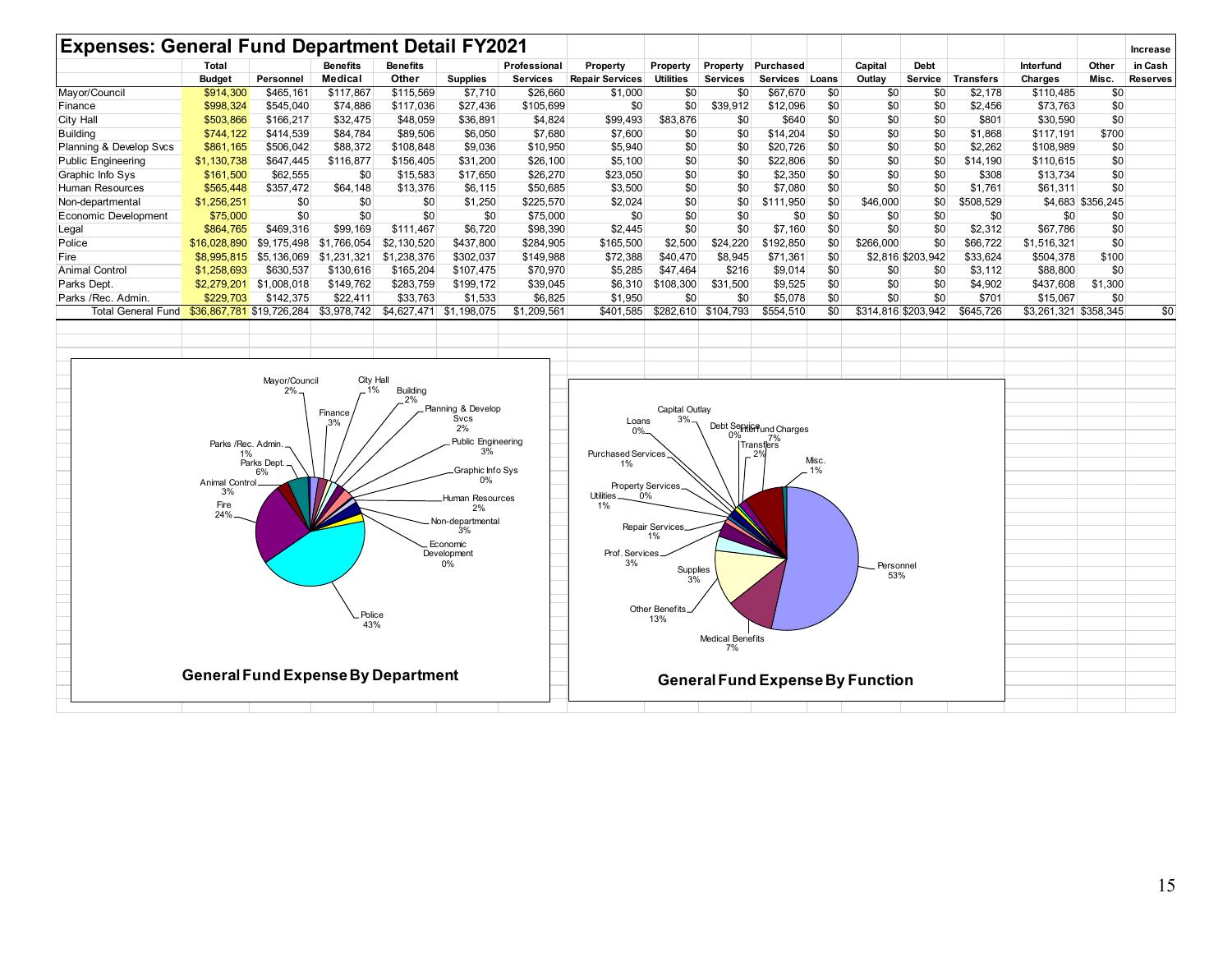| <b>Expenses: General Fund Comparisons FY20 to FY21</b> |               |              |                 |                 |                 |                 |                        |                  |                 |                 |       |            |             |                  |             |           |
|--------------------------------------------------------|---------------|--------------|-----------------|-----------------|-----------------|-----------------|------------------------|------------------|-----------------|-----------------|-------|------------|-------------|------------------|-------------|-----------|
|                                                        | <b>Total</b>  |              | <b>Benefits</b> | <b>Benefits</b> |                 | Professional    | Property               | Property         | Property        | Purchased       |       | Capital    | <b>Debt</b> |                  | Interfund   | Other     |
|                                                        | <b>Budget</b> | Personnel    | <b>Medical</b>  | Other           | <b>Supplies</b> | <b>Services</b> | <b>Repair Services</b> | <b>Utilities</b> | <b>Services</b> | <b>Services</b> | Loans | Outlay     | Service     | <b>Transfers</b> | Charges     | Misc.     |
| <b>General Fund Total Comparison</b>                   |               |              |                 |                 |                 |                 |                        |                  |                 |                 |       |            |             |                  |             |           |
| <b>FY20 General Fund Total</b>                         | \$37,111,433  | \$18,835,793 | \$4,278,409     | \$5,066,361     | \$1,219,809     | \$1,359,872     | \$371,582              | \$284,389        | \$106,648       | \$607.450       | \$0   | \$330,589  | \$203,942   | \$636,571        | \$3,451,673 | \$358,345 |
| <b>FY21 General Fund Total</b>                         | \$36,867,781  | \$19,726,284 | \$3,978,742     | \$4,627,471     | \$1,198,075     | \$1,209,561     | \$401,585              | \$282,610        | \$104.793       | \$554,510       | \$0   | \$314,816  | \$203.942   | \$645,726        | \$3,261,321 | \$358.345 |
| \$ Difference                                          | $-$ \$243.652 | \$890,491    | $-$299,667$     | $-$438,890$     | $-$21,734$      | $-$150,311$     | \$30,003               | $-$1,779$        | $-$1,855$       | $-$52,940$      | \$0   | $-$15,773$ | \$0         | \$9,155          | $-$190,352$ | \$0       |
|                                                        | $-0.66%$      | 4.73%        | $-7.00%$        | $-8.66%$        | $-1.78%$        | $-11.05%$       | 8.07%                  | $-0.63%$         | $-1.74%$        | $-8.72%$        | N/A   | $-4.77%$   | 0.00%       | 1.44%            | $-5.51%$    | 0.00%     |
|                                                        |               |              |                 |                 |                 |                 |                        |                  |                 |                 |       |            |             |                  |             |           |
| <b>Comparisons By Department</b>                       |               |              |                 |                 |                 |                 |                        |                  |                 |                 |       |            |             |                  |             |           |
| FY20 Mayor/Council Dept.                               | \$1,038,064   | \$429,165    | \$162,893       | \$115,032       | \$9,515         | \$120,220       | \$940                  | \$0              | \$0             | \$83,700        | \$0   | \$0        | \$0         | \$4,027          | \$112,572   | \$0       |
| FY21 Mayor/Council Dept.                               | \$914,300     | \$465,161    | \$117,867       | \$115,569       | \$7,710         | \$26,660        | \$1,000                | \$0              | \$0             | \$67,670        | \$0   | \$0        | \$0         | \$2,178          | \$110,485   | \$0       |
| \$ Difference                                          | $-$123,764$   | \$35,996     | $-$45,026$      | \$537           | $-$1.805$       | $-$93,560$      | \$60                   | \$0              | \$0             | $-$16,030$      | \$0   | \$0        | \$0         | $-$1.849$        | $-$2,087$   | \$0       |
| % Difference                                           | $-11.92%$     | 8.39%        | $-27.64%$       | 0.47%           | $-18.97%$       | $-77.82%$       | 6.38%                  | N/A              | N/A             | $-19.15%$       | N/A   | N/A        | N/A         | -45.92%          | $-1.85%$    | N/A       |
|                                                        |               |              |                 |                 |                 |                 |                        |                  |                 |                 |       |            |             |                  |             |           |
| <b>FY20 Finance Dept.</b>                              | \$1,064,896   | \$546,091    | \$122,792       | \$119,464       | \$27.436        | \$115,949       | \$0                    | \$0              | \$39,912        | \$12,096        | \$0   | \$0        | \$0         | \$2,462          | \$78,694    | \$0       |
| <b>FY21 Finance Dept.</b>                              | \$998,324     | \$545,040    | \$74,886        | \$117,036       | \$27,436        | \$105,699       | \$0                    | \$0              | \$39,912        | \$12,096        | \$0   | \$0        | \$0         | \$2,456          | \$73,763    | \$0       |
| \$ Difference                                          | $-$66,572$    | $-$1,051$    | $-$47,906$      | $-$2,428$       | \$0             | $-$10,250$      | \$0                    | \$0              | \$0             | \$0             | \$0   | \$0        | \$0         | $-$ \$6          | $-$4,931$   | \$0       |
| % Difference                                           | $-6.25%$      | $-0.19%$     | $-39.01%$       | $-2.03%$        | 0.00%           | $-8.84%$        | N/A                    | N/A              | 0.00%           | 0.00%           | N/A   | N/A        | N/A         | $-0.24%$         | $-6.27%$    | N/A       |
|                                                        |               |              |                 |                 |                 |                 |                        |                  |                 |                 |       |            |             |                  |             |           |
| FY20 City Hall Dept.                                   | \$506,387     | \$159,112    | \$41,888        | \$47,355        | \$36.891        | \$4,824         | \$99,493               | \$83,876         | \$0             | \$640           | \$0   | \$0        | \$0         | \$766            | \$31,542    | \$0       |
| FY21 City Hall Dept.                                   | \$503,866     | \$166,217    | \$32,475        | \$48,059        | \$36.891        | \$4,824         | \$99,493               | \$83,876         | \$0             | \$640           | \$0   | \$0        | \$0         | \$801            | \$30,590    | \$0       |
| \$ Difference                                          | $-$2,521$     | \$7,105      | $-$9,413$       | \$704           | \$0             | \$0             | \$0                    | \$0              | \$0             | \$0             | \$0   | \$0        | \$0         | \$35             | $-$ \$952   | \$0       |
| % Difference                                           | $-0.50%$      | 4.47%        | $-22.47%$       | 1.49%           | 0.00%           | 0.00%           | 0.00%                  | 0.00%            | N/A             | 0.00%           | N/A   | N/A        | N/A         | 4.57%            | $-3.02%$    | N/A       |
|                                                        |               |              |                 |                 |                 |                 |                        |                  |                 |                 |       |            |             |                  |             |           |
| <b>FY20 Building Dept.</b>                             | \$700,078     | \$374,755    | \$98,015        | \$88,096        | \$6,050         | \$7,680         | \$7,600                | \$0              | \$0             | \$14,204        | \$0   | \$0        | \$0         | \$1,776          | \$101,202   | \$700     |
| <b>FY21 Building Dept.</b>                             | \$744,122     | \$414,539    | \$84,784        | \$89,506        | \$6,050         | \$7,680         | \$7,600                | \$0              | \$0             | \$14,204        | \$0   | \$0        | \$0         | \$1,868          | \$117,191   | \$700     |
| \$ Difference                                          | \$44,044      | \$39,784     | $-$13,231$      | \$1,410         | \$0             | \$0             | \$0                    | \$0              | \$0             | \$0             | \$0   | \$0        | \$0         | \$92             | \$15,989    | \$0       |
| % Difference                                           | 6.29%         | 10.62%       | $-13.50%$       | 1.60%           | 0.00%           | 0.00%           | 0.00%                  | N/A              | N/A             | 0.00%           | N/A   | N/A        | N/A         | 5.18%            | 15.80%      | N/A       |
|                                                        |               |              |                 |                 |                 |                 |                        |                  |                 |                 |       |            |             |                  |             |           |
| FY20 Planning & Develop Sv \$885,703                   |               | \$509,171    | \$101,474       | \$110,504       | \$9,036         | \$10,950        | \$5.940                | \$0              | \$0             | \$23,226        | \$0   | \$0        | \$0         | \$1,956          | \$113,446   | \$0       |
| FY21 Planning & Develop Sv \$861,165                   |               | \$506,042    | \$88,372        | \$108,848       | \$9,036         | \$10,950        | \$5,940                | \$0              | \$0             | \$20,726        | \$0   | \$0        | \$0         | \$2,262          | \$108,989   | \$0       |
| \$ Difference                                          | $-$24,538$    | $- $3,129$   | $-$13,102$      | $-$1,656$       | \$0             | \$0             | \$0                    | \$0              | \$0             | $-$2,500$       | \$0   | \$0        | \$0         | \$306            | $-$4,457$   | \$0       |
| % Difference                                           | $-2.77%$      | $-0.61%$     | $-12.91%$       | $-1.50%$        | 0.00%           | 0.00%           | 0.00%                  | N/A              | N/A             | $-10.76%$       | N/A   | N/A        | N/A         | 15.64%           | $-3.93%$    | N/A       |
|                                                        |               |              |                 |                 |                 |                 |                        |                  |                 |                 |       |            |             |                  |             |           |
| <b>FY20 Public Engineering</b>                         | \$1,176,749   | \$666,102    | \$143.437       | \$161,230       | \$31.200        | \$26,100        | \$4,100                | \$0              | \$0             | \$22,806        | \$0   | \$0        | \$0         | \$8,282          | \$113,492   | \$0       |
| <b>FY21 Public Engineering</b>                         | \$1,130,738   | \$647,445    | \$116,877       | \$156,405       | \$31,200        | \$26,100        | \$5,100                | \$0              | \$0             | \$22,806        | \$0   | \$0        | \$0         | \$14,190         | \$110,615   | \$0       |
| \$ Difference                                          | $-$46,011$    | $-$18,657$   | $-$26,560$      | $-$4,825$       | \$0             | \$0             | \$1,000                | \$0              | \$0             | \$0             | \$0   | \$0        | \$0         | \$5,908          | $-$2,877$   | \$0       |
| % Difference                                           | $-3.91%$      | $-2.80%$     | $-18.52%$       | $-2.99%$        | 0.00%           | 0.00%           | 24.39%                 | N/A              | N/A             | 0.00%           | N/A   | N/A        | N/A         | 71.34%           | $-2.53%$    | N/A       |
|                                                        |               |              |                 |                 |                 |                 |                        |                  |                 |                 |       |            |             |                  |             |           |
| FY20 Graphic Info Sys                                  | \$157,437     | \$59,424     | \$0             | \$15,005        | \$17,650        | \$26,220        | \$22,300               | \$0              | \$0             | \$3,150         | \$0   | \$0        | \$0         | \$293            | \$13,395    | \$0       |
| FY21 Graphic Info Sys                                  | \$161,500     | \$62,555     | \$0             | \$15,583        | \$17,650        | \$26,270        | \$23,050               | \$0              | \$0             | \$2,350         | \$0   | \$0        | \$0         | \$308            | \$13,734    | \$0       |
| \$ Difference                                          | \$4,063       | \$3,131      | \$0             | \$578           | \$0             | \$50            | \$750                  | \$0              | \$0             | -\$800          | \$0   | \$0        | \$0         | \$15             | \$339       | \$0       |
| % Difference                                           | 2.58%         | 5.27%        | #DIV/0!         | 3.85%           | 0.00%           | 0.19%           | 3.36%                  | N/A              | N/A             | $-25.40%$       | N/A   | N/A        | N/A         | 5.12%            | 2.53%       | N/A       |
|                                                        |               |              |                 |                 |                 |                 |                        |                  |                 |                 |       |            |             |                  |             |           |
| <b>FY20 Human Resources</b>                            | \$625,201     | \$347,454    | \$78,632        | \$81,071        | \$5,615         | \$57,231        | \$2,004                | \$0              | \$0             | \$6,530         | \$0   | \$0        | \$0         | \$1,741          | \$44,923    | \$0       |
| <b>FY21 Human Resources</b>                            | \$565,448     | \$357,472    | \$64,148        | \$13,376        | \$6,115         | \$50,685        | \$3,500                | \$0              | \$0             | \$7,080         | \$0   | \$0        | \$0         | \$1,761          | \$61,311    | \$0       |
| \$ Difference                                          | $-$59,753$    | \$10,018     | $-$14,484$      | $-$67,695$      | \$500           | $-$6,546$       | \$1,496                | \$0              | \$0             | \$550           | \$0   | \$0        | \$0         | \$20             | \$16,388    | \$0       |
| % Difference                                           | $-9.56%$      | 2.88%        | $-18.42%$       | $-83.50%$       | 8.90%           | $-11.44%$       | 74.65%                 | N/A              | N/A             | 8.42%           | N/A   | N/A        | N/A         | 1.15%            | 36.48%      | N/A       |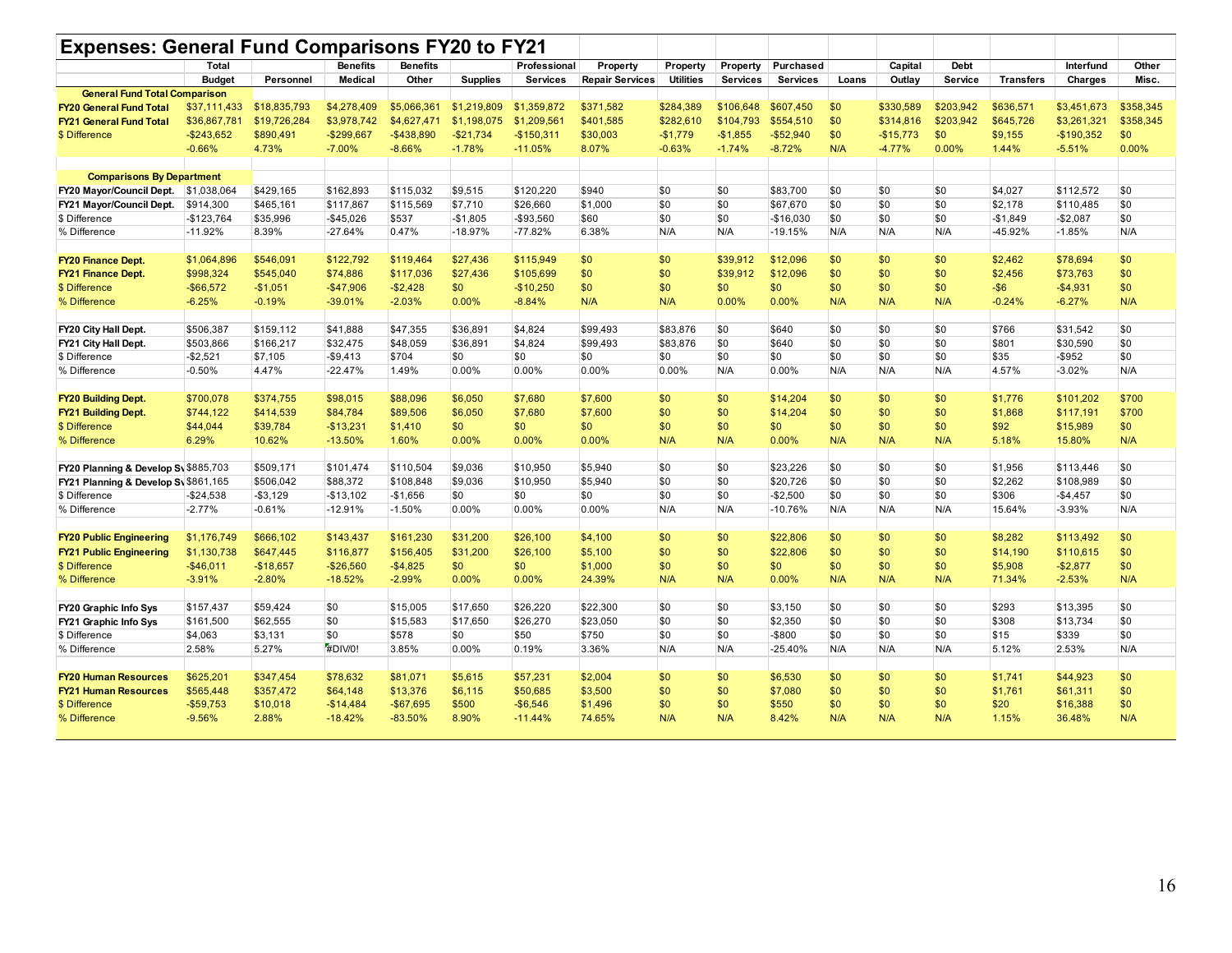|                                    | Total         |             | <b>Benefits</b> | <b>Benefits</b> |                 | Professional    | Property                         | Property  | Property  | Purchased       |             | Capital    | <b>Debt</b>    |                  | Interfund   | Other     |
|------------------------------------|---------------|-------------|-----------------|-----------------|-----------------|-----------------|----------------------------------|-----------|-----------|-----------------|-------------|------------|----------------|------------------|-------------|-----------|
|                                    | <b>Budget</b> | Personnel   | Medical         | Other           | <b>Supplies</b> | <b>Services</b> | <b>Repair Services Utilities</b> |           | Services  | <b>Services</b> | Loans       | Outlav     | <b>Service</b> | <b>Transfers</b> | Charges     | Misc.     |
| <b>FY20 Non-departmental</b>       | \$1,208,510   | \$0         | \$0             | \$0             | \$1,250         | \$175,570       | \$2,024                          | \$0       | \$0       | \$113,200       | $\sqrt{50}$ | \$46,000   | $\sqrt{50}$    | \$508,529        | \$5,692     | \$356,245 |
| FY21 Non-departmental              | \$1,256,251   | \$0         | \$0             | \$0             | \$1,250         | \$225,570       | \$2,024                          | \$0       | \$0       | \$111,950       | \$0         | \$46,000   | \$0            | \$508,529        | \$4,683     | \$356,245 |
| \$ Difference                      | \$47,741      | \$0         | \$0             | \$0             | \$0             | \$50,000        | \$0                              | \$0       | \$0       | $-$1,250$       | \$0         | \$0        | \$0            | \$0              | $-$1,009$   | \$0       |
| % Difference                       | 3.95%         | N/A         | N/A             | N/A             | 0.00%           | 28.48%          | 0.00%                            | N/A       | N/A       | $-1.10%$        | N/A         | 0.00%      | N/A            | 0.00%            | $-17.73%$   | N/A       |
| FY20 Economic Developmer \$280,067 |               | \$79,094    | \$19.641        | \$18,461        | \$20,000        | \$110,000       | \$0                              | \$0       | \$0       | \$32,871        | \$0         | \$0        | \$0            | \$0              | \$0         | \$0       |
| FY21 Economic Developmer \$75,000  |               | \$0         | \$0             | \$0             | \$0             | \$75,000        | \$0                              | \$0       | \$0       | \$0             | \$0         | \$0        | \$0            | \$0              | \$0         | \$0       |
| \$ Difference                      | $-$205,067$   | $-$79,094$  | $-$19,641$      | $-$18,461$      | $-$20,000$      | $-$35,000$      | \$0                              | \$0       | \$0       | $-$ \$32,871    | \$0         | \$0        | \$0            | \$0              | \$0         | \$0       |
| % Difference                       | $-73.22%$     | $-100.00%$  | $-100.00\%$     | $-100.00\%$     | N/A             | $-31.82%$       | N/A                              | N/A       | N/A       | $-100.00\%$     | N/A         | N/A        | N/A            | N/A              | N/A         | N/A       |
| FY20 Legal Dept.                   | \$877,343     | \$447,738   | \$109,326       | \$107,815       | \$6,720         | \$119,676       | \$2,445                          | \$0       | \$0       | \$8,855         | \$0         | \$0        | \$0            | \$2,206          | \$72,562    | \$0       |
| FY21 Legal Dept.                   | \$864,765     | \$469,316   | \$99,169        | \$111,467       | \$6,720         | \$98,390        | \$2,445                          | \$0       | \$0       | \$7,160         | \$0         | \$0        | \$0            | \$2,312          | \$67,786    | \$0       |
| \$ Difference                      | $-$12,578$    | \$21,578    | $-$10,157$      | \$3,652         | \$0             | $-$21,286$      | \$0                              | \$0       | \$0       | $-$1,695$       | \$0         | \$0        | \$0            | \$106            | $-$4,776$   | \$0       |
| % Difference                       | $-1.43%$      | 4.82%       | $-9.29%$        | 3.39%           | 0.00%           | $-17.79%$       | 0.00%                            | N/A       | N/A       | $-19.14%$       | N/A         | N/A        | N/A            | 4.81%            | $-6.58%$    | N/A       |
|                                    |               |             |                 |                 |                 |                 |                                  |           |           |                 |             |            |                |                  |             |           |
| <b>FY20 Police Dept.</b>           | \$16,236,877  | \$8,931,621 | \$1,942,081     | \$2,326,724     | \$443.250       | \$318,474       | \$134,600                        | \$2,500   | \$29,220  | \$188,350       | \$0         | \$261.773  | \$0            | \$63,600         | \$1,594,684 | \$0       |
| FY21 Police Dept.                  | \$16,028,890  | \$9,175,498 | \$1.766.054     | \$2,130,520     | \$437,800       | \$284,905       | \$165,500                        | \$2,500   | \$24,220  | \$192,850       | \$0         | \$266,000  | \$0            | \$66,722         | \$1,516,321 | \$0       |
| \$ Difference                      | $-$207,987$   | \$243,877   | $-$176,027$     | $-$196,204$     | $-$5,450$       | $-$33,569$      | \$30,900                         | \$0       | $-$5,000$ | \$4,500         | \$0         | \$4,227    | \$0            | \$3,122          | $-$78,363$  | \$0       |
| % Difference                       | $-1.28%$      | 2.73%       | $-9.06%$        | $-8.43%$        | $-1.23%$        | $-10.54%$       | 22.96%                           | 0.00%     | $-17.11%$ | 2.39%           | N/A         | 1.61%      | N/A            | 4.91%            | $-4.91%$    | N/A       |
| FY20 Fire Dept.                    | \$8,703,306   | \$4,657,593 | \$1,145,001     | \$1,421,036     | \$297,537       | \$149,378       | \$76,388                         | \$42,220  | \$5,800   | \$73,866        | \$0         | \$2,816    | \$203,942      | \$33,109         | \$594,520   | \$100     |
| FY21 Fire Dept.                    | \$8,995,815   | \$5,136,069 | \$1,231,321     | \$1,238,376     | \$302,037       | \$149,988       | \$72,388                         | \$40,470  | \$8,945   | \$71,361        | \$0         | \$2,816    | \$203,942      | \$33,624         | \$504,378   | \$100     |
| \$ Difference                      | \$292,509     | \$478,476   | \$86,320        | $-$182,660$     | \$4,500         | \$610           | $-$4,000$                        | $-$1,750$ | \$3,145   | $-$2,505$       | \$0         | \$0        | \$0            | \$515            | $-$90,142$  | \$0       |
| % Difference                       | 3.36%         | 10.27%      | 7.54%           | $-12.85%$       | 1.51%           | 0.41%           | $-5.24%$                         | $-4.14%$  | 54.22%    | $-3.39%$        | N/A         | $0.00\%$   | 0.00%          | 1.56%            | $-15.16%$   | 0.00%     |
| <b>FY20 Animal Control</b>         | \$1.199.32    | \$566.837   | \$139,935       | \$153,206       | \$107.475       | \$70,970        | \$5,285                          | \$47,464  | \$216     | \$9,014         | \$0         | \$0        | \$0            | \$2,568          | \$96,351    | \$0       |
| <b>FY21 Animal Control</b>         | \$1,258,693   | \$630,537   | \$130,616       | \$165,204       | \$107,475       | \$70,970        | \$5,285                          | \$47,464  | \$216     | \$9,014         | \$0         | \$0        | \$0            | \$3,112          | \$88,800    | \$0       |
| \$ Difference                      | \$59,372      | \$63,700    | $-$9,319$       | \$11,998        | \$0             | \$0             | \$0                              | \$0       | \$0       | \$0             | \$0         | \$0        | \$0            | \$544            | $-$7,551$   | \$0       |
| % Difference                       | 4.95%         | 11.24%      | $-6.66%$        | 7.83%           | 0.00%           | 0.00%           | 0.00%                            | $0.00\%$  | 0.00%     | 0.00%           | N/A         | N/A        | N/A            | 21.18%           | $-7.84%$    | N/A       |
| <b>FY20 Parks Dept.</b>            | \$2,216,970   | \$926.220   | \$140.051       | \$268.754       | \$198.561       | \$39,295        | \$6,313                          | \$108,329 | \$31,500  | \$9.854         | <b>SO</b>   | \$20,000   | <b>SO</b>      | \$4,589          | \$462,204   | \$1,300   |
| <b>FY21 Parks Dept.</b>            | \$2,279,201   | \$1,008,018 | \$149,762       | \$283,759       | \$199.172       | \$39,045        | \$6,310                          | \$108,300 | 31,500    | \$9.525         | \$0         | \$0        | \$0            | \$4,902          | \$437,608   | \$1,300   |
| \$ Difference                      | \$62,231      | \$81,798    | \$9,711         | \$15,005        | \$611           | $-$250$         | $-$ \$3                          | $-$29$    | \$0       | $-$ \$329       | \$0         | $-$20.000$ | \$0            | \$313            | $-$24,596$  | \$0       |
| % Difference                       | 2.81%         | 8.83%       | 6.93%           | 5.58%           | 0.31%           | $-0.64%$        | $-0.05%$                         | $-0.03%$  | 0.00%     | $-3.34%$        | N/A         | -100.00%   | N/A            | 6.82%            | $-5.32%$    | 0.00%     |
|                                    |               |             |                 |                 |                 |                 |                                  |           |           |                 |             |            |                |                  |             |           |
| <b>FY20 Parks/Rec. Admin</b>       | \$234.524     | \$135.416   | \$33,243        | \$32,608        | \$1,623         | \$7,335         | \$2,150                          | \$0       | \$0       | \$5.088         | \$0         | \$0        | \$0            | \$667            | \$16,394    | \$0       |
| <b>FY21 Parks/Rec. Admin</b>       | \$229,703     | \$142,375   | \$22,411        | \$33.763        | \$1,533         | \$6,825         | \$1,950                          | \$0       | \$0       | \$5,078         | \$0         | \$0        | \$0            | \$701            | \$15,067    | \$0       |
| \$ Difference                      | $-$4,821$     | \$6,959     | $-$10,832$      | \$1,155         | $-$ \$90        | $-$510$         | $-$200$                          | \$0       | \$0       | $-$10$          | \$0         | \$0        | \$0            | \$34             | $-$1,327$   | \$0       |
| % Difference                       | $-2.06%$      | 5.14%       | $-32.58%$       | 3.54%           | $-5.55%$        | $-6.95%$        | $-9.30%$                         | N/A       | N/A       | $-0.20%$        | N/A         | N/A        | N/A            | 5.10%            | $-8.09%$    | N/A       |
|                                    |               |             |                 |                 |                 |                 |                                  |           |           |                 |             |            |                |                  |             |           |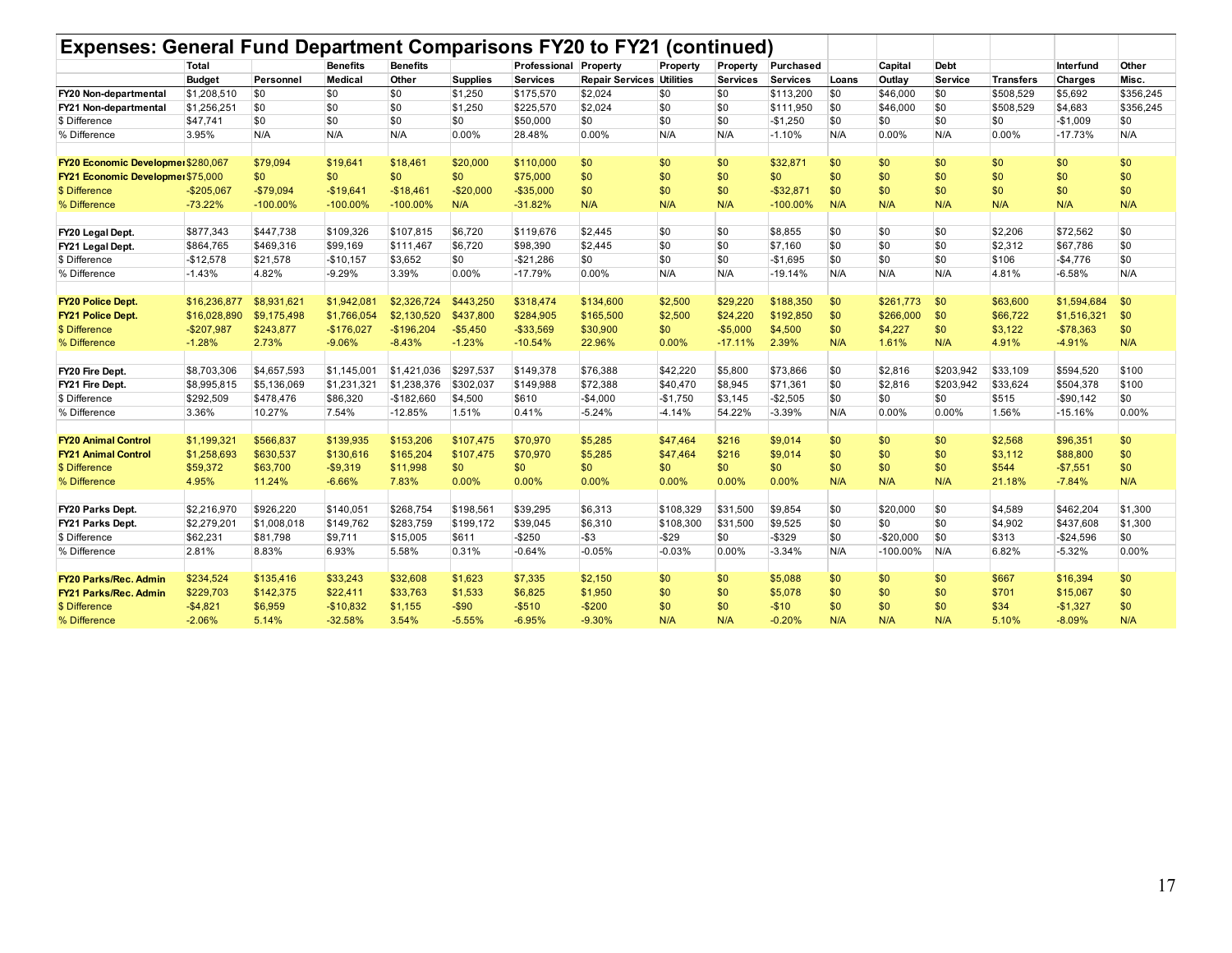| Expenses: Other Selected Fund Comparisons FY20 to FY21 |                        |                        |                      |                      |                 |                      |                        |                    |                 |                    |            |                 |             |                  |                      |             |
|--------------------------------------------------------|------------------------|------------------------|----------------------|----------------------|-----------------|----------------------|------------------------|--------------------|-----------------|--------------------|------------|-----------------|-------------|------------------|----------------------|-------------|
|                                                        | Total                  |                        | <b>Benefits</b>      | <b>Benefits</b>      |                 | Professional         | Property               | Property           | Property        | Purchased          |            | Capital         | <b>Debt</b> |                  | Interfund            | Other       |
|                                                        | <b>Budget</b>          | Personnel              | Medical              | Other                | <b>Supplies</b> | <b>Services</b>      | <b>Repair Services</b> | <b>Utilities</b>   | <b>Services</b> | <b>Services</b>    | Loans      | Outlay          | Service     | <b>Transfers</b> | Charges              | Misc.       |
| FY20 Liability Fund                                    | \$1,223,743            | \$135,412              | \$18,391             | \$31,746             | \$3.589         | \$49,580             | \$0                    | \$0                | \$0             | \$874,308          | \$0        | \$0             | \$0         | \$40,667         | \$70.050             | \$0         |
| FY21 Liability Fund                                    | \$1,302,033            | \$164,926              | \$20,311             | \$34,080             | \$3,589         | \$49,580             | \$0                    | \$0                | \$0             | \$923,158          | \$0        | \$0             | \$0         | \$40,684         | \$65,705             | \$0         |
| \$ Difference                                          | \$78,290               | \$29,514               | \$1,920              | \$2,334              | \$0             | \$0                  | \$0                    | \$0                | \$0             | \$48,850           | \$0        | \$0             | \$0         | \$17             | $-$4,345$            | \$0         |
| % Difference                                           | 6.40%                  | 21.80%                 | 10.44%               | 7.35%                | 0.00%           | 0.00%                | N/A                    | N/A                | N/A             | 5.59%              | N/A        | N/A             | N/A         | 0.04%            | $-6.20%$             | N/A         |
|                                                        |                        |                        |                      |                      |                 |                      |                        |                    |                 |                    |            |                 |             |                  |                      |             |
| <b>FY20 Street Fund</b>                                | \$7,084,779            | \$1,834,033            | \$442.286            | \$531,881            | \$466,085       | \$247.320            | \$205,304              | \$538,300          | \$95,374        | \$30,550           | \$0        | \$1,220,150     | \$0         | \$351.737        | \$1.121.759          | \$0         |
| <b>FY21 Street Fund</b>                                | \$7,189,128            | \$1,855,990            | \$371,162            | \$522,792            | \$450,600       | \$167,000            | \$230,500              | \$524,000          | \$95,374        | \$27,800           | \$0        | \$1,307,809     | \$0         | \$601,767        | \$1,034,334          | \$0         |
| \$ Difference                                          | \$104,349              | \$21,957               | $-$71,124$           | $-$9,089$            | $-$15,485$      | $-$80,320$           | \$25,196               | $-$14,300$         | \$0             | $-$2,750$          | \$0        | \$87,659        | \$0         | \$250,030        | $-$87,425$           | \$0         |
| % Difference                                           | 1.47%                  | 1.20%                  | $-16.08%$            | $-1.71%$             | $-3.32%$        | $-32.48%$            | 12.27%                 | $-2.66%$           | 0.00%           | $-9.00%$           | N/A        | 7.18%           | N/A         | 71.08%           | 22.29%               | N/A         |
|                                                        |                        |                        |                      |                      |                 |                      |                        |                    |                 |                    |            |                 |             |                  |                      |             |
| FY20 Recreation Fund                                   | \$2,920,759            | \$1,168,289            | \$172,099            | \$256,718            | \$450,820       | \$172,783            | \$66,990               | \$218,985          | \$19,348        | \$50,050           | \$0        | \$85,000        | \$0         | \$5,382          | \$239,495            | \$14,800    |
| <b>FY21 Recreation Fund</b>                            | \$2,897,046            | \$1,190,921            | \$135,884            | \$254,343            | \$464,325       | \$176,318            | \$56,790               | \$199,481          | \$17,348        | \$46,314           | \$0        | \$102.200       | \$0         | \$5.621          | \$231,701            | \$15,800    |
| \$ Difference                                          | $-$23,713$             | \$22,632               | $-$ \$36,215         | $-$2,375$            | \$13,505        | \$3,535              | $-$10,200$             | $-$19,504$         | $-$2,000$       | $-$3,736$          | \$0        | \$17,200        | \$0         | \$239            | $-$7,794$            | \$1,000     |
| % Difference                                           | $-0.81%$               | 1.94%                  | $-21.04%$            | $-0.93%$             | 3.00%           | 2.05%                | $-15.23%$              | $-8.91%$           | $-10.34%$       | $-7.46%$           | N/A        | 20.24%          | N/A         | 4.44%            | $-3.25%$             | 6.76%       |
|                                                        |                        |                        |                      |                      | \$34,299        |                      |                        |                    | \$450           |                    |            |                 |             | \$1,355          |                      |             |
| <b>FY20 Cemetery Fund</b>                              | \$578,100<br>\$650,481 | \$301,266<br>\$343,435 | \$54,113<br>\$42,942 | \$78,833<br>\$75,002 | \$29,299        | \$15,825<br>\$13,509 | \$4,800<br>\$4,150     | \$8,500<br>\$8,950 | \$450           | \$8,100<br>\$5,650 | \$0<br>\$0 | \$0<br>\$52,000 | \$0<br>\$0  | \$1,583          | \$70,559<br>\$73,511 | \$0<br>\$0  |
| <b>FY21 Cemetery Fund</b><br>\$ Difference             | \$72,381               | \$42,169               | $-$11,171$           | $-$3,831$            | $-$5,000$       | $-$2,316$            | $-$ \$650              | \$450              | \$0             | $-$2,450$          | \$0        | \$52,000        | \$0         | \$228            | \$2,952              | \$0         |
|                                                        | 12.52%                 | 14.00%                 | $-20.64%$            | $-4.86%$             | $-14.58%$       | $-14.64%$            | $-13.54%$              | 5.29%              | 0.00%           | $-30.25%$          | N/A        | N/A             | N/A         | 16.83%           | 4.18%                | N/A         |
| % Difference                                           |                        |                        |                      |                      |                 |                      |                        |                    |                 |                    |            |                 |             |                  |                      |             |
| FY20 Airport Fund                                      | \$1,834,654            | \$499,751              | \$120,302            | \$134,298            | \$95.471        | \$73,270             | \$40.700               | \$135,055          | \$1,900         | \$103,317          | \$0        | \$130,000       | \$0         | \$2,465          | \$498.125            | \$0         |
| FY21 Airport Fund                                      | \$3,002,010            | \$547,962              | \$134,318            | \$145,632            | \$100,471       | \$19,200             | \$40,700               | \$135,055          | \$1,900         | \$99,317           | \$0        | \$56,000        | \$0         | \$2,702          | \$528,753            | \$1,190,000 |
| \$ Difference                                          | \$1,167,356            | \$48,211               | \$14,016             | \$11,334             | \$5,000         | $-$54,070$           | \$0                    | \$0                | \$0             | $-$4,000$          | \$0        | $-$74,000$      | \$0         | \$237            | \$30,628             | \$1,190,000 |
| % Difference                                           | 63.63%                 | 9.65%                  | 11.65%               | 8.44%                | 5.24%           | $-73.80%$            | 0.00%                  | 0.00%              | 0.00%           | $-3.87%$           | N/A        | N/A             | N/A         | 9.61%            | 6.15%                | N/A         |
|                                                        |                        |                        |                      |                      |                 |                      |                        |                    |                 |                    |            |                 |             |                  |                      |             |
| <b>FY20 Library Fund</b>                               | \$1,941,549            | \$957,179              | \$258,636            | \$242,824            | \$208,079       | \$11,814             | \$52,418               | \$26,816           | \$0             | \$15,507           | \$0        | \$0             | \$0         | \$4,699          | \$163,577            | \$0         |
| <b>FY21 Library Fund</b>                               | \$1,894,340            | \$985,769              | \$195,020            | \$245,391            | \$200,079       | \$11,814             | \$52,418               | \$26,816           | \$0             | \$14,407           | \$0        | \$0             | \$0         | \$4,840          | \$157,786            | \$0         |
| \$ Difference                                          | $-$47,209$             | \$28,590               | $-$63,616$           | \$2,567              | $-$8,000$       | \$0                  | \$0                    | \$0                | \$0             | $-$1,100$          | \$0        | \$0             | \$0         | \$141            | $-$5,791$            | \$0         |
| % Difference                                           | $-2.43%$               | 2.99%                  | $-24.60%$            | 1.06%                | $-3.84%$        | 0.00%                | 0.00%                  | 0.00%              | N/A             | $-7.09%$           | N/A        | N/A             | N/A         | 3.00%            | $-3.54%$             | N/A         |
|                                                        |                        |                        |                      |                      |                 |                      |                        |                    |                 |                    |            |                 |             |                  |                      |             |
| FY20 Transit Rural Fund                                | \$1,247,564            | \$424,117              | \$68,649             | \$116,243            | \$128,650       | \$100,350            | \$17,750               | \$10,000           | \$3,400         | \$10,971           | \$0        | \$274,851       | \$0         | \$2,107          | \$90,476             | \$0         |
| <b>FY21 Transit Rural Fund</b>                         | \$1,247,564            | \$470,526              | \$59,635             | \$109,927            | \$128,650       | \$100,250            | \$17,750               | \$10,000           | \$3,400         | \$10,971           | \$0        | \$248,428       | \$0         | \$2,339          | \$85,688             | \$0         |
| \$ Difference                                          | \$0                    | \$46,409               | $-$9,014$            | $-$6,316$            | \$0             | $-$100$              | \$0                    | \$0                | \$0             | \$0                | \$0        | $-$26,423$      | \$0         | \$232            | $-$4,788$            | \$0         |
| % Difference                                           | 0.00%                  | 10.94%                 | $-13.13%$            | $-5.43%$             | 0.00%           | $-0.10%$             | 0.00%                  | 0.00%              | 0.00%           | 0.00%              | N/A        | $-9.61%$        | N/A         | 11.01%           | $-5.29%$             | N/A         |
|                                                        |                        |                        |                      |                      |                 |                      |                        |                    |                 |                    |            |                 |             |                  |                      |             |
| <b>FY20 Public Transit Fund</b>                        | \$2,301,855            | \$1,094,664            | \$208,550            | \$301,878            | \$315,868       | \$39,020             | \$42,000               | \$10,400           | \$7,400         | \$20,932           | \$0        | \$165,311       | \$0         | \$25,370         | \$70,462             | \$0         |
| <b>FY21 Transit Urban Fund</b>                         | \$3,025,233            | \$1,276,787            | \$181,559            | \$300,415            | \$315,868       | \$38,150             | \$42,000               | \$10,400           | \$7,400         | \$20,282           | \$0        | \$738,500       | \$0         | \$26,001         | \$67,871             | \$0         |
| \$ Difference                                          | \$723,378              | \$182,123              | $-$ \$26,991         | $-$1,463$            | \$0             | $-$870$              | \$0                    | \$0                | \$0             | $-$ \$650          | \$0        | \$573,189       | \$0         | \$631            | $-$2,591$            | \$0         |
| % Difference                                           | 31.43%                 | 16.64%                 | $-12.94%$            | $-0.48%$             | 0.00%           | $-2.23%$             | 0.00%                  | 0.00%              | 0.00%           | $-3.11%$           | N/A        | 346.73%         | N/A         | 2.49%            | $-3.68%$             | N/A         |
|                                                        |                        |                        |                      |                      |                 |                      |                        |                    |                 |                    |            |                 |             |                  |                      |             |
| <b>FY20 Science &amp; Environmer</b>                   | \$391,804              | \$138,138              | \$22,099             | \$33,838             | \$43,722        | \$96,260             | \$9,850                | \$500              | \$0             | \$9,798            | \$0        | \$0             | \$0         | \$5,682          | \$31,917             | \$0         |
| <b>FY21 Science &amp; Environmer</b>                   | \$392,978              | \$142,161              | \$19,350             | \$34,329             | \$31,222        | \$115,760            | \$2,850                | \$500              | \$0             | \$9,798            | \$0        | \$0             | \$0         | \$5,701          | \$31,307             | \$0         |
| \$ Difference                                          | \$1,174                | \$4,023                | $-$2,749$            | \$491                | $-$12,500$      | \$19,500             | $-$7,000$              | \$0                | \$0             | \$0                | \$0        | \$0             | \$0         | \$0              | $-$610$              | \$0         |
| % Difference                                           | 0.30%                  | 2.91%                  | $-12.44%$            | 1.45%                | $-28.59%$       | 20.26%               | $-71.07%$              | 0.00%              | N/A             | 0.00%              | N/A        | N/A             | N/A         | 0.00%            | $-1.91%$             | N/A         |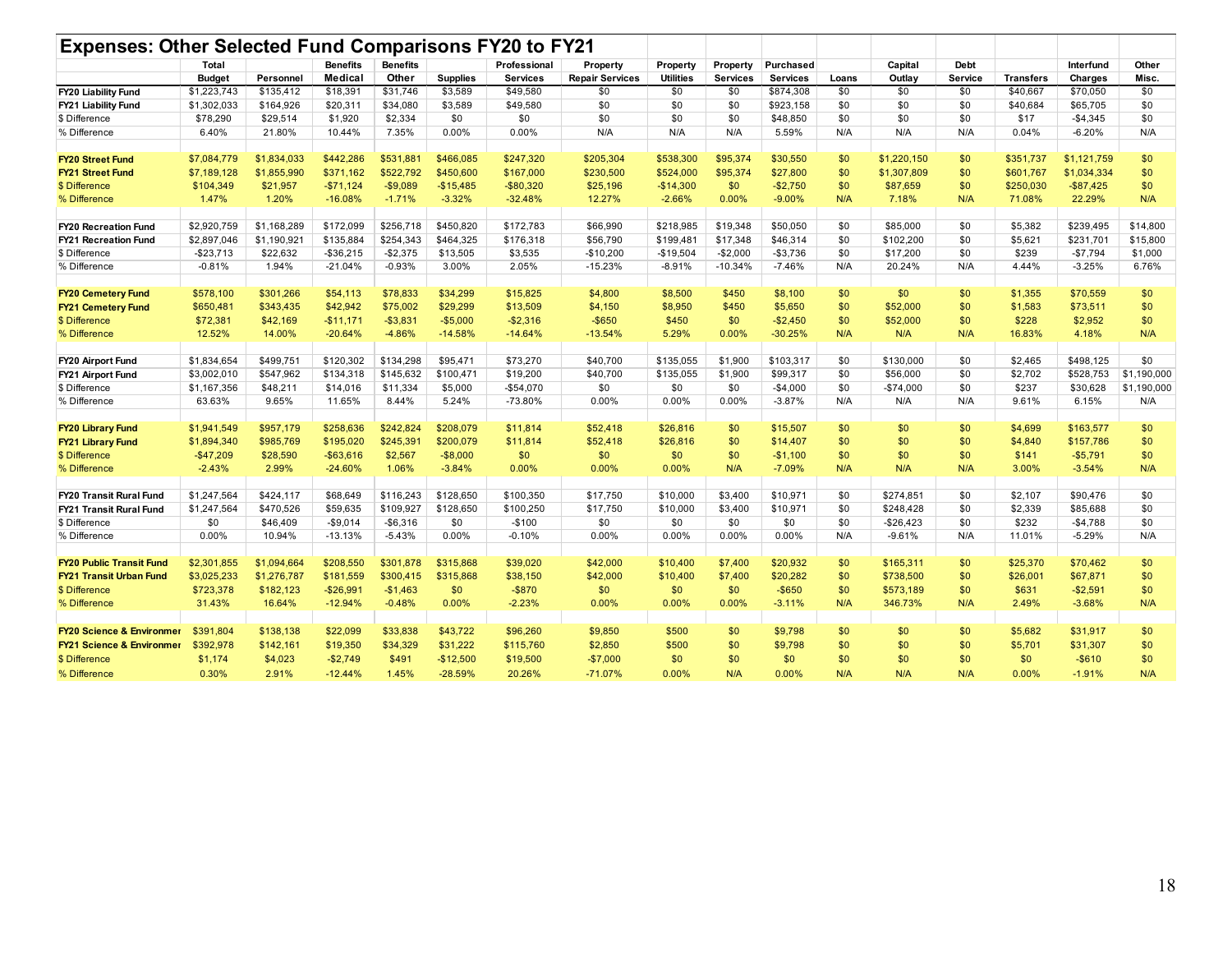| Expenses: Other Selected Fund Comparisons FY20 to FY21 (continued) | Total         |              | <b>Benefits</b> | <b>Benefits</b> |                 | Professional    | Property               | Property         | Property        | Purchased       |           | Capital     | Debt    |                  | Interfund   | Other   |
|--------------------------------------------------------------------|---------------|--------------|-----------------|-----------------|-----------------|-----------------|------------------------|------------------|-----------------|-----------------|-----------|-------------|---------|------------------|-------------|---------|
| <b>Selected Funds</b>                                              | <b>Budget</b> | Personnel    | Medical         | Other           | <b>Supplies</b> | <b>Services</b> | <b>Repair Services</b> | <b>Utilities</b> | <b>Services</b> | <b>Services</b> | Loans     | Outlay      | Service | <b>Transfers</b> | Charges     | Misc.   |
| <b>FY20 Sanitation Fund</b>                                        | \$9,856,318   | \$2,006,274  | \$604,678       | \$600,329       | \$1,087,053     | \$38,550        | \$73,750               | \$1,978,100      | \$3,000         | \$46,881        | \$0       | \$1,262,000 | \$0     | \$29,532         | \$2,126,171 | \$0     |
| <b>FY21 Sanitation Fund</b>                                        | \$9,262,750   | \$2,011,819  | \$465,662       | \$590,386       | \$716,750       | \$50,500        | \$202,750              | \$2,156,169      | \$5,000         | \$33,336        | \$0       | \$848,500   | \$0     | \$29,852         | \$2,152,026 | \$0     |
| \$ Difference                                                      | -\$593,568    | \$5,545      | $-$139,016$     | $-$9,943$       | -\$370,303      | \$11,950        | \$129,000              | \$178,069        | \$0             | $-$13,545$      | \$0       | $-$413,500$ | \$0     | \$320            | \$25,855    | \$0     |
| % Difference                                                       | $-6.02%$      | 0.28%        | $-22.99%$       | $-1.66%$        | $-34.06%$       | 31.00%          | 174.92%                | 9.00%            | 0.00%           | -28.89%         | N/A       | $-32.77%$   | N/A     | 1.08%            | 1.22%       | N/A     |
|                                                                    |               |              |                 |                 |                 |                 |                        |                  |                 |                 |           |             |         |                  |             |         |
| <b>FY20 Water Fund</b>                                             |               |              | \$615,910       |                 |                 |                 |                        |                  |                 |                 | \$0       |             | \$0     |                  |             |         |
| <b>FY21 Water Fund</b>                                             | \$18,385,985  | \$2,446,863  |                 | \$680,259       | \$817,775       | \$696,240       | \$127,096              | \$1,190,188      | \$105,450       | \$42,126        |           | \$8,701,565 |         | \$656,392        | \$2,303,121 | \$3,000 |
|                                                                    | \$18,606,504  | \$2,536,815  | \$507,136       | \$679,316       | \$854,600       | \$778,740       | \$179,405              | \$1,224,974      | \$102,000       | \$45,246        | \$0       | \$9,242,203 | \$0     | \$38,371         | \$2,414,698 | \$3,000 |
| \$ Difference                                                      | \$220,519     | \$89,952     | $-$108,774$     | $-$ \$943       | \$36,825        | \$82,500        | \$52,309               | \$34,786         | $-$3,450$       | \$3,120         | \$0       | \$540,638   | \$0     | $-$ \$618,021    | \$111,577   | \$0     |
| % Difference                                                       | 1.20%         | 3.68%        | $-17.66%$       | $-0.14%$        | 4.50%           | 11.85%          | 41.16%                 | 2.92%            | $-3.27%$        | 7.41%           | N/A       | 6.21%       | N/A     | $-94.15%$        | 4.84%       | 0.00%   |
|                                                                    |               |              |                 |                 |                 |                 |                        |                  |                 |                 |           |             |         |                  |             |         |
| FY20 Water Pollution Cntl Fi \$14,588,759                          |               | \$1,641,131  | \$324,506       | \$431.784       | \$934,697       | \$540,292       | \$318,104              | \$760.113        | \$124,107       | \$52.422        | \$0       | \$1,835,000 | \$50    | \$5,769,384      | \$1,856,669 | \$500   |
| <b>FY21 Water Pollution Cntl Ft \$15,846,840</b>                   |               | \$1,718,849  | \$301,218       | \$470,875       | \$1,022,897     | \$375,292       | \$477,104              | \$760,113        | \$126,607       | \$64,422        | \$0       | \$2,920,000 | \$50    | \$5,760,242      | \$1,848,671 | \$500   |
| \$ Difference                                                      | \$1,258,081   | \$77,718     | $-$23,288$      | \$39,091        | \$88,200        | $-$165,000$     | \$159,000              | \$0              | \$2,500         | \$12,000        | \$0       | \$1,085,000 | \$0     | $-$9,142$        | $-$7,998$   | \$0     |
| % Difference                                                       | 8.62%         | 4.74%        | $-7.18%$        | 9.05%           | 9.44%           | $-30.54%$       | 49.98%                 | 0.00%            | 2.01%           | 22.89%          | N/A       | 59.13%      | 0.00%   | $-0.16%$         | $-0.43%$    | 0.00%   |
|                                                                    |               |              |                 |                 |                 |                 |                        |                  |                 |                 |           |             |         |                  |             |         |
| <b>FY20 Ambulance Fund</b>                                         | \$3,641,355   | \$2,094,168  | \$357,461       | \$600,410       | \$310,691       | \$47,276        | \$36,105               | \$0              | \$10,230        | \$55,717        | \$0       | \$0         | \$0     | \$13,639         | \$115,658   | \$0     |
| <b>FY21 Ambulance Fund</b>                                         | \$3,518,565   | \$2,033,702  | \$342,946       | \$558,128       | \$309,950       | \$51,815        | \$32,307               | \$0              | \$10,230        | \$55,717        | \$0       | \$0         | \$0     | \$13,744         | \$110,026   | \$0     |
| \$ Difference                                                      | $-$122,790$   | $-$60,466$   | $-$14,515$      | $-$42,282$      | $-$741$         | \$4,539         | $-$3,798$              | \$0              | \$0             | \$0             | \$0       | \$0         | \$0     | \$105            | $-$5,632$   | \$0     |
| % Difference                                                       | $-3.37%$      | $-2.89%$     | $-4.06%$        | $-7.04%$        | $-0.24%$        | 9.60%           | $-10.52%$              | N/A              | 0.00%           | 0.00%           | N/A       | N/A         | N/A     | 0.77%            | $-4.87%$    | N/A     |
|                                                                    |               |              |                 |                 |                 |                 |                        |                  |                 |                 |           |             |         |                  |             |         |
| <b>FY20 Information Systems I</b>                                  | \$1,338,948   | \$464,801    | \$110,388       | \$111,540       | \$208,163       | \$111,925       | \$206,420              | \$0              | \$0             | \$17,400        | \$0       | \$23,600    | \$0     | \$2.290          | \$82,421    | \$0     |
| FY21 Information Systems   \$1,318,821                             |               | \$484,702    | \$96,015        | \$115,226       | \$142,246       | \$150,525       | \$202,420              | \$0              | \$0             | \$17,400        | \$0       | \$23,600    | \$0     | \$2,388          | \$84,299    | \$0     |
| \$ Difference                                                      | $-$20,127$    | \$19,901     | $-$14,373$      | \$3,686         | $-$65,917$      | \$38,600        | $-$4,000$              | \$0              | \$0             | \$0             | \$0       | \$0         | \$0     | \$98             | \$1,878     | \$0     |
| % Difference                                                       | $-1.50%$      | 4.28%        | $-13.02%$       | 3.30%           | $-31.67%$       | 34.49%          | $-1.94%$               | N/A              | N/A             | 0.00%           | N/A       | 0.00%       | N/A     | 4.28%            | 2.28%       | N/A     |
|                                                                    |               |              |                 |                 |                 |                 |                        |                  |                 |                 |           |             |         |                  |             |         |
| <b>FY20 Fleet Management</b>                                       | \$1,963,891   | \$698,622    | \$227,638       | \$203,370       | \$674,200       | \$131,700       | \$13,300               | \$0              | \$0             | \$10,800        | \$0       | \$0         | \$0     | \$3,200          | \$1,061     | \$0     |
| <b>FY21 Fleet Management</b>                                       | \$1,899,067   | \$666,304    | \$187,727       | \$199,426       | \$671,600       | \$133,400       | \$13,300               | \$0              | \$0             | \$11,700        | \$0       | \$0         | \$0     | \$3,283          | \$12,327    | \$0     |
| \$ Differene                                                       | $-$64,824$    | $-$ \$32,318 | -\$39,911       | $-$3,944$       | $-$2,600$       | \$1,700         | \$0                    | \$0              | \$0             | \$900           | \$0       | \$0         | \$0     | \$83             | \$11,266    | \$0     |
| % Difference                                                       | $-3.30%$      | $-4.63%$     | $-17.53%$       | $-1.94%$        | $-0.39%$        | 1.29%           | 0.00%                  | N/A              | N/A             | 8.33%           | N/A       | N/A         | N/A     | 2.59%            | 1061.83%    | N/A     |
|                                                                    |               |              |                 |                 |                 |                 |                        |                  |                 |                 |           |             |         |                  |             |         |
| FY20 Utility Billing Fund                                          | \$1,573,482   | \$559,991    | \$168,786       | \$152,103       | \$192,736       | \$38,666        | \$52,744               | \$0              | \$0             | \$193,836       | \$0       | \$0         | \$0     | \$2,760          | \$211,810   | \$50    |
| FY21 Utility Billing Fund                                          | \$1,554,630   | \$585,272    | \$147,076       | \$156,794       | \$156,636       | \$38,166        | \$59,250               | \$0              | \$0             | \$193,836       | \$0       | \$0         | \$0     | \$2.884          | \$214,666   | \$50    |
| \$ Difference                                                      | $-$18.852$    | \$25,281     | $-$21,710$      | \$4,691         | $-$36,100$      | $-$500$         | \$6,506                | \$0              | \$0             | \$0             | \$0       | \$0         | \$0     | \$124            | \$2,856     | \$0     |
| % Difference                                                       | $-1.20%$      | 4.51%        | $-12.86%$       | 3.08%           | $-18.73%$       | $-1.29%$        | 12.34%                 | N/A              | N/A             | 0.00%           | N/A       | N/A         | N/A     | 4.49%            | 1.35%       | 0.00%   |
|                                                                    |               |              |                 |                 |                 |                 |                        |                  |                 |                 |           |             |         |                  |             |         |
| <b>FY20 Public Works Fund</b>                                      | \$290,318     | \$119,596    | \$25,389        | \$28,341        | \$3,430         | \$70,825        | \$0                    | \$0              | \$0             | \$8,571         | \$0       | \$0         | \$0     | \$589            | \$33,577    | \$0     |
| <b>FY21 Public Works Fund</b>                                      | \$306.162     | \$135.372    | \$23,510        | \$31,870        | \$3,430         | \$70.825        | \$0                    | \$0              | \$0             | \$8,571         | \$0       | \$0         | \$0     | \$667            | \$31.917    | \$0     |
|                                                                    |               |              |                 |                 |                 |                 |                        |                  |                 |                 |           |             |         |                  |             |         |
| \$ Difference                                                      | \$15,844      | \$15,776     | $-$1,879$       | \$3,529         | \$0             | \$0             | \$0                    | \$0              | \$0             | \$0             | \$0       | \$0         | \$0     | \$78             | $-$1,660$   | \$0     |
| % Difference                                                       | 5.46%         | 13.19%       | $-7.40%$        | 12.45%          | 0.00%           | 0.00%           | N/A                    | N/A              | N/A             | 0.00%           | N/A       | N/A         | N/A     | 13.24%           | $-4.94%$    | N/A     |
|                                                                    |               |              |                 |                 |                 |                 |                        |                  |                 |                 |           |             |         |                  |             |         |
| FY20 CDBG Entitlement Fund \$1,522,440                             |               | \$208,733    | \$50,676        | \$53,293        | \$53,025        | \$905,388       | \$35,350               | \$0              | \$32,000        | \$11,683        | \$172,098 | \$0         | \$0     | \$0              | \$194       | \$0     |
| FY21 CDBG Entitlement Fund \$1,530,642                             |               | \$251,800    | \$20,574        | \$48,585        | \$53,025        | \$905,388       | \$35,350               | \$0              | \$32,000        | \$11,683        | \$172,098 | \$0         | \$0     | \$0              | \$139       | \$0     |
| \$ Difference                                                      | \$8,202       | \$43,067     | $-$30,102$      | $-$4,708$       | \$0             | \$0             | \$0                    | \$0              | \$0             | \$0             | \$0       | \$0         | \$0     | \$0              | \$0         | \$0     |
| % Difference                                                       | 0.54%         | 20.63%       | -59.40%         | $-8.83%$        | 0.00%           | 0.00%           | 0.00%                  | N/A              | N/A             | 0.00%           | 0.00%     | N/A         | N/A     | N/A              | 0.00%       | N/A     |
|                                                                    |               |              |                 |                 |                 |                 |                        |                  |                 |                 |           |             |         |                  |             |         |
| <b>FY20 Police Grant Fund</b>                                      | \$54,986      | \$0          | \$0             | \$0             | \$53,439        | \$0             | \$0                    | \$0              | \$0             | \$0             | \$0       | \$0         | \$0     | \$0              | \$1,547     | \$0     |
| <b>FY21 Police Grant Fund</b>                                      | \$54,438      | \$0          | \$0             | \$0             | \$53,439        | \$0             | \$0                    | \$0              | \$0             | \$0             | \$0       | \$0         | \$0     | \$0              | \$999       | \$0     |
| \$ Difference                                                      | $-$ \$548     | \$0          | \$0             | \$0             | \$0             | \$0             | \$0                    | \$0              | \$0             | \$0             | \$0       | \$0         | \$0     | \$0              | $-$548$     | \$0     |
| % Difference                                                       | $-1.00%$      | N/A          | N/A             | N/A             | 0.00%           | N/A             | N/A                    | N/A              | N/A             | N/A             | N/A       | N/A         | N/A     | N/A              | $-35.42%$   | N/A     |
|                                                                    |               |              |                 |                 |                 |                 |                        |                  |                 |                 |           |             |         |                  |             |         |
| FY20 Zoo Animal Trust Fund                                         | \$22,918      | \$0          | \$0             | \$0             | \$0             | \$0             | \$0                    | \$0              | \$0             | \$0             | \$0       | \$20,816    | \$0     | \$0              | \$2,102     | \$0     |
| FY21 Zoo Animal Trust Fund                                         | \$20,892      | \$0          | \$0             | \$0             | \$0             | \$0             | \$0                    | \$0              | \$0             | \$0             | \$0       | \$20,816    | \$0     | \$0              | \$76        | \$0     |
| \$ Difference                                                      | $-$2,026$     | \$0          | \$0             | \$0             | \$0             | \$0             | \$0                    | \$0              | \$0             | \$0             | \$0       | \$0         | \$0     | \$0              | $-$2,026$   | \$0     |
| % Difference                                                       | $-8.84%$      | N/A          | N/A             | N/A             | N/A             | N/A             | N/A                    | N/A              | N/A             | N/A             | N/A       | 0.00%       | N/A     | N/A              | -96.38%     | N/A     |
|                                                                    |               |              |                 |                 |                 |                 |                        |                  |                 |                 |           |             |         |                  |             |         |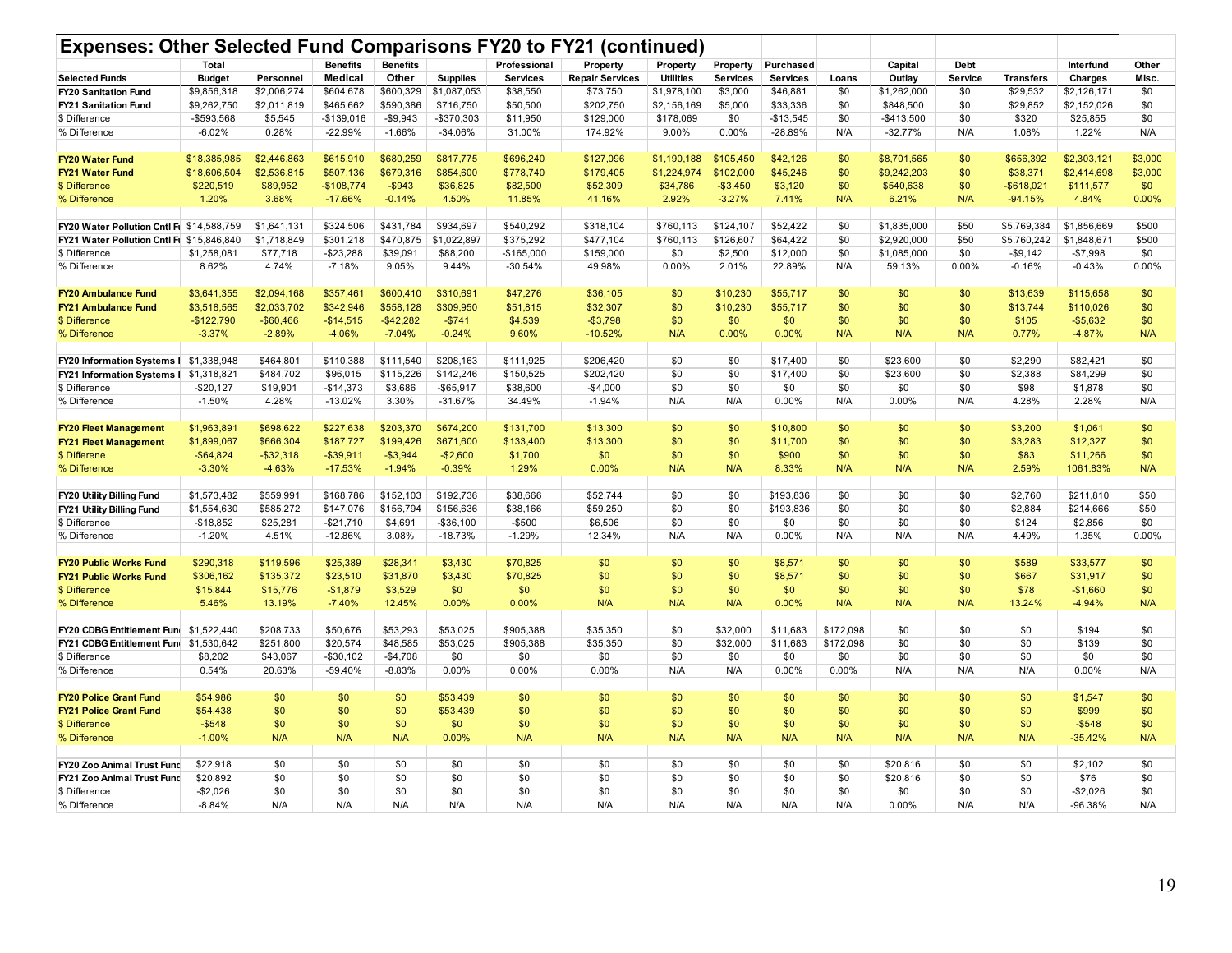| Professional<br>Property<br>Purchased<br>Capital<br>Other<br><b>Total</b><br>Property<br>Property<br><b>Debt</b><br>Interfund<br>Medical<br>Other<br><b>Repair Services</b><br><b>Selected Funds</b><br><b>Supplies</b><br><b>Services</b><br><b>Utilities</b><br><b>Services</b><br><b>Services</b><br>Loans<br>Outlay<br>Service<br><b>Transfers</b><br>Charges<br>Misc.<br><b>Budget</b><br>Personnel<br>\$228,698<br>\$0<br>\$0<br>\$0<br>\$0<br>\$0<br>\$0<br>\$0<br>\$0<br>\$0<br>\$0<br>\$0<br>\$221,469<br>\$0<br>\$7,229<br>\$0<br>FY20 Govt Debt Service Fun<br>\$227,894<br>\$0<br>\$0<br>\$0<br>\$221,469<br>\$0<br>\$0<br>\$0<br>\$0<br>\$0<br>\$0<br>\$0<br>\$0<br>\$0<br>\$0<br>\$6,425<br><b>FY21 Govt Debt Service Fun</b><br>$-$ \$804<br>\$ Difference<br>\$0<br>\$0<br>\$0<br>\$0<br>\$0<br>\$0<br>\$0<br>\$0<br>\$0<br>\$0<br>\$0<br>\$0<br>\$0<br>$-$804$<br>\$0<br>$-0.35%$<br>N/A<br>N/A<br>N/A<br>N/A<br>N/A<br>N/A<br>N/A<br>N/A<br>N/A<br>0.00%<br>$-11.12%$<br>N/A<br>% Difference<br>N/A<br>N/A<br>N/A<br>\$3,041,285<br>\$0<br>\$0<br>\$0<br>\$0<br>\$0<br>\$0<br>\$0<br>\$29,871<br>FY20 WPC Debt Svc Fund<br>\$0<br>\$0<br>\$0<br>\$0<br>\$0<br>\$3,011,414<br>\$0<br>\$0<br>\$0<br>\$0<br>\$0<br>\$0<br>\$0<br>\$0<br>\$0<br>FY21 WPC Debt Svc Fund<br>\$3,099,389<br>\$0<br>\$0<br>\$0<br>\$0<br>\$3,012,714<br>\$0<br>\$86,675<br>\$58,104<br>\$0<br>\$0<br>\$0<br>\$0<br>\$0<br>\$0<br>\$0<br>\$0<br>\$0<br>\$0<br>\$0<br>\$0<br>\$ Difference<br>\$1,300<br>\$0<br>\$56,804<br>N/A<br>N/A<br>N/A<br>N/A<br>N/A<br>N/A<br>N/A<br>1.91%<br>N/A<br>N/A<br>N/A<br>N/A<br>0.04%<br>N/A<br>190.16%<br>N/A<br>% Difference<br><b>FY20 Water Debt Svc Fund</b><br>\$624,610<br>\$0<br>\$0<br>\$0<br>\$0<br>\$0<br>\$0<br>\$0<br>\$0<br>\$0<br>\$0<br>\$0<br>\$618,329<br>\$0<br>\$6,281<br>\$0<br>\$0<br>\$0<br>FY21 Water Debt Svc Fund<br>\$640,872<br>\$0<br>\$0<br>\$0<br>\$0<br>\$0<br>\$0<br>\$0<br>\$0<br>\$0<br>\$618,451<br>\$0<br>\$22,421<br>\$0<br>\$0<br>\$0<br>\$16,262<br>\$0<br>\$0<br>\$0<br>\$0<br>\$0<br>\$0<br>\$0<br>\$0<br>\$0<br>\$122<br>\$0<br>\$16,140<br>\$0<br>\$ Difference<br>2.60%<br>N/A<br>N/A<br>0.02%<br>256.97%<br>% Difference<br>N/A<br>N/A<br>N/A<br>N/A<br>N/A<br>N/A<br>N/A<br>N/A<br>N/A<br>N/A<br>N/A<br>\$342,681<br>\$0<br>\$0<br>\$0<br>\$0<br>\$117,500<br>\$0<br>\$0<br>\$0<br>\$0<br>\$0<br>\$212,389<br>\$0<br>\$0<br>\$12,792<br>\$0<br>FY20 Federal Aid Constructi<br>\$353,054<br>\$0<br>\$0<br>\$0<br>\$0<br>\$117,500<br>\$0<br>\$0<br>\$0<br>\$0<br>\$0<br>\$212,389<br>\$0<br>\$0<br>\$23,165<br>\$0<br>FY21 Federal Aid Constructi<br>\$10,373<br>\$0<br>\$0<br>\$0<br>\$0<br>\$0<br>\$0<br>\$0<br>\$0<br>\$0<br>\$0<br>\$0<br>\$10,373<br>\$ Difference<br>\$0<br>\$0<br>\$0<br>$0.00\%$<br>3.03%<br>N/A<br>N/A<br>N/A<br>N/A<br>0.00%<br>N/A<br>N/A<br>N/A<br>N/A<br>N/A<br>N/A<br>81.09%<br>N/A<br>% Difference<br>N/A<br><b>FY20 Street Special Project</b><br>\$0<br>\$0<br>\$0<br>\$0<br>\$0<br>\$0<br>\$0<br>\$0<br>\$0<br>\$0<br>\$0<br>\$0<br>\$0<br>\$0<br>\$0<br>\$0<br>\$0<br><b>FY21 Street Special Project</b><br>\$0<br>\$0<br>\$0<br>\$0<br>\$0<br>\$0<br>\$0<br>\$0<br>\$0<br>\$0<br>\$0<br>\$0<br>\$0<br>\$0<br>\$0<br>\$0<br>\$0<br>\$0<br>\$0<br>\$0<br>\$0<br>\$0<br>\$0<br>\$0<br>\$0<br>\$0<br>\$0<br>\$0<br>\$0<br>\$0<br>\$0<br>\$ Diffference<br>0.00%<br>N/A<br>% Difference<br>N/A<br>N/A<br>N/A<br>N/A<br>N/A<br>N/A<br>N/A<br>N/A<br>N/A<br>$-11.49%$<br>N/A<br>N/A<br>N/A<br>N/A<br><b>FY20 Airport Construction</b><br>\$6,098,000<br>\$0<br>\$0<br>\$0<br>\$0<br>\$0<br>\$0<br>\$0<br>\$0<br>\$0<br>\$0<br>\$6,098,000<br>\$0<br>\$0<br>\$0<br>\$0<br>\$6,098,000<br>\$0<br>\$0<br>\$0<br>\$500,000<br>\$0<br>\$0<br>\$0<br>\$0<br>\$0<br>\$0<br>\$0<br><b>FY21 Airport Construction</b><br>\$0<br>\$5,598,000<br>\$0<br>\$0<br>\$0<br>\$0<br>\$0<br>\$0<br>\$0<br>\$500,000<br>\$0<br>\$0<br>\$0<br>\$0<br>\$0<br>\$0<br>\$0<br>\$0<br>\$0<br>\$ Difference<br>-\$500,000<br>0.00%<br>N/A<br>N/A<br>N/A<br>N/A<br>N/A<br>N/A<br>N/A<br>N/A<br>N/A<br>N/A<br>$-8.20%$<br>N/A<br>N/A<br>N/A<br>% Difference<br>N/A<br>\$0<br>\$2,651,036<br>\$0<br>\$0<br>\$0<br>\$0<br>\$0<br>\$0<br>\$0<br>\$0<br>\$0<br>\$2,651,036<br>\$0<br>\$0<br>\$0<br>\$0<br><b>FY20 Water Construction</b><br>\$0<br>\$2,651,036<br>\$0<br>\$0<br>\$0<br>\$0<br>\$0<br>\$0<br>\$0<br>\$0<br>\$0<br>\$2,651,036<br>\$0<br>\$0<br>\$0<br>\$0<br><b>FY21 Water Construction</b><br>\$0<br>\$0<br>\$0<br>\$0<br>\$0<br>\$0<br>\$0<br>\$0<br>\$0<br>\$0<br>\$0<br>\$0<br>\$0<br>\$0<br>\$0<br>\$0<br>\$ Difference<br>% Difference<br>0.00%<br>N/A<br>N/A<br>N/A<br>N/A<br>N/A<br>N/A<br>N/A<br>N/A<br>N/A<br>N/A<br>0.00%<br>N/A<br>N/A<br>N/A<br>N/A<br>\$0<br>\$0<br>\$0<br>\$0<br>\$0<br>\$0<br>\$0<br><b>FY20 WPC Construction</b><br>\$0<br>\$0<br>\$0<br>\$0<br>\$0<br>\$0<br>\$0<br>\$0<br>\$0<br>\$0<br>\$0<br>\$0<br>\$0<br>\$0<br>FY21 WPC Construction<br>\$0<br>\$0<br>\$0<br>\$0<br>\$0<br>\$0<br>\$0<br>\$0<br>\$0<br>\$0<br>\$0<br>\$0<br>\$0<br>\$0<br>\$0<br>\$0<br>\$0<br>\$0<br>\$0<br>\$0<br>\$0<br>\$0<br>\$0<br>\$0<br>\$0<br>\$0<br>\$0<br>\$ Difference<br>0.00%<br>N/A<br>N/A<br>N/A<br>N/A<br>N/A<br>N/A<br>N/A<br>N/A<br>N/A<br>N/A<br>N/A<br>N/A<br>N/A<br>N/A<br>% Difference<br>N/A<br>\$778,931<br>\$20,440<br><b>FY20 Police Retirement</b><br>\$0<br>\$0<br>\$724,600<br>\$100<br>\$0<br>\$0<br>\$0<br>\$0<br>\$0<br>\$0<br>\$0<br>\$0<br>\$33,791<br>\$0<br>\$769,433<br>\$0<br>\$24,393<br>\$0<br><b>FY21 Police Retirement</b><br>\$0<br>\$0<br>\$724,500<br>\$100<br>\$20,440<br>\$0<br>\$0<br>\$0<br>\$0<br>\$0<br>\$0<br>\$0<br>\$ Difference<br>$-$9,498$<br>\$0<br>\$0<br>$-$100$<br>\$0<br>\$0<br>\$0<br>\$0<br>\$0<br>\$0<br>\$0<br>\$0<br>\$0<br>\$0<br>$-$9,398$<br>\$0 | Expenses: Other Selected Fund Comparisons FY20 to FY21 (continued) |  |  |                 |                 |  |  |  |  |  |  |  |  |  |
|-------------------------------------------------------------------------------------------------------------------------------------------------------------------------------------------------------------------------------------------------------------------------------------------------------------------------------------------------------------------------------------------------------------------------------------------------------------------------------------------------------------------------------------------------------------------------------------------------------------------------------------------------------------------------------------------------------------------------------------------------------------------------------------------------------------------------------------------------------------------------------------------------------------------------------------------------------------------------------------------------------------------------------------------------------------------------------------------------------------------------------------------------------------------------------------------------------------------------------------------------------------------------------------------------------------------------------------------------------------------------------------------------------------------------------------------------------------------------------------------------------------------------------------------------------------------------------------------------------------------------------------------------------------------------------------------------------------------------------------------------------------------------------------------------------------------------------------------------------------------------------------------------------------------------------------------------------------------------------------------------------------------------------------------------------------------------------------------------------------------------------------------------------------------------------------------------------------------------------------------------------------------------------------------------------------------------------------------------------------------------------------------------------------------------------------------------------------------------------------------------------------------------------------------------------------------------------------------------------------------------------------------------------------------------------------------------------------------------------------------------------------------------------------------------------------------------------------------------------------------------------------------------------------------------------------------------------------------------------------------------------------------------------------------------------------------------------------------------------------------------------------------------------------------------------------------------------------------------------------------------------------------------------------------------------------------------------------------------------------------------------------------------------------------------------------------------------------------------------------------------------------------------------------------------------------------------------------------------------------------------------------------------------------------------------------------------------------------------------------------------------------------------------------------------------------------------------------------------------------------------------------------------------------------------------------------------------------------------------------------------------------------------------------------------------------------------------------------------------------------------------------------------------------------------------------------------------------------------------------------------------------------------------------------------------------------------------------------------------------------------------------------------------------------------------------------------------------------------------------------------------------------------------------------------------------------------------------------------------------------------------------------------------------------------------------------------------------------------------------------------------------------------------------------------------------------------------------------------------------------------------------------------------------------------------------------------------------------------------------------------------------------------------------------------------------------------------------------------------------------------------------------------------------------------------------------------------------------------------------------------------------------------------------------------------------------------------------------------------------------------------------------------------------------------------------------------------------------------------------------------------------------------------------------------------------------------------------------------------------------------------------------------------------------------------------------------------------------------------------------------------------------------------------------------------------------|--------------------------------------------------------------------|--|--|-----------------|-----------------|--|--|--|--|--|--|--|--|--|
|                                                                                                                                                                                                                                                                                                                                                                                                                                                                                                                                                                                                                                                                                                                                                                                                                                                                                                                                                                                                                                                                                                                                                                                                                                                                                                                                                                                                                                                                                                                                                                                                                                                                                                                                                                                                                                                                                                                                                                                                                                                                                                                                                                                                                                                                                                                                                                                                                                                                                                                                                                                                                                                                                                                                                                                                                                                                                                                                                                                                                                                                                                                                                                                                                                                                                                                                                                                                                                                                                                                                                                                                                                                                                                                                                                                                                                                                                                                                                                                                                                                                                                                                                                                                                                                                                                                                                                                                                                                                                                                                                                                                                                                                                                                                                                                                                                                                                                                                                                                                                                                                                                                                                                                                                                                                                                                                                                                                                                                                                                                                                                                                                                                                                                                                                                                                                   |                                                                    |  |  | <b>Benefits</b> | <b>Benefits</b> |  |  |  |  |  |  |  |  |  |
|                                                                                                                                                                                                                                                                                                                                                                                                                                                                                                                                                                                                                                                                                                                                                                                                                                                                                                                                                                                                                                                                                                                                                                                                                                                                                                                                                                                                                                                                                                                                                                                                                                                                                                                                                                                                                                                                                                                                                                                                                                                                                                                                                                                                                                                                                                                                                                                                                                                                                                                                                                                                                                                                                                                                                                                                                                                                                                                                                                                                                                                                                                                                                                                                                                                                                                                                                                                                                                                                                                                                                                                                                                                                                                                                                                                                                                                                                                                                                                                                                                                                                                                                                                                                                                                                                                                                                                                                                                                                                                                                                                                                                                                                                                                                                                                                                                                                                                                                                                                                                                                                                                                                                                                                                                                                                                                                                                                                                                                                                                                                                                                                                                                                                                                                                                                                                   |                                                                    |  |  |                 |                 |  |  |  |  |  |  |  |  |  |
|                                                                                                                                                                                                                                                                                                                                                                                                                                                                                                                                                                                                                                                                                                                                                                                                                                                                                                                                                                                                                                                                                                                                                                                                                                                                                                                                                                                                                                                                                                                                                                                                                                                                                                                                                                                                                                                                                                                                                                                                                                                                                                                                                                                                                                                                                                                                                                                                                                                                                                                                                                                                                                                                                                                                                                                                                                                                                                                                                                                                                                                                                                                                                                                                                                                                                                                                                                                                                                                                                                                                                                                                                                                                                                                                                                                                                                                                                                                                                                                                                                                                                                                                                                                                                                                                                                                                                                                                                                                                                                                                                                                                                                                                                                                                                                                                                                                                                                                                                                                                                                                                                                                                                                                                                                                                                                                                                                                                                                                                                                                                                                                                                                                                                                                                                                                                                   |                                                                    |  |  |                 |                 |  |  |  |  |  |  |  |  |  |
|                                                                                                                                                                                                                                                                                                                                                                                                                                                                                                                                                                                                                                                                                                                                                                                                                                                                                                                                                                                                                                                                                                                                                                                                                                                                                                                                                                                                                                                                                                                                                                                                                                                                                                                                                                                                                                                                                                                                                                                                                                                                                                                                                                                                                                                                                                                                                                                                                                                                                                                                                                                                                                                                                                                                                                                                                                                                                                                                                                                                                                                                                                                                                                                                                                                                                                                                                                                                                                                                                                                                                                                                                                                                                                                                                                                                                                                                                                                                                                                                                                                                                                                                                                                                                                                                                                                                                                                                                                                                                                                                                                                                                                                                                                                                                                                                                                                                                                                                                                                                                                                                                                                                                                                                                                                                                                                                                                                                                                                                                                                                                                                                                                                                                                                                                                                                                   |                                                                    |  |  |                 |                 |  |  |  |  |  |  |  |  |  |
|                                                                                                                                                                                                                                                                                                                                                                                                                                                                                                                                                                                                                                                                                                                                                                                                                                                                                                                                                                                                                                                                                                                                                                                                                                                                                                                                                                                                                                                                                                                                                                                                                                                                                                                                                                                                                                                                                                                                                                                                                                                                                                                                                                                                                                                                                                                                                                                                                                                                                                                                                                                                                                                                                                                                                                                                                                                                                                                                                                                                                                                                                                                                                                                                                                                                                                                                                                                                                                                                                                                                                                                                                                                                                                                                                                                                                                                                                                                                                                                                                                                                                                                                                                                                                                                                                                                                                                                                                                                                                                                                                                                                                                                                                                                                                                                                                                                                                                                                                                                                                                                                                                                                                                                                                                                                                                                                                                                                                                                                                                                                                                                                                                                                                                                                                                                                                   |                                                                    |  |  |                 |                 |  |  |  |  |  |  |  |  |  |
|                                                                                                                                                                                                                                                                                                                                                                                                                                                                                                                                                                                                                                                                                                                                                                                                                                                                                                                                                                                                                                                                                                                                                                                                                                                                                                                                                                                                                                                                                                                                                                                                                                                                                                                                                                                                                                                                                                                                                                                                                                                                                                                                                                                                                                                                                                                                                                                                                                                                                                                                                                                                                                                                                                                                                                                                                                                                                                                                                                                                                                                                                                                                                                                                                                                                                                                                                                                                                                                                                                                                                                                                                                                                                                                                                                                                                                                                                                                                                                                                                                                                                                                                                                                                                                                                                                                                                                                                                                                                                                                                                                                                                                                                                                                                                                                                                                                                                                                                                                                                                                                                                                                                                                                                                                                                                                                                                                                                                                                                                                                                                                                                                                                                                                                                                                                                                   |                                                                    |  |  |                 |                 |  |  |  |  |  |  |  |  |  |
|                                                                                                                                                                                                                                                                                                                                                                                                                                                                                                                                                                                                                                                                                                                                                                                                                                                                                                                                                                                                                                                                                                                                                                                                                                                                                                                                                                                                                                                                                                                                                                                                                                                                                                                                                                                                                                                                                                                                                                                                                                                                                                                                                                                                                                                                                                                                                                                                                                                                                                                                                                                                                                                                                                                                                                                                                                                                                                                                                                                                                                                                                                                                                                                                                                                                                                                                                                                                                                                                                                                                                                                                                                                                                                                                                                                                                                                                                                                                                                                                                                                                                                                                                                                                                                                                                                                                                                                                                                                                                                                                                                                                                                                                                                                                                                                                                                                                                                                                                                                                                                                                                                                                                                                                                                                                                                                                                                                                                                                                                                                                                                                                                                                                                                                                                                                                                   |                                                                    |  |  |                 |                 |  |  |  |  |  |  |  |  |  |
|                                                                                                                                                                                                                                                                                                                                                                                                                                                                                                                                                                                                                                                                                                                                                                                                                                                                                                                                                                                                                                                                                                                                                                                                                                                                                                                                                                                                                                                                                                                                                                                                                                                                                                                                                                                                                                                                                                                                                                                                                                                                                                                                                                                                                                                                                                                                                                                                                                                                                                                                                                                                                                                                                                                                                                                                                                                                                                                                                                                                                                                                                                                                                                                                                                                                                                                                                                                                                                                                                                                                                                                                                                                                                                                                                                                                                                                                                                                                                                                                                                                                                                                                                                                                                                                                                                                                                                                                                                                                                                                                                                                                                                                                                                                                                                                                                                                                                                                                                                                                                                                                                                                                                                                                                                                                                                                                                                                                                                                                                                                                                                                                                                                                                                                                                                                                                   |                                                                    |  |  |                 |                 |  |  |  |  |  |  |  |  |  |
|                                                                                                                                                                                                                                                                                                                                                                                                                                                                                                                                                                                                                                                                                                                                                                                                                                                                                                                                                                                                                                                                                                                                                                                                                                                                                                                                                                                                                                                                                                                                                                                                                                                                                                                                                                                                                                                                                                                                                                                                                                                                                                                                                                                                                                                                                                                                                                                                                                                                                                                                                                                                                                                                                                                                                                                                                                                                                                                                                                                                                                                                                                                                                                                                                                                                                                                                                                                                                                                                                                                                                                                                                                                                                                                                                                                                                                                                                                                                                                                                                                                                                                                                                                                                                                                                                                                                                                                                                                                                                                                                                                                                                                                                                                                                                                                                                                                                                                                                                                                                                                                                                                                                                                                                                                                                                                                                                                                                                                                                                                                                                                                                                                                                                                                                                                                                                   |                                                                    |  |  |                 |                 |  |  |  |  |  |  |  |  |  |
|                                                                                                                                                                                                                                                                                                                                                                                                                                                                                                                                                                                                                                                                                                                                                                                                                                                                                                                                                                                                                                                                                                                                                                                                                                                                                                                                                                                                                                                                                                                                                                                                                                                                                                                                                                                                                                                                                                                                                                                                                                                                                                                                                                                                                                                                                                                                                                                                                                                                                                                                                                                                                                                                                                                                                                                                                                                                                                                                                                                                                                                                                                                                                                                                                                                                                                                                                                                                                                                                                                                                                                                                                                                                                                                                                                                                                                                                                                                                                                                                                                                                                                                                                                                                                                                                                                                                                                                                                                                                                                                                                                                                                                                                                                                                                                                                                                                                                                                                                                                                                                                                                                                                                                                                                                                                                                                                                                                                                                                                                                                                                                                                                                                                                                                                                                                                                   |                                                                    |  |  |                 |                 |  |  |  |  |  |  |  |  |  |
|                                                                                                                                                                                                                                                                                                                                                                                                                                                                                                                                                                                                                                                                                                                                                                                                                                                                                                                                                                                                                                                                                                                                                                                                                                                                                                                                                                                                                                                                                                                                                                                                                                                                                                                                                                                                                                                                                                                                                                                                                                                                                                                                                                                                                                                                                                                                                                                                                                                                                                                                                                                                                                                                                                                                                                                                                                                                                                                                                                                                                                                                                                                                                                                                                                                                                                                                                                                                                                                                                                                                                                                                                                                                                                                                                                                                                                                                                                                                                                                                                                                                                                                                                                                                                                                                                                                                                                                                                                                                                                                                                                                                                                                                                                                                                                                                                                                                                                                                                                                                                                                                                                                                                                                                                                                                                                                                                                                                                                                                                                                                                                                                                                                                                                                                                                                                                   |                                                                    |  |  |                 |                 |  |  |  |  |  |  |  |  |  |
|                                                                                                                                                                                                                                                                                                                                                                                                                                                                                                                                                                                                                                                                                                                                                                                                                                                                                                                                                                                                                                                                                                                                                                                                                                                                                                                                                                                                                                                                                                                                                                                                                                                                                                                                                                                                                                                                                                                                                                                                                                                                                                                                                                                                                                                                                                                                                                                                                                                                                                                                                                                                                                                                                                                                                                                                                                                                                                                                                                                                                                                                                                                                                                                                                                                                                                                                                                                                                                                                                                                                                                                                                                                                                                                                                                                                                                                                                                                                                                                                                                                                                                                                                                                                                                                                                                                                                                                                                                                                                                                                                                                                                                                                                                                                                                                                                                                                                                                                                                                                                                                                                                                                                                                                                                                                                                                                                                                                                                                                                                                                                                                                                                                                                                                                                                                                                   |                                                                    |  |  |                 |                 |  |  |  |  |  |  |  |  |  |
|                                                                                                                                                                                                                                                                                                                                                                                                                                                                                                                                                                                                                                                                                                                                                                                                                                                                                                                                                                                                                                                                                                                                                                                                                                                                                                                                                                                                                                                                                                                                                                                                                                                                                                                                                                                                                                                                                                                                                                                                                                                                                                                                                                                                                                                                                                                                                                                                                                                                                                                                                                                                                                                                                                                                                                                                                                                                                                                                                                                                                                                                                                                                                                                                                                                                                                                                                                                                                                                                                                                                                                                                                                                                                                                                                                                                                                                                                                                                                                                                                                                                                                                                                                                                                                                                                                                                                                                                                                                                                                                                                                                                                                                                                                                                                                                                                                                                                                                                                                                                                                                                                                                                                                                                                                                                                                                                                                                                                                                                                                                                                                                                                                                                                                                                                                                                                   |                                                                    |  |  |                 |                 |  |  |  |  |  |  |  |  |  |
|                                                                                                                                                                                                                                                                                                                                                                                                                                                                                                                                                                                                                                                                                                                                                                                                                                                                                                                                                                                                                                                                                                                                                                                                                                                                                                                                                                                                                                                                                                                                                                                                                                                                                                                                                                                                                                                                                                                                                                                                                                                                                                                                                                                                                                                                                                                                                                                                                                                                                                                                                                                                                                                                                                                                                                                                                                                                                                                                                                                                                                                                                                                                                                                                                                                                                                                                                                                                                                                                                                                                                                                                                                                                                                                                                                                                                                                                                                                                                                                                                                                                                                                                                                                                                                                                                                                                                                                                                                                                                                                                                                                                                                                                                                                                                                                                                                                                                                                                                                                                                                                                                                                                                                                                                                                                                                                                                                                                                                                                                                                                                                                                                                                                                                                                                                                                                   |                                                                    |  |  |                 |                 |  |  |  |  |  |  |  |  |  |
|                                                                                                                                                                                                                                                                                                                                                                                                                                                                                                                                                                                                                                                                                                                                                                                                                                                                                                                                                                                                                                                                                                                                                                                                                                                                                                                                                                                                                                                                                                                                                                                                                                                                                                                                                                                                                                                                                                                                                                                                                                                                                                                                                                                                                                                                                                                                                                                                                                                                                                                                                                                                                                                                                                                                                                                                                                                                                                                                                                                                                                                                                                                                                                                                                                                                                                                                                                                                                                                                                                                                                                                                                                                                                                                                                                                                                                                                                                                                                                                                                                                                                                                                                                                                                                                                                                                                                                                                                                                                                                                                                                                                                                                                                                                                                                                                                                                                                                                                                                                                                                                                                                                                                                                                                                                                                                                                                                                                                                                                                                                                                                                                                                                                                                                                                                                                                   |                                                                    |  |  |                 |                 |  |  |  |  |  |  |  |  |  |
|                                                                                                                                                                                                                                                                                                                                                                                                                                                                                                                                                                                                                                                                                                                                                                                                                                                                                                                                                                                                                                                                                                                                                                                                                                                                                                                                                                                                                                                                                                                                                                                                                                                                                                                                                                                                                                                                                                                                                                                                                                                                                                                                                                                                                                                                                                                                                                                                                                                                                                                                                                                                                                                                                                                                                                                                                                                                                                                                                                                                                                                                                                                                                                                                                                                                                                                                                                                                                                                                                                                                                                                                                                                                                                                                                                                                                                                                                                                                                                                                                                                                                                                                                                                                                                                                                                                                                                                                                                                                                                                                                                                                                                                                                                                                                                                                                                                                                                                                                                                                                                                                                                                                                                                                                                                                                                                                                                                                                                                                                                                                                                                                                                                                                                                                                                                                                   |                                                                    |  |  |                 |                 |  |  |  |  |  |  |  |  |  |
|                                                                                                                                                                                                                                                                                                                                                                                                                                                                                                                                                                                                                                                                                                                                                                                                                                                                                                                                                                                                                                                                                                                                                                                                                                                                                                                                                                                                                                                                                                                                                                                                                                                                                                                                                                                                                                                                                                                                                                                                                                                                                                                                                                                                                                                                                                                                                                                                                                                                                                                                                                                                                                                                                                                                                                                                                                                                                                                                                                                                                                                                                                                                                                                                                                                                                                                                                                                                                                                                                                                                                                                                                                                                                                                                                                                                                                                                                                                                                                                                                                                                                                                                                                                                                                                                                                                                                                                                                                                                                                                                                                                                                                                                                                                                                                                                                                                                                                                                                                                                                                                                                                                                                                                                                                                                                                                                                                                                                                                                                                                                                                                                                                                                                                                                                                                                                   |                                                                    |  |  |                 |                 |  |  |  |  |  |  |  |  |  |
|                                                                                                                                                                                                                                                                                                                                                                                                                                                                                                                                                                                                                                                                                                                                                                                                                                                                                                                                                                                                                                                                                                                                                                                                                                                                                                                                                                                                                                                                                                                                                                                                                                                                                                                                                                                                                                                                                                                                                                                                                                                                                                                                                                                                                                                                                                                                                                                                                                                                                                                                                                                                                                                                                                                                                                                                                                                                                                                                                                                                                                                                                                                                                                                                                                                                                                                                                                                                                                                                                                                                                                                                                                                                                                                                                                                                                                                                                                                                                                                                                                                                                                                                                                                                                                                                                                                                                                                                                                                                                                                                                                                                                                                                                                                                                                                                                                                                                                                                                                                                                                                                                                                                                                                                                                                                                                                                                                                                                                                                                                                                                                                                                                                                                                                                                                                                                   |                                                                    |  |  |                 |                 |  |  |  |  |  |  |  |  |  |
|                                                                                                                                                                                                                                                                                                                                                                                                                                                                                                                                                                                                                                                                                                                                                                                                                                                                                                                                                                                                                                                                                                                                                                                                                                                                                                                                                                                                                                                                                                                                                                                                                                                                                                                                                                                                                                                                                                                                                                                                                                                                                                                                                                                                                                                                                                                                                                                                                                                                                                                                                                                                                                                                                                                                                                                                                                                                                                                                                                                                                                                                                                                                                                                                                                                                                                                                                                                                                                                                                                                                                                                                                                                                                                                                                                                                                                                                                                                                                                                                                                                                                                                                                                                                                                                                                                                                                                                                                                                                                                                                                                                                                                                                                                                                                                                                                                                                                                                                                                                                                                                                                                                                                                                                                                                                                                                                                                                                                                                                                                                                                                                                                                                                                                                                                                                                                   |                                                                    |  |  |                 |                 |  |  |  |  |  |  |  |  |  |
|                                                                                                                                                                                                                                                                                                                                                                                                                                                                                                                                                                                                                                                                                                                                                                                                                                                                                                                                                                                                                                                                                                                                                                                                                                                                                                                                                                                                                                                                                                                                                                                                                                                                                                                                                                                                                                                                                                                                                                                                                                                                                                                                                                                                                                                                                                                                                                                                                                                                                                                                                                                                                                                                                                                                                                                                                                                                                                                                                                                                                                                                                                                                                                                                                                                                                                                                                                                                                                                                                                                                                                                                                                                                                                                                                                                                                                                                                                                                                                                                                                                                                                                                                                                                                                                                                                                                                                                                                                                                                                                                                                                                                                                                                                                                                                                                                                                                                                                                                                                                                                                                                                                                                                                                                                                                                                                                                                                                                                                                                                                                                                                                                                                                                                                                                                                                                   |                                                                    |  |  |                 |                 |  |  |  |  |  |  |  |  |  |
|                                                                                                                                                                                                                                                                                                                                                                                                                                                                                                                                                                                                                                                                                                                                                                                                                                                                                                                                                                                                                                                                                                                                                                                                                                                                                                                                                                                                                                                                                                                                                                                                                                                                                                                                                                                                                                                                                                                                                                                                                                                                                                                                                                                                                                                                                                                                                                                                                                                                                                                                                                                                                                                                                                                                                                                                                                                                                                                                                                                                                                                                                                                                                                                                                                                                                                                                                                                                                                                                                                                                                                                                                                                                                                                                                                                                                                                                                                                                                                                                                                                                                                                                                                                                                                                                                                                                                                                                                                                                                                                                                                                                                                                                                                                                                                                                                                                                                                                                                                                                                                                                                                                                                                                                                                                                                                                                                                                                                                                                                                                                                                                                                                                                                                                                                                                                                   |                                                                    |  |  |                 |                 |  |  |  |  |  |  |  |  |  |
|                                                                                                                                                                                                                                                                                                                                                                                                                                                                                                                                                                                                                                                                                                                                                                                                                                                                                                                                                                                                                                                                                                                                                                                                                                                                                                                                                                                                                                                                                                                                                                                                                                                                                                                                                                                                                                                                                                                                                                                                                                                                                                                                                                                                                                                                                                                                                                                                                                                                                                                                                                                                                                                                                                                                                                                                                                                                                                                                                                                                                                                                                                                                                                                                                                                                                                                                                                                                                                                                                                                                                                                                                                                                                                                                                                                                                                                                                                                                                                                                                                                                                                                                                                                                                                                                                                                                                                                                                                                                                                                                                                                                                                                                                                                                                                                                                                                                                                                                                                                                                                                                                                                                                                                                                                                                                                                                                                                                                                                                                                                                                                                                                                                                                                                                                                                                                   |                                                                    |  |  |                 |                 |  |  |  |  |  |  |  |  |  |
|                                                                                                                                                                                                                                                                                                                                                                                                                                                                                                                                                                                                                                                                                                                                                                                                                                                                                                                                                                                                                                                                                                                                                                                                                                                                                                                                                                                                                                                                                                                                                                                                                                                                                                                                                                                                                                                                                                                                                                                                                                                                                                                                                                                                                                                                                                                                                                                                                                                                                                                                                                                                                                                                                                                                                                                                                                                                                                                                                                                                                                                                                                                                                                                                                                                                                                                                                                                                                                                                                                                                                                                                                                                                                                                                                                                                                                                                                                                                                                                                                                                                                                                                                                                                                                                                                                                                                                                                                                                                                                                                                                                                                                                                                                                                                                                                                                                                                                                                                                                                                                                                                                                                                                                                                                                                                                                                                                                                                                                                                                                                                                                                                                                                                                                                                                                                                   |                                                                    |  |  |                 |                 |  |  |  |  |  |  |  |  |  |
|                                                                                                                                                                                                                                                                                                                                                                                                                                                                                                                                                                                                                                                                                                                                                                                                                                                                                                                                                                                                                                                                                                                                                                                                                                                                                                                                                                                                                                                                                                                                                                                                                                                                                                                                                                                                                                                                                                                                                                                                                                                                                                                                                                                                                                                                                                                                                                                                                                                                                                                                                                                                                                                                                                                                                                                                                                                                                                                                                                                                                                                                                                                                                                                                                                                                                                                                                                                                                                                                                                                                                                                                                                                                                                                                                                                                                                                                                                                                                                                                                                                                                                                                                                                                                                                                                                                                                                                                                                                                                                                                                                                                                                                                                                                                                                                                                                                                                                                                                                                                                                                                                                                                                                                                                                                                                                                                                                                                                                                                                                                                                                                                                                                                                                                                                                                                                   |                                                                    |  |  |                 |                 |  |  |  |  |  |  |  |  |  |
|                                                                                                                                                                                                                                                                                                                                                                                                                                                                                                                                                                                                                                                                                                                                                                                                                                                                                                                                                                                                                                                                                                                                                                                                                                                                                                                                                                                                                                                                                                                                                                                                                                                                                                                                                                                                                                                                                                                                                                                                                                                                                                                                                                                                                                                                                                                                                                                                                                                                                                                                                                                                                                                                                                                                                                                                                                                                                                                                                                                                                                                                                                                                                                                                                                                                                                                                                                                                                                                                                                                                                                                                                                                                                                                                                                                                                                                                                                                                                                                                                                                                                                                                                                                                                                                                                                                                                                                                                                                                                                                                                                                                                                                                                                                                                                                                                                                                                                                                                                                                                                                                                                                                                                                                                                                                                                                                                                                                                                                                                                                                                                                                                                                                                                                                                                                                                   |                                                                    |  |  |                 |                 |  |  |  |  |  |  |  |  |  |
|                                                                                                                                                                                                                                                                                                                                                                                                                                                                                                                                                                                                                                                                                                                                                                                                                                                                                                                                                                                                                                                                                                                                                                                                                                                                                                                                                                                                                                                                                                                                                                                                                                                                                                                                                                                                                                                                                                                                                                                                                                                                                                                                                                                                                                                                                                                                                                                                                                                                                                                                                                                                                                                                                                                                                                                                                                                                                                                                                                                                                                                                                                                                                                                                                                                                                                                                                                                                                                                                                                                                                                                                                                                                                                                                                                                                                                                                                                                                                                                                                                                                                                                                                                                                                                                                                                                                                                                                                                                                                                                                                                                                                                                                                                                                                                                                                                                                                                                                                                                                                                                                                                                                                                                                                                                                                                                                                                                                                                                                                                                                                                                                                                                                                                                                                                                                                   |                                                                    |  |  |                 |                 |  |  |  |  |  |  |  |  |  |
|                                                                                                                                                                                                                                                                                                                                                                                                                                                                                                                                                                                                                                                                                                                                                                                                                                                                                                                                                                                                                                                                                                                                                                                                                                                                                                                                                                                                                                                                                                                                                                                                                                                                                                                                                                                                                                                                                                                                                                                                                                                                                                                                                                                                                                                                                                                                                                                                                                                                                                                                                                                                                                                                                                                                                                                                                                                                                                                                                                                                                                                                                                                                                                                                                                                                                                                                                                                                                                                                                                                                                                                                                                                                                                                                                                                                                                                                                                                                                                                                                                                                                                                                                                                                                                                                                                                                                                                                                                                                                                                                                                                                                                                                                                                                                                                                                                                                                                                                                                                                                                                                                                                                                                                                                                                                                                                                                                                                                                                                                                                                                                                                                                                                                                                                                                                                                   |                                                                    |  |  |                 |                 |  |  |  |  |  |  |  |  |  |
|                                                                                                                                                                                                                                                                                                                                                                                                                                                                                                                                                                                                                                                                                                                                                                                                                                                                                                                                                                                                                                                                                                                                                                                                                                                                                                                                                                                                                                                                                                                                                                                                                                                                                                                                                                                                                                                                                                                                                                                                                                                                                                                                                                                                                                                                                                                                                                                                                                                                                                                                                                                                                                                                                                                                                                                                                                                                                                                                                                                                                                                                                                                                                                                                                                                                                                                                                                                                                                                                                                                                                                                                                                                                                                                                                                                                                                                                                                                                                                                                                                                                                                                                                                                                                                                                                                                                                                                                                                                                                                                                                                                                                                                                                                                                                                                                                                                                                                                                                                                                                                                                                                                                                                                                                                                                                                                                                                                                                                                                                                                                                                                                                                                                                                                                                                                                                   |                                                                    |  |  |                 |                 |  |  |  |  |  |  |  |  |  |
|                                                                                                                                                                                                                                                                                                                                                                                                                                                                                                                                                                                                                                                                                                                                                                                                                                                                                                                                                                                                                                                                                                                                                                                                                                                                                                                                                                                                                                                                                                                                                                                                                                                                                                                                                                                                                                                                                                                                                                                                                                                                                                                                                                                                                                                                                                                                                                                                                                                                                                                                                                                                                                                                                                                                                                                                                                                                                                                                                                                                                                                                                                                                                                                                                                                                                                                                                                                                                                                                                                                                                                                                                                                                                                                                                                                                                                                                                                                                                                                                                                                                                                                                                                                                                                                                                                                                                                                                                                                                                                                                                                                                                                                                                                                                                                                                                                                                                                                                                                                                                                                                                                                                                                                                                                                                                                                                                                                                                                                                                                                                                                                                                                                                                                                                                                                                                   |                                                                    |  |  |                 |                 |  |  |  |  |  |  |  |  |  |
|                                                                                                                                                                                                                                                                                                                                                                                                                                                                                                                                                                                                                                                                                                                                                                                                                                                                                                                                                                                                                                                                                                                                                                                                                                                                                                                                                                                                                                                                                                                                                                                                                                                                                                                                                                                                                                                                                                                                                                                                                                                                                                                                                                                                                                                                                                                                                                                                                                                                                                                                                                                                                                                                                                                                                                                                                                                                                                                                                                                                                                                                                                                                                                                                                                                                                                                                                                                                                                                                                                                                                                                                                                                                                                                                                                                                                                                                                                                                                                                                                                                                                                                                                                                                                                                                                                                                                                                                                                                                                                                                                                                                                                                                                                                                                                                                                                                                                                                                                                                                                                                                                                                                                                                                                                                                                                                                                                                                                                                                                                                                                                                                                                                                                                                                                                                                                   |                                                                    |  |  |                 |                 |  |  |  |  |  |  |  |  |  |
|                                                                                                                                                                                                                                                                                                                                                                                                                                                                                                                                                                                                                                                                                                                                                                                                                                                                                                                                                                                                                                                                                                                                                                                                                                                                                                                                                                                                                                                                                                                                                                                                                                                                                                                                                                                                                                                                                                                                                                                                                                                                                                                                                                                                                                                                                                                                                                                                                                                                                                                                                                                                                                                                                                                                                                                                                                                                                                                                                                                                                                                                                                                                                                                                                                                                                                                                                                                                                                                                                                                                                                                                                                                                                                                                                                                                                                                                                                                                                                                                                                                                                                                                                                                                                                                                                                                                                                                                                                                                                                                                                                                                                                                                                                                                                                                                                                                                                                                                                                                                                                                                                                                                                                                                                                                                                                                                                                                                                                                                                                                                                                                                                                                                                                                                                                                                                   |                                                                    |  |  |                 |                 |  |  |  |  |  |  |  |  |  |
|                                                                                                                                                                                                                                                                                                                                                                                                                                                                                                                                                                                                                                                                                                                                                                                                                                                                                                                                                                                                                                                                                                                                                                                                                                                                                                                                                                                                                                                                                                                                                                                                                                                                                                                                                                                                                                                                                                                                                                                                                                                                                                                                                                                                                                                                                                                                                                                                                                                                                                                                                                                                                                                                                                                                                                                                                                                                                                                                                                                                                                                                                                                                                                                                                                                                                                                                                                                                                                                                                                                                                                                                                                                                                                                                                                                                                                                                                                                                                                                                                                                                                                                                                                                                                                                                                                                                                                                                                                                                                                                                                                                                                                                                                                                                                                                                                                                                                                                                                                                                                                                                                                                                                                                                                                                                                                                                                                                                                                                                                                                                                                                                                                                                                                                                                                                                                   |                                                                    |  |  |                 |                 |  |  |  |  |  |  |  |  |  |
|                                                                                                                                                                                                                                                                                                                                                                                                                                                                                                                                                                                                                                                                                                                                                                                                                                                                                                                                                                                                                                                                                                                                                                                                                                                                                                                                                                                                                                                                                                                                                                                                                                                                                                                                                                                                                                                                                                                                                                                                                                                                                                                                                                                                                                                                                                                                                                                                                                                                                                                                                                                                                                                                                                                                                                                                                                                                                                                                                                                                                                                                                                                                                                                                                                                                                                                                                                                                                                                                                                                                                                                                                                                                                                                                                                                                                                                                                                                                                                                                                                                                                                                                                                                                                                                                                                                                                                                                                                                                                                                                                                                                                                                                                                                                                                                                                                                                                                                                                                                                                                                                                                                                                                                                                                                                                                                                                                                                                                                                                                                                                                                                                                                                                                                                                                                                                   |                                                                    |  |  |                 |                 |  |  |  |  |  |  |  |  |  |
|                                                                                                                                                                                                                                                                                                                                                                                                                                                                                                                                                                                                                                                                                                                                                                                                                                                                                                                                                                                                                                                                                                                                                                                                                                                                                                                                                                                                                                                                                                                                                                                                                                                                                                                                                                                                                                                                                                                                                                                                                                                                                                                                                                                                                                                                                                                                                                                                                                                                                                                                                                                                                                                                                                                                                                                                                                                                                                                                                                                                                                                                                                                                                                                                                                                                                                                                                                                                                                                                                                                                                                                                                                                                                                                                                                                                                                                                                                                                                                                                                                                                                                                                                                                                                                                                                                                                                                                                                                                                                                                                                                                                                                                                                                                                                                                                                                                                                                                                                                                                                                                                                                                                                                                                                                                                                                                                                                                                                                                                                                                                                                                                                                                                                                                                                                                                                   |                                                                    |  |  |                 |                 |  |  |  |  |  |  |  |  |  |
|                                                                                                                                                                                                                                                                                                                                                                                                                                                                                                                                                                                                                                                                                                                                                                                                                                                                                                                                                                                                                                                                                                                                                                                                                                                                                                                                                                                                                                                                                                                                                                                                                                                                                                                                                                                                                                                                                                                                                                                                                                                                                                                                                                                                                                                                                                                                                                                                                                                                                                                                                                                                                                                                                                                                                                                                                                                                                                                                                                                                                                                                                                                                                                                                                                                                                                                                                                                                                                                                                                                                                                                                                                                                                                                                                                                                                                                                                                                                                                                                                                                                                                                                                                                                                                                                                                                                                                                                                                                                                                                                                                                                                                                                                                                                                                                                                                                                                                                                                                                                                                                                                                                                                                                                                                                                                                                                                                                                                                                                                                                                                                                                                                                                                                                                                                                                                   |                                                                    |  |  |                 |                 |  |  |  |  |  |  |  |  |  |
|                                                                                                                                                                                                                                                                                                                                                                                                                                                                                                                                                                                                                                                                                                                                                                                                                                                                                                                                                                                                                                                                                                                                                                                                                                                                                                                                                                                                                                                                                                                                                                                                                                                                                                                                                                                                                                                                                                                                                                                                                                                                                                                                                                                                                                                                                                                                                                                                                                                                                                                                                                                                                                                                                                                                                                                                                                                                                                                                                                                                                                                                                                                                                                                                                                                                                                                                                                                                                                                                                                                                                                                                                                                                                                                                                                                                                                                                                                                                                                                                                                                                                                                                                                                                                                                                                                                                                                                                                                                                                                                                                                                                                                                                                                                                                                                                                                                                                                                                                                                                                                                                                                                                                                                                                                                                                                                                                                                                                                                                                                                                                                                                                                                                                                                                                                                                                   |                                                                    |  |  |                 |                 |  |  |  |  |  |  |  |  |  |
|                                                                                                                                                                                                                                                                                                                                                                                                                                                                                                                                                                                                                                                                                                                                                                                                                                                                                                                                                                                                                                                                                                                                                                                                                                                                                                                                                                                                                                                                                                                                                                                                                                                                                                                                                                                                                                                                                                                                                                                                                                                                                                                                                                                                                                                                                                                                                                                                                                                                                                                                                                                                                                                                                                                                                                                                                                                                                                                                                                                                                                                                                                                                                                                                                                                                                                                                                                                                                                                                                                                                                                                                                                                                                                                                                                                                                                                                                                                                                                                                                                                                                                                                                                                                                                                                                                                                                                                                                                                                                                                                                                                                                                                                                                                                                                                                                                                                                                                                                                                                                                                                                                                                                                                                                                                                                                                                                                                                                                                                                                                                                                                                                                                                                                                                                                                                                   |                                                                    |  |  |                 |                 |  |  |  |  |  |  |  |  |  |
|                                                                                                                                                                                                                                                                                                                                                                                                                                                                                                                                                                                                                                                                                                                                                                                                                                                                                                                                                                                                                                                                                                                                                                                                                                                                                                                                                                                                                                                                                                                                                                                                                                                                                                                                                                                                                                                                                                                                                                                                                                                                                                                                                                                                                                                                                                                                                                                                                                                                                                                                                                                                                                                                                                                                                                                                                                                                                                                                                                                                                                                                                                                                                                                                                                                                                                                                                                                                                                                                                                                                                                                                                                                                                                                                                                                                                                                                                                                                                                                                                                                                                                                                                                                                                                                                                                                                                                                                                                                                                                                                                                                                                                                                                                                                                                                                                                                                                                                                                                                                                                                                                                                                                                                                                                                                                                                                                                                                                                                                                                                                                                                                                                                                                                                                                                                                                   |                                                                    |  |  |                 |                 |  |  |  |  |  |  |  |  |  |
|                                                                                                                                                                                                                                                                                                                                                                                                                                                                                                                                                                                                                                                                                                                                                                                                                                                                                                                                                                                                                                                                                                                                                                                                                                                                                                                                                                                                                                                                                                                                                                                                                                                                                                                                                                                                                                                                                                                                                                                                                                                                                                                                                                                                                                                                                                                                                                                                                                                                                                                                                                                                                                                                                                                                                                                                                                                                                                                                                                                                                                                                                                                                                                                                                                                                                                                                                                                                                                                                                                                                                                                                                                                                                                                                                                                                                                                                                                                                                                                                                                                                                                                                                                                                                                                                                                                                                                                                                                                                                                                                                                                                                                                                                                                                                                                                                                                                                                                                                                                                                                                                                                                                                                                                                                                                                                                                                                                                                                                                                                                                                                                                                                                                                                                                                                                                                   |                                                                    |  |  |                 |                 |  |  |  |  |  |  |  |  |  |
|                                                                                                                                                                                                                                                                                                                                                                                                                                                                                                                                                                                                                                                                                                                                                                                                                                                                                                                                                                                                                                                                                                                                                                                                                                                                                                                                                                                                                                                                                                                                                                                                                                                                                                                                                                                                                                                                                                                                                                                                                                                                                                                                                                                                                                                                                                                                                                                                                                                                                                                                                                                                                                                                                                                                                                                                                                                                                                                                                                                                                                                                                                                                                                                                                                                                                                                                                                                                                                                                                                                                                                                                                                                                                                                                                                                                                                                                                                                                                                                                                                                                                                                                                                                                                                                                                                                                                                                                                                                                                                                                                                                                                                                                                                                                                                                                                                                                                                                                                                                                                                                                                                                                                                                                                                                                                                                                                                                                                                                                                                                                                                                                                                                                                                                                                                                                                   |                                                                    |  |  |                 |                 |  |  |  |  |  |  |  |  |  |
|                                                                                                                                                                                                                                                                                                                                                                                                                                                                                                                                                                                                                                                                                                                                                                                                                                                                                                                                                                                                                                                                                                                                                                                                                                                                                                                                                                                                                                                                                                                                                                                                                                                                                                                                                                                                                                                                                                                                                                                                                                                                                                                                                                                                                                                                                                                                                                                                                                                                                                                                                                                                                                                                                                                                                                                                                                                                                                                                                                                                                                                                                                                                                                                                                                                                                                                                                                                                                                                                                                                                                                                                                                                                                                                                                                                                                                                                                                                                                                                                                                                                                                                                                                                                                                                                                                                                                                                                                                                                                                                                                                                                                                                                                                                                                                                                                                                                                                                                                                                                                                                                                                                                                                                                                                                                                                                                                                                                                                                                                                                                                                                                                                                                                                                                                                                                                   |                                                                    |  |  |                 |                 |  |  |  |  |  |  |  |  |  |
|                                                                                                                                                                                                                                                                                                                                                                                                                                                                                                                                                                                                                                                                                                                                                                                                                                                                                                                                                                                                                                                                                                                                                                                                                                                                                                                                                                                                                                                                                                                                                                                                                                                                                                                                                                                                                                                                                                                                                                                                                                                                                                                                                                                                                                                                                                                                                                                                                                                                                                                                                                                                                                                                                                                                                                                                                                                                                                                                                                                                                                                                                                                                                                                                                                                                                                                                                                                                                                                                                                                                                                                                                                                                                                                                                                                                                                                                                                                                                                                                                                                                                                                                                                                                                                                                                                                                                                                                                                                                                                                                                                                                                                                                                                                                                                                                                                                                                                                                                                                                                                                                                                                                                                                                                                                                                                                                                                                                                                                                                                                                                                                                                                                                                                                                                                                                                   |                                                                    |  |  |                 |                 |  |  |  |  |  |  |  |  |  |
|                                                                                                                                                                                                                                                                                                                                                                                                                                                                                                                                                                                                                                                                                                                                                                                                                                                                                                                                                                                                                                                                                                                                                                                                                                                                                                                                                                                                                                                                                                                                                                                                                                                                                                                                                                                                                                                                                                                                                                                                                                                                                                                                                                                                                                                                                                                                                                                                                                                                                                                                                                                                                                                                                                                                                                                                                                                                                                                                                                                                                                                                                                                                                                                                                                                                                                                                                                                                                                                                                                                                                                                                                                                                                                                                                                                                                                                                                                                                                                                                                                                                                                                                                                                                                                                                                                                                                                                                                                                                                                                                                                                                                                                                                                                                                                                                                                                                                                                                                                                                                                                                                                                                                                                                                                                                                                                                                                                                                                                                                                                                                                                                                                                                                                                                                                                                                   |                                                                    |  |  |                 |                 |  |  |  |  |  |  |  |  |  |
|                                                                                                                                                                                                                                                                                                                                                                                                                                                                                                                                                                                                                                                                                                                                                                                                                                                                                                                                                                                                                                                                                                                                                                                                                                                                                                                                                                                                                                                                                                                                                                                                                                                                                                                                                                                                                                                                                                                                                                                                                                                                                                                                                                                                                                                                                                                                                                                                                                                                                                                                                                                                                                                                                                                                                                                                                                                                                                                                                                                                                                                                                                                                                                                                                                                                                                                                                                                                                                                                                                                                                                                                                                                                                                                                                                                                                                                                                                                                                                                                                                                                                                                                                                                                                                                                                                                                                                                                                                                                                                                                                                                                                                                                                                                                                                                                                                                                                                                                                                                                                                                                                                                                                                                                                                                                                                                                                                                                                                                                                                                                                                                                                                                                                                                                                                                                                   |                                                                    |  |  |                 |                 |  |  |  |  |  |  |  |  |  |
|                                                                                                                                                                                                                                                                                                                                                                                                                                                                                                                                                                                                                                                                                                                                                                                                                                                                                                                                                                                                                                                                                                                                                                                                                                                                                                                                                                                                                                                                                                                                                                                                                                                                                                                                                                                                                                                                                                                                                                                                                                                                                                                                                                                                                                                                                                                                                                                                                                                                                                                                                                                                                                                                                                                                                                                                                                                                                                                                                                                                                                                                                                                                                                                                                                                                                                                                                                                                                                                                                                                                                                                                                                                                                                                                                                                                                                                                                                                                                                                                                                                                                                                                                                                                                                                                                                                                                                                                                                                                                                                                                                                                                                                                                                                                                                                                                                                                                                                                                                                                                                                                                                                                                                                                                                                                                                                                                                                                                                                                                                                                                                                                                                                                                                                                                                                                                   |                                                                    |  |  |                 |                 |  |  |  |  |  |  |  |  |  |
|                                                                                                                                                                                                                                                                                                                                                                                                                                                                                                                                                                                                                                                                                                                                                                                                                                                                                                                                                                                                                                                                                                                                                                                                                                                                                                                                                                                                                                                                                                                                                                                                                                                                                                                                                                                                                                                                                                                                                                                                                                                                                                                                                                                                                                                                                                                                                                                                                                                                                                                                                                                                                                                                                                                                                                                                                                                                                                                                                                                                                                                                                                                                                                                                                                                                                                                                                                                                                                                                                                                                                                                                                                                                                                                                                                                                                                                                                                                                                                                                                                                                                                                                                                                                                                                                                                                                                                                                                                                                                                                                                                                                                                                                                                                                                                                                                                                                                                                                                                                                                                                                                                                                                                                                                                                                                                                                                                                                                                                                                                                                                                                                                                                                                                                                                                                                                   |                                                                    |  |  |                 |                 |  |  |  |  |  |  |  |  |  |
| % Difference<br>$-1.22%$<br>N/A<br>N/A<br>$-0.01%$<br>0.00%<br>0.00%<br>N/A<br>N/A<br>N/A<br>N/A<br>$-27.81%$<br>N/A<br>N/A<br>N/A<br>N/A<br>N/A                                                                                                                                                                                                                                                                                                                                                                                                                                                                                                                                                                                                                                                                                                                                                                                                                                                                                                                                                                                                                                                                                                                                                                                                                                                                                                                                                                                                                                                                                                                                                                                                                                                                                                                                                                                                                                                                                                                                                                                                                                                                                                                                                                                                                                                                                                                                                                                                                                                                                                                                                                                                                                                                                                                                                                                                                                                                                                                                                                                                                                                                                                                                                                                                                                                                                                                                                                                                                                                                                                                                                                                                                                                                                                                                                                                                                                                                                                                                                                                                                                                                                                                                                                                                                                                                                                                                                                                                                                                                                                                                                                                                                                                                                                                                                                                                                                                                                                                                                                                                                                                                                                                                                                                                                                                                                                                                                                                                                                                                                                                                                                                                                                                                  |                                                                    |  |  |                 |                 |  |  |  |  |  |  |  |  |  |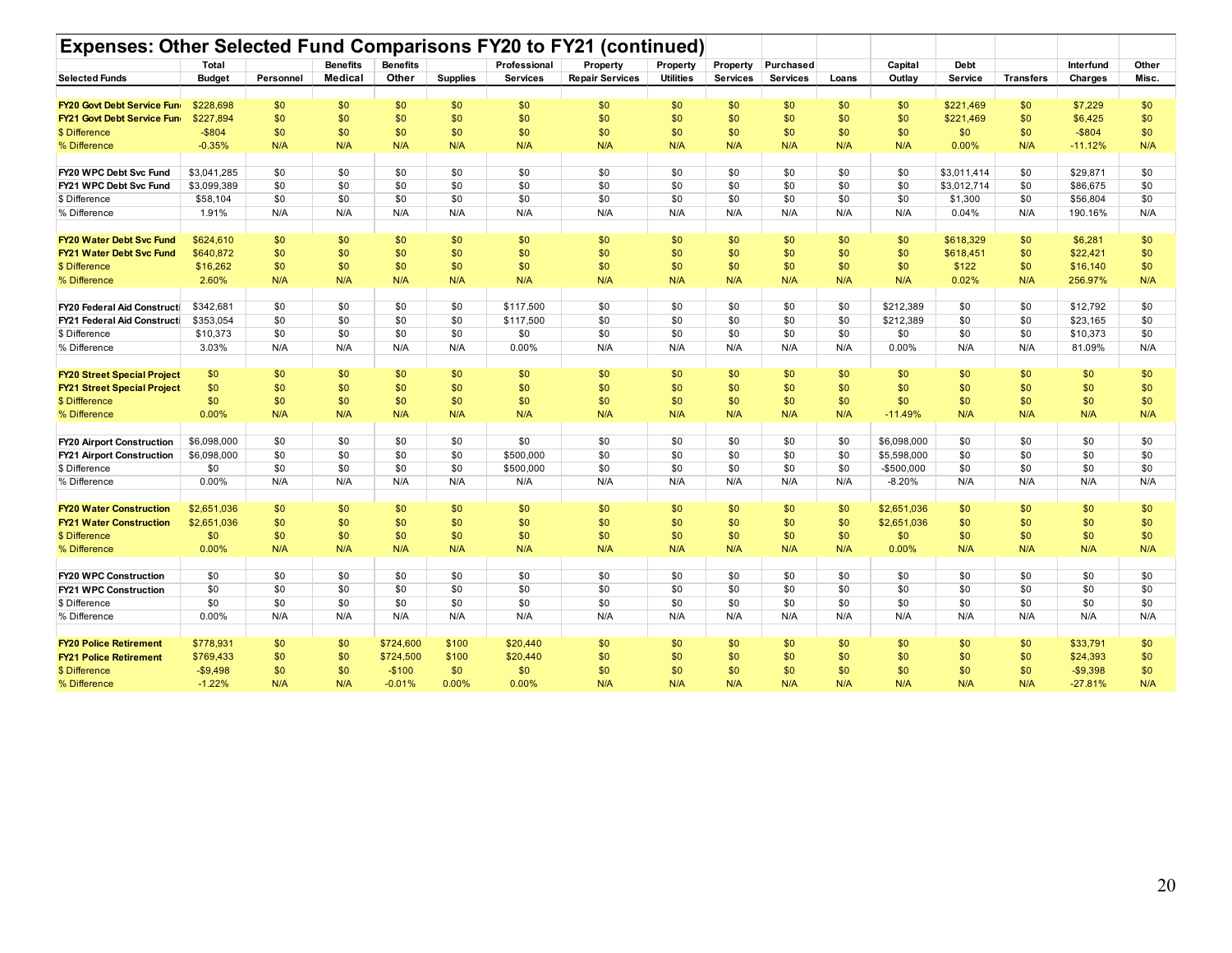|                                 | <b>Budgeted</b> | <b>Budgeted</b> |               | %                 |
|---------------------------------|-----------------|-----------------|---------------|-------------------|
| <b>General Fund</b>             | <b>FY20</b>     | <b>FY21</b>     | \$ Difference | <b>Difference</b> |
| Personnel (wages, all types)    | \$18,835,793    | \$19,726,284    | \$890,491     | 4.73%             |
| Benefits, Medical               | \$4,278,409     | \$3,978,742     | (\$299,667)   | $-7.00%$          |
| Benefits, Other                 | \$5,066,361     | \$4,627,471     | (\$438,890)   | $-8.66%$          |
| Supplies                        | \$1,219,809     | \$1,198,075     | (\$21,734)    | $-1.78%$          |
| <b>Professional Services</b>    | \$1,359,872     | \$1,209,561     | (\$150,311)   | $-11.05%$         |
| <b>Repair Services</b>          | \$371,582       | \$401,585       | \$30,003      | 8.07%             |
| <b>Utilities</b>                | \$284,389       | \$282,610       | (\$1,779)     | $-0.63%$          |
| <b>Property Services</b>        | \$106,648       | \$104,793       | (\$1,855)     | $-1.74%$          |
| <b>Purchased Services</b>       | \$607,450       | \$554,510       | (\$52,940)    | $-8.72%$          |
| Loans                           | \$0             | \$0             | \$0           |                   |
| Capital Outlay                  | \$330,589       | \$314,816       | (\$15,773)    | $-4.77%$          |
| <b>Debt Service</b>             | \$203,942       | \$203,942       | \$0           | 0.00%             |
| <b>Transfers</b>                | \$636,571       | \$645,726       | \$9,155       | 1.44%             |
| Interfund Charges               | \$3,451,673     | \$3,261,321     | (\$190,352)   | $-5.51%$          |
| <b>Other Miscellaneous</b>      | \$358,345       | \$358,345       | \$0           | $0.00\%$          |
| <b>Total</b>                    |                 |                 | $-$ \$243,652 | $-0.66%$          |
|                                 |                 |                 |               |                   |
|                                 | <b>Budgeted</b> | <b>Budgeted</b> |               | $\%$              |
| <b>General Fund</b>             | <b>FY20</b>     | <b>FY21</b>     | \$ Difference | <b>Difference</b> |
| Property Tax                    | \$22,323,243    | \$22,125,057    | (\$198, 186)  | $-0.89%$          |
| Property Tax Interest & Other   | \$243,292       | \$243,292       | \$0           | 0.00%             |
| Other Tax                       | \$935,000       | \$890,000       | \$0           |                   |
| License & Permits               | \$980,601       | \$933,130       | (\$47,471)    | $-4.84%$          |
| <b>Rentals &amp; Leases</b>     | \$33,503        | \$40,000        | \$6,497       | 19.39%            |
| <b>Charges for Service</b>      | \$279,826       | \$281,576       | \$1,750       | 0.63%             |
| Inter-Government                | \$6,753,950     | \$6,952,291     | \$198,341     | 2.94%             |
| Fines & Forefit                 | \$288,120       | \$238,120       | (\$50,000)    | $-17.35%$         |
| Interfund Revenues              | \$4,270,702     | \$3,942,771     | (\$327,931)   | $-7.68%$          |
| <b>Miscellaneous</b>            | \$420,710       | \$712,318       | \$291,608     | 69.31%            |
| <b>Other Financing Sources</b>  | \$582,486       | \$509,224       | (\$73,262)    | $-12.58%$         |
| Total                           | \$37,111,433    | \$36,867,779    | (\$243,654)   | $-0.66\%$         |
|                                 |                 |                 |               |                   |
| Use of Cash Reserves            | \$0             | \$0             | \$0           |                   |
|                                 |                 |                 |               |                   |
|                                 | <b>Budgeted</b> | <b>Budgeted</b> |               | $\frac{9}{6}$     |
| <b>General Fund</b>             | <b>FY20</b>     | <b>FY21</b>     | \$ Difference | <b>Difference</b> |
| <b>Labor / Operating Split</b>  |                 |                 |               |                   |
| Labor (wages + all benefits)    | \$28,180,563    | \$28,332,497    | \$151,934     | 0.54%             |
| % of budget to labor            | 75.93%          | 76.85%          |               |                   |
| Remainder (operating & capital) | \$8,930,870     | \$8,535,284     | $-$ \$395,586 | $-4.43%$          |

**Use of cash reserves:** The FY21 General Fund indicates a balanced budget with no planned use of reserves.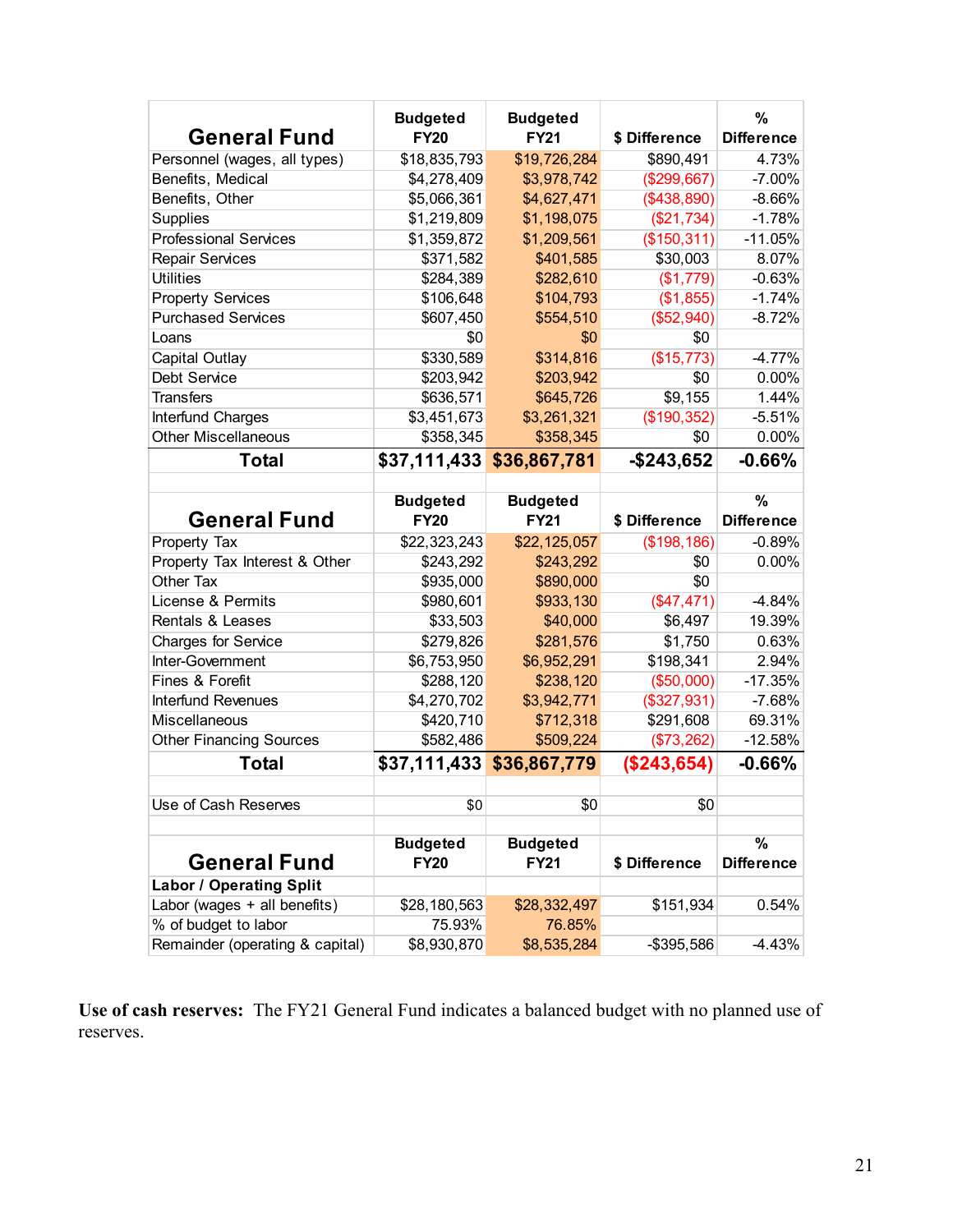|                                                                                                                    |                                    |                                    |               | $\frac{9}{6}$                                                                                                                             |
|--------------------------------------------------------------------------------------------------------------------|------------------------------------|------------------------------------|---------------|-------------------------------------------------------------------------------------------------------------------------------------------|
| Tax Funds*                                                                                                         | <b>Budgeted FY20 Budgeted FY21</b> |                                    | \$ Difference | <b>Difference</b>                                                                                                                         |
| Personnel (wages, all types)                                                                                       | \$23,731,723                       | \$24,823,766                       | \$1,092,043   | 4.60%                                                                                                                                     |
| Benefits, Medical                                                                                                  | \$5,344,236                        | \$4,878,379                        | (\$465, 857)  | $-8.72%$                                                                                                                                  |
| Benefits, Other                                                                                                    | \$6,342,661                        | \$5,896,230                        | (\$446,431)   | $-7.04%$                                                                                                                                  |
| <b>Supplies</b>                                                                                                    | \$2,478,152                        | \$2,446,438                        | (\$31,714)    | $-1.28%$                                                                                                                                  |
| <b>Professional Services</b>                                                                                       | \$1,930,464                        | \$1,646,982                        | (\$283,482)   | $-14.68%$                                                                                                                                 |
| <b>Repair Services</b>                                                                                             | \$741,794                          | \$786,143                          | \$44,349      | 5.98%                                                                                                                                     |
| <b>Utilities</b>                                                                                                   | \$1,212,045                        | \$1,176,912                        | (\$35, 133)   | $-2.90%$                                                                                                                                  |
| <b>Property Services</b>                                                                                           | \$223,720                          | \$219,865                          | (\$3,855)     | $-1.72%$                                                                                                                                  |
| <b>Purchased Services</b>                                                                                          | \$1,689,282                        | \$1,671,156                        | (\$18, 126)   | $-1.07%$                                                                                                                                  |
| Loans                                                                                                              | \$0                                | \$0                                | \$0           |                                                                                                                                           |
| Capital Outlay                                                                                                     | \$2,835,739                        | \$2,902,825                        | \$67,086      | 2.37%                                                                                                                                     |
| Debt Service                                                                                                       | \$203,942                          | \$203,942                          | \$0           | $0.00\%$                                                                                                                                  |
| <b>Transfers</b>                                                                                                   | \$1,042,876                        | \$1,302,923                        | \$260,047     | 24.94%                                                                                                                                    |
| Interfund Charges                                                                                                  | \$5,615,238                        | \$5,353,111                        | (\$262, 127)  | $-4.67%$                                                                                                                                  |
| <b>Other Miscellaneous</b>                                                                                         | \$373,145                          | \$1,564,145                        | \$1,191,000   | 319.18%                                                                                                                                   |
| <b>Total</b>                                                                                                       |                                    | \$53,765,017 \$54,872,817          | \$1,107,800   | 2.06%                                                                                                                                     |
| *includes General + Liability Insurance + Street + Recreation + Cemetery + Airport + Library + Capital Improvement |                                    |                                    |               |                                                                                                                                           |
|                                                                                                                    |                                    |                                    |               |                                                                                                                                           |
|                                                                                                                    |                                    |                                    |               |                                                                                                                                           |
|                                                                                                                    |                                    |                                    |               | $\frac{9}{6}$                                                                                                                             |
| Tax Funds*                                                                                                         |                                    | <b>Budgeted FY20 Budgeted FY21</b> | \$ Difference | <b>Difference</b>                                                                                                                         |
| Property Tax                                                                                                       | \$30,957,488                       | \$31,482,872                       | \$525,384     |                                                                                                                                           |
| Property Tax Interest & Other                                                                                      | \$943,292                          | \$843,292                          | $-$100,000$   |                                                                                                                                           |
| Other Tax                                                                                                          | \$935,000                          | \$890,000                          | $-$45,000$    |                                                                                                                                           |
| License & Permits                                                                                                  | \$980,601                          | \$933,130                          | $-$47,471$    |                                                                                                                                           |
| <b>Rentals &amp; Leases</b>                                                                                        | \$1,107,614                        | \$1,194,326                        | \$86,712      |                                                                                                                                           |
| Charges for Service                                                                                                | \$1,363,930                        | \$1,354,180                        | $-$9,750$     |                                                                                                                                           |
| Inter-Government                                                                                                   | \$9,370,540                        | \$10,242,291                       | \$871,751     |                                                                                                                                           |
| Fines & Forefit                                                                                                    | \$320,349                          | \$270,349                          | $-$50,000$    |                                                                                                                                           |
| <b>Interfund Revenues</b>                                                                                          | \$6,132,947                        | \$5,837,982                        | $-$294,965$   |                                                                                                                                           |
| Miscellaneous                                                                                                      | \$731,743                          | \$1,027,351                        | \$295,608     |                                                                                                                                           |
| <b>Other Financing Sources</b>                                                                                     | \$679,513                          | \$660,044                          | $-$19,469$    |                                                                                                                                           |
| Total                                                                                                              | \$53,523,017                       | \$54,735,817                       | \$1,212,800   |                                                                                                                                           |
| *includes General + Liability Insurance + Street + Recreation + Cemetery + Airport + Library + Capital Improvement |                                    |                                    |               |                                                                                                                                           |
| Use of Cash Reserves                                                                                               | \$242,000                          | \$137,000                          | $-$105,000$   |                                                                                                                                           |
|                                                                                                                    |                                    |                                    |               |                                                                                                                                           |
|                                                                                                                    |                                    |                                    |               | %                                                                                                                                         |
| Tax Funds*                                                                                                         | Budgeted FY20 Budgeted FY21        |                                    | \$ Difference | <b>Difference</b>                                                                                                                         |
| <b>Labor / Operating Split</b>                                                                                     |                                    |                                    |               |                                                                                                                                           |
| Labor (wages + all benefits)<br>% of budget to labor                                                               | \$35,418,620<br>65.88%             | \$35,598,375<br>64.87%             | \$179,755     | 1.70%<br>$-10.60%$<br>$-4.81%$<br>$-4.84%$<br>7.83%<br>$-0.71%$<br>9.30%<br>$-15.61%$<br>$-4.81%$<br>40.40%<br>$-2.87%$<br>2.27%<br>0.51% |

The "Tax Funds" include those funds primarily or partially supported by taxes (as opposed to fees). It includes the General fund, but also other funds like Street and Library. For FY21, the tax fund "family" is up \$1,107,800 (2.06%) vs. FY20.

**Use of cash reserves.** For FY21 the tax fund "family" indicates it will spend \$137,000 of reserves.